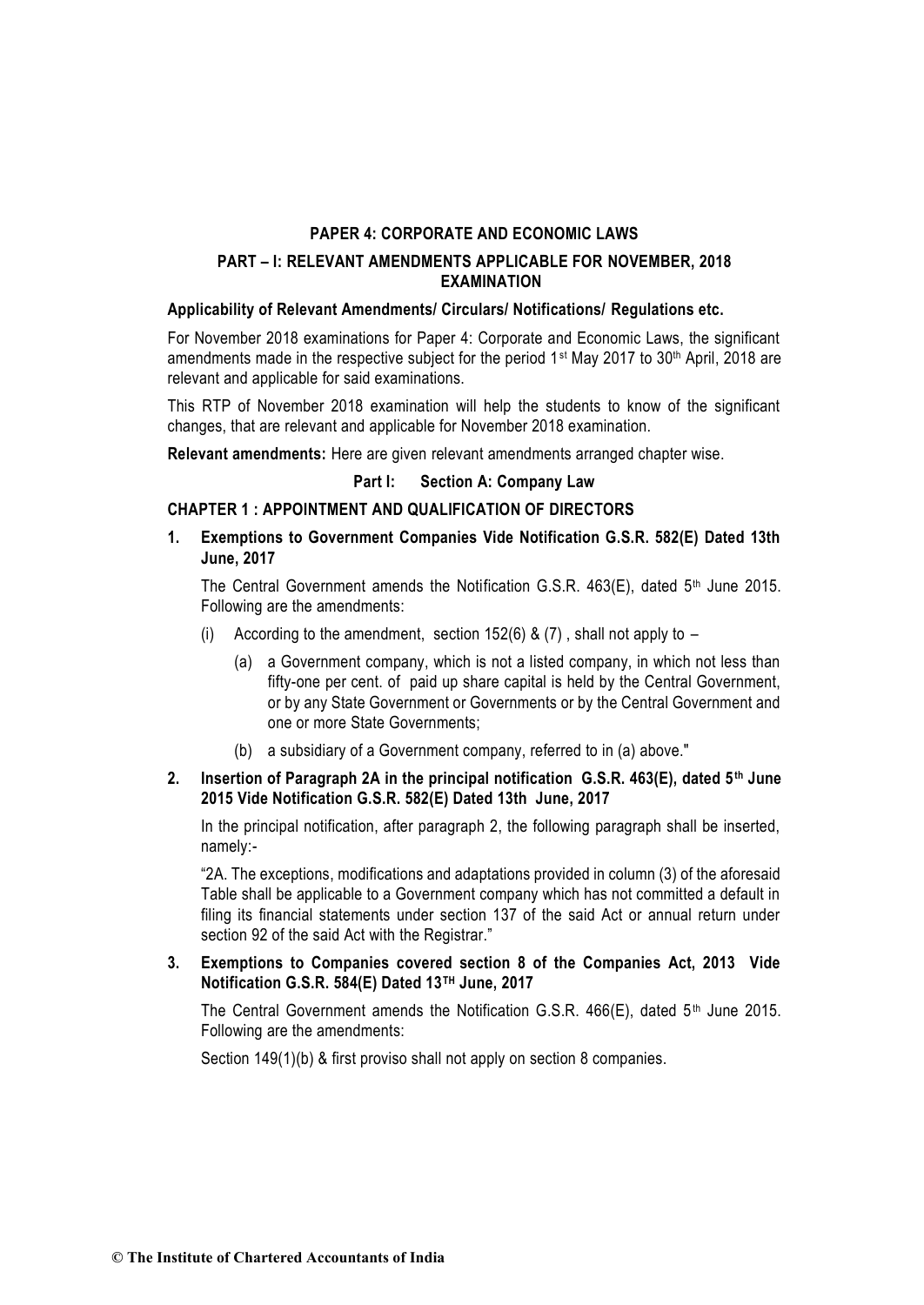Insertion of Paragraph 2A in the principal notification  $G.S.R.$  466 (E), dated 5<sup>th</sup> June 2015 Vide Notification G.S.R. 584(E) Dated 13TH June, 2017

In the principal notification, after paragraph 2, the following paragraph shall be inserted, namely:- "2A. The exceptions, modifications and adaptations provided in column (3) of the aforesaid Table shall be applicable to a company covered under section 8 of the said Act which has not committed a default in filing its financial statements under section 137 or annual return under section 92 of the said Act with the Registrar."

# **4. Enforcement of the** *Companies (Appointment and Qualification of Directors) Amendment Rules, 2017* **Vide Notification G.S.R. 839(E) dated 5th July 2017**

The Central Government hereby makes the following rules further to amend the *Companies (Appointment and Qualification of Directors) Rules, 2014.*

In the *Companies (Appointment and Qualification of Directors) Rules, 2014*, rule 4 shall be numbered as sub-rule (1) and after sub-rule (1) as so renumbered, the following sub-rule shall be inserted namely :-

"(2) The following classes of unlisted public company shall not be covered under sub-rule (1), namely:-

- (a) a joint venture;
- (b) a wholly owned subsidiary; and
- (c) a dormant company as defined under section 455 of the Act."
- **5. Exemptions given to certain unlisted public companies under the** *Companies (Appointment and Qualification of Directors) Rules, 2014* **from appointment of Independent Directors Vide notification of circular 09/2017 dated 5th September 2017**

Vide Notification number G.S.R. 839(E) dated 5th July, 2017 an amendment was issued through the *Companies (Appointment and Qualification of Directors) Amendment Rules, 2017* inter-alia amending rule 4 of the *Companies (Appointment and Qualification of Directors) Rules, 2014.* 

The said amended Rule 4 provides that an unlisted public company which is a joint venture, a wholly owned subsidiary or a dormant company will not be required to appoint Independent Directors.

Through the issue of this circular, it is hereby clarified that a "joint venture, would mean a joint arrangement, entered into in writing, whereby the parties that have joint control of the arrangement, have rights to the net assets of the arrangement. The usage of the term is similar to that under the Accounting Standards.

# **6. Enforcement of the** *Companies (Appointment and Qualification of Directors) Amendment Rules, 2018* **Vide Notification G.S.R.51(E) dated 22nd January, 2018**

The Central Government hereby makes the following rules further to amend the *Companies (Appointment and Qualification of Directors) Rules, 2014*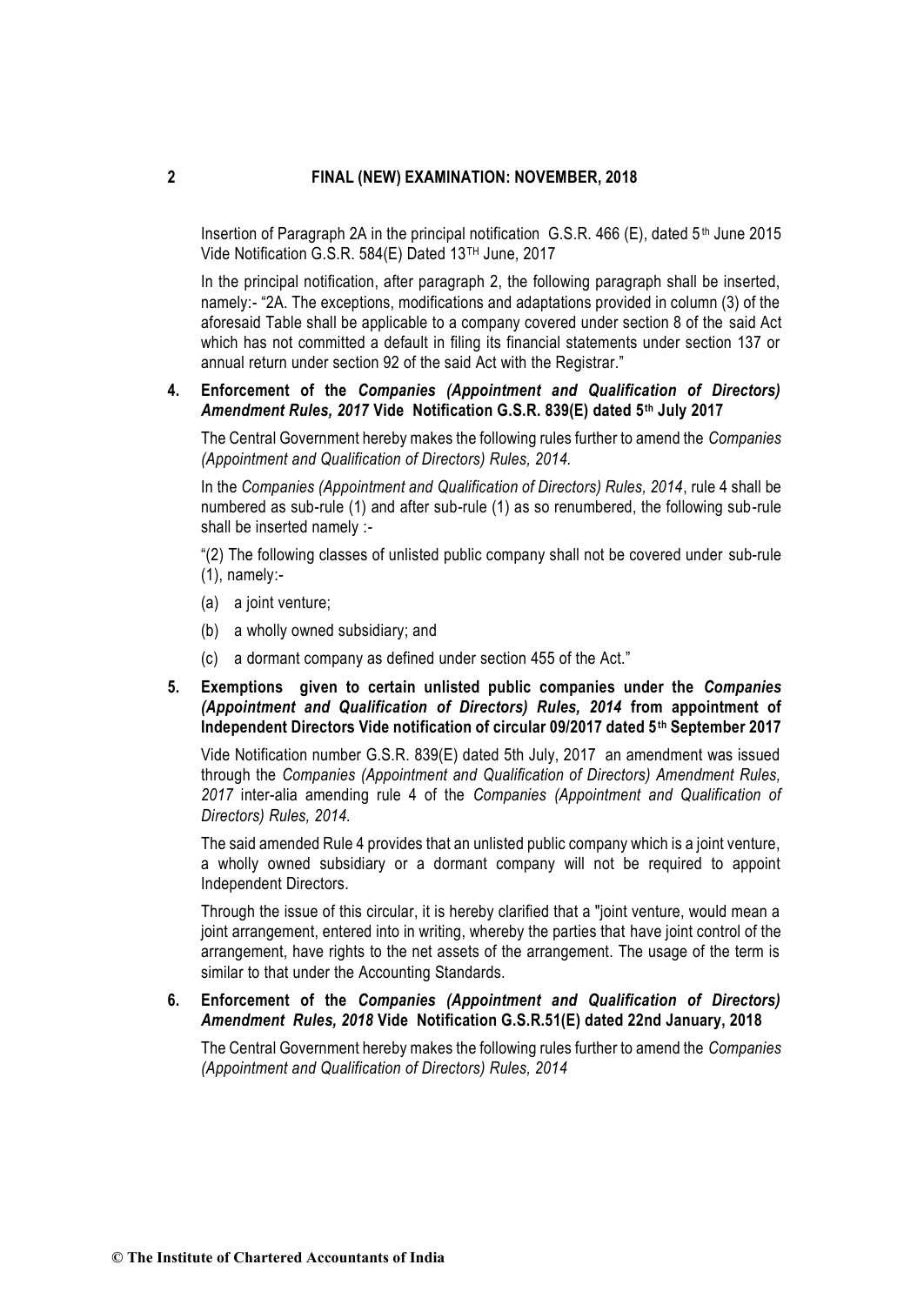In the *Companies (Appointment and Qualification of Directors) Rules, 2014,* in rule 9,

(A) for the marginal heading, the following marginal heading shall be substituted, namely:-

### **"Application for allotment of Director Identification Number before appointment in an existing company";**

- (B) for sub-rule (1), the following shall be substituted, namely:-
	- "(1) Every applicant, who intends to be appointed as director of an existing company shall make an application electronically in Form DIR-3, to the Central Government for allotment of a Director Identification Number (DIN) along with such fees as provided under the Companies (Registration Offices and Fees) Rules, 2014.

Provided that in case of proposed directors not having approved DIN, the particulars of maximum three directors shall be mentioned in Form No.INC-32 (SPICe) and DIN may be allotted to maximum three proposed directors through Form INC-32 (SPICe)";

- (C) in sub-rule (3),
	- (I) In sub-clause (a), after sub-clause (iii), the following sub-clause shall be inserted, namely:-

"(iiia) board resolution proposing his appointment as director in an existing company";

(II) for clause (b), the following clause shall be substituted, namely:-

"(b) Form DIR-3 shall be signed and submitted electronically by the applicant using his or her own Digital Signature Certificate and shall be verified digitally by a company secretary in full time employment of the company or by the managing director or director or CEO or CFO of the company in which the applicant is intended to be appointed as director in an existing company,"

# **7. Companies (Removal of Difficulties) Order, 2018 S.O. 768(E) dated 21st February, 2018**

In the Companies Act, 2013, in section 169, in sub-section (1), −

(i) before the proviso, the following proviso shall be inserted, namely :-

"Provided that an independent director re-appointed for second term under subsection (10) of section 149 shall be removed by the company only by passing a special resolution and after giving him a reasonable opportunity of being heard:";

(ii) in the existing proviso, for the words "Provided that", the words "Provided further that" shall be substituted.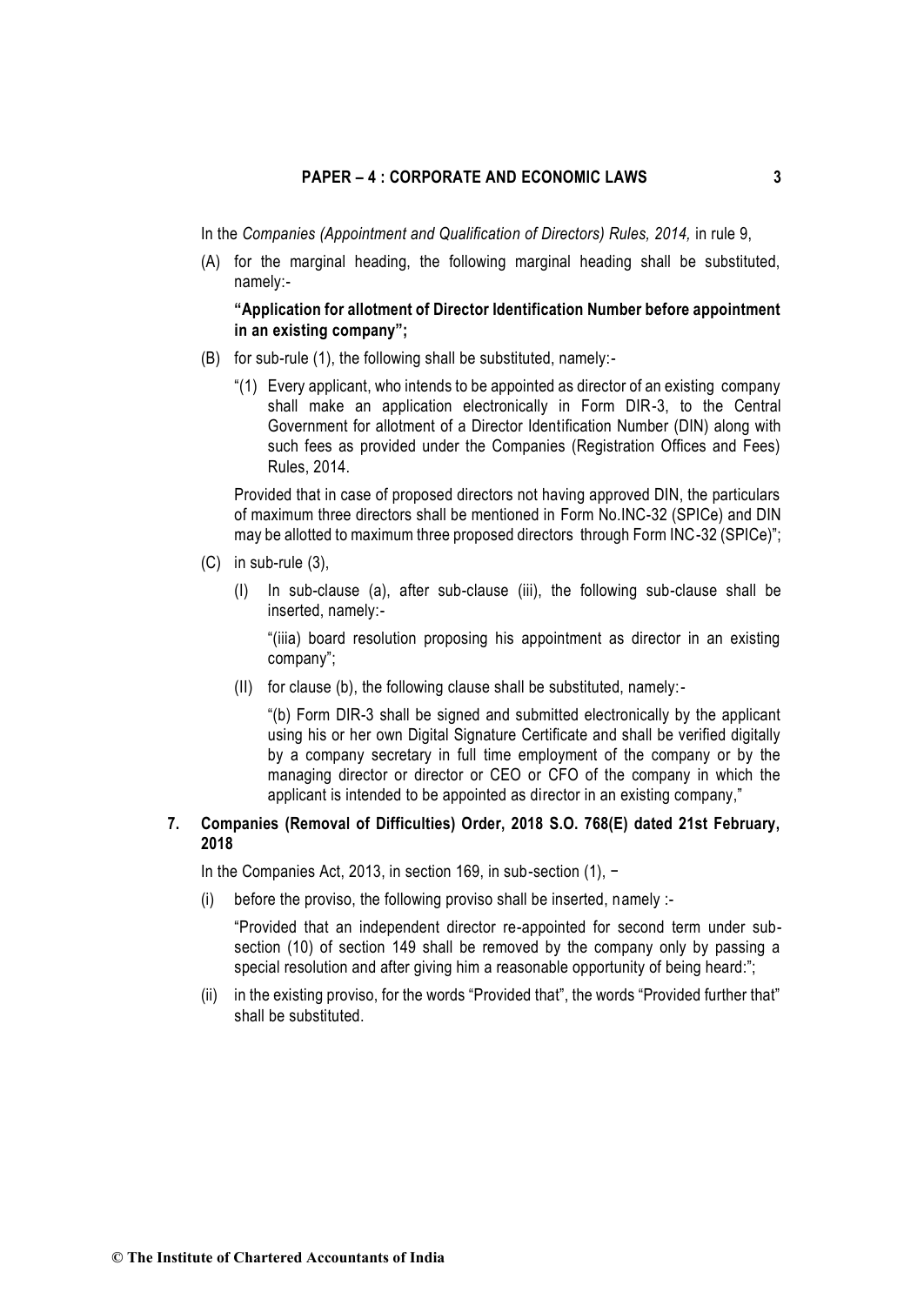| <b>Relevant</b><br>sections        | <b>Amendment</b>                                                                                                                                                                                                                                                                                                                                                                                                                                              |
|------------------------------------|---------------------------------------------------------------------------------------------------------------------------------------------------------------------------------------------------------------------------------------------------------------------------------------------------------------------------------------------------------------------------------------------------------------------------------------------------------------|
| Amendment<br>of section 152        | In section 152 of the principal Act,-                                                                                                                                                                                                                                                                                                                                                                                                                         |
|                                    | (a) in sub-section (3), after the word and figures "section 154", the<br>words and figures "or any other number as may be prescribed under<br>section 153" shall be inserted;                                                                                                                                                                                                                                                                                 |
|                                    | in sub-section (4), after the word "Number", the words and<br>(b)<br>figures "or such other number as may be prescribed under section<br>153" shall be inserted.                                                                                                                                                                                                                                                                                              |
| Amendment<br>of section 153        | In section 153 of the principal Act, the following proviso shall be<br>inserted, namely:-<br>"Provided<br>that the Central Government may<br>prescribe<br>any<br>identification number which shall be treated as Director Identification<br>Number for the purposes of this Act and in case any individual holds<br>or acquires such identification number, the requirement of this section<br>shall not apply or apply in such manner as may be prescribed." |
| Amendment<br>оf<br>section<br>160. | In section 160 of the principal Act, in sub-section (1), the following<br>proviso shall be inserted, namely:-                                                                                                                                                                                                                                                                                                                                                 |
|                                    | "Provided that requirements of deposit of amount shall not apply in<br>case of appointment of an independent director or a director<br>recommended by the Nomination and Remuneration Committee, if<br>any, constituted under sub-section (1) of section 178 or a director<br>recommended by the Board of Directors of the Company, in the case<br>of a company not required to constitute Nomination and Remuneration<br>Committee."                         |
| Amendment                          | In section 161 of the principal Act,—                                                                                                                                                                                                                                                                                                                                                                                                                         |
| оf<br>section<br>161.              | in sub-section (2), after the words "alternate directorship for any<br>(i)<br>other director in the company", the words "or holding directorship in<br>the same company" shall be inserted;                                                                                                                                                                                                                                                                   |
|                                    | (ii)<br>in sub-section $(4)$ ,-                                                                                                                                                                                                                                                                                                                                                                                                                               |
|                                    | (a) the words "In the case of a public company," shall be omitted;                                                                                                                                                                                                                                                                                                                                                                                            |
|                                    | after the words "meeting of the Board", the words "which shall be<br>(b)<br>subsequently approved by members in the immediate next general<br>meeting" shall be inserted.                                                                                                                                                                                                                                                                                     |
| Amendment<br>οf<br>section         | In section 165 of the principal Act, in sub-section (1), the Explanation<br>shall be renumbered as Explanation I and after Explanation I as so                                                                                                                                                                                                                                                                                                                |

# **8. Amendments through the Companies (Amendment) Act, 2017**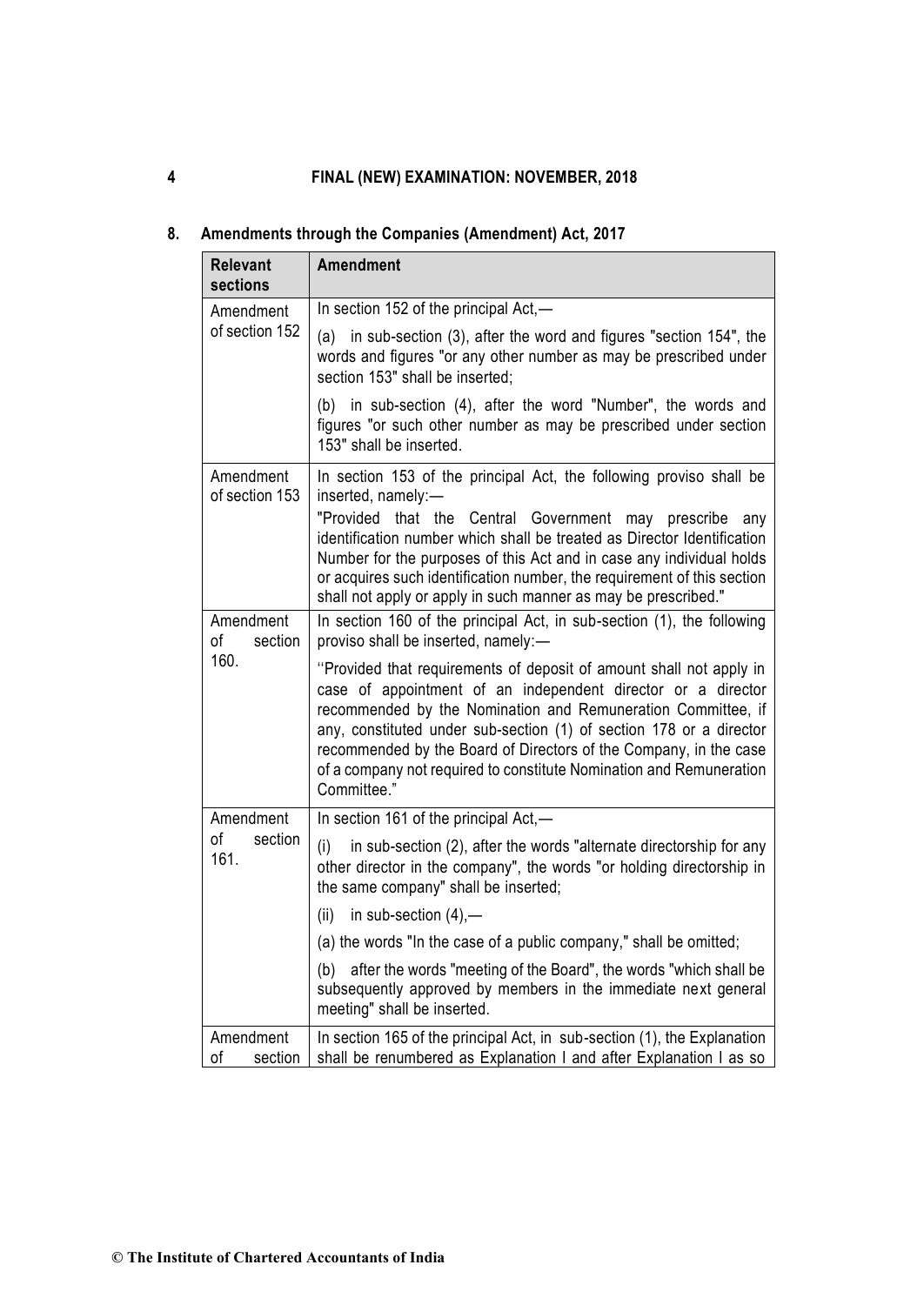| 165. | numbered, the following Explanation shall be inserted, namely:-                                                                                    |
|------|----------------------------------------------------------------------------------------------------------------------------------------------------|
|      | "Explanation II.—For reckoning the limit of directorships of twenty<br>companies, the directorship in a dormant company shall not be<br>included." |

# **CHAPTER 2 : APPOINTMENT AND REMUNERATION OF MANAGERIAL PERSONNEL**

# **Amendments through the Companies (Amendment) Act, 2017**

| <b>Relevant</b><br><b>Sections</b> | <b>Amendment</b>                                                                                                                                                                                                                                                                                                                                                                                                 |
|------------------------------------|------------------------------------------------------------------------------------------------------------------------------------------------------------------------------------------------------------------------------------------------------------------------------------------------------------------------------------------------------------------------------------------------------------------|
| Amendment<br>ın<br>Section 2(51)   | in clause $(51)$ , —<br>in sub-clause (iv), the word "and" shall be omitted;<br>a)<br>for sub-clause (v), the following sub-clauses shall be substituted,<br>(b)<br>namely:<br>such other officer, not more than one level below the directors<br>$"(\vee)$<br>who is in whole-time employment, designated as key managerial<br>personnel by the Board; and<br>such other officer as may be prescribed;"<br>(vi) |

# **CHAPTER 3 : MEETING OF BOARD AND ITS POWERS**

# **1. Exemptions to Private Companies Vide Notification G.S.R. 583(E) Dated 13th June, 2017**

The Central Government amends the Notification G.S.R. 464(E), dated 5<sup>th</sup> June 2015. Following are the amendments:

- (i) With respect to Section 173(5), the following sub- section shall be substituted:
	- (5) A One Person Company, small company, dormant company and a private company (if such private company is a start-up) shall be deemed to have complied with the provisions of this section if at least one meeting of the Board of Directors has been conducted in each half of a calendar year and the gap between the two meetings is not less than ninety days:

Provided that nothing contained in this subsection and in section 174 shall apply to One person Company in which there is only one director on its Board of Directors.

(ii) With respect to section 174(3)-

It shall apply with the exception that the interested director may also be counted towards quorum in such meeting after disclosure of his interest pursuant to section 184.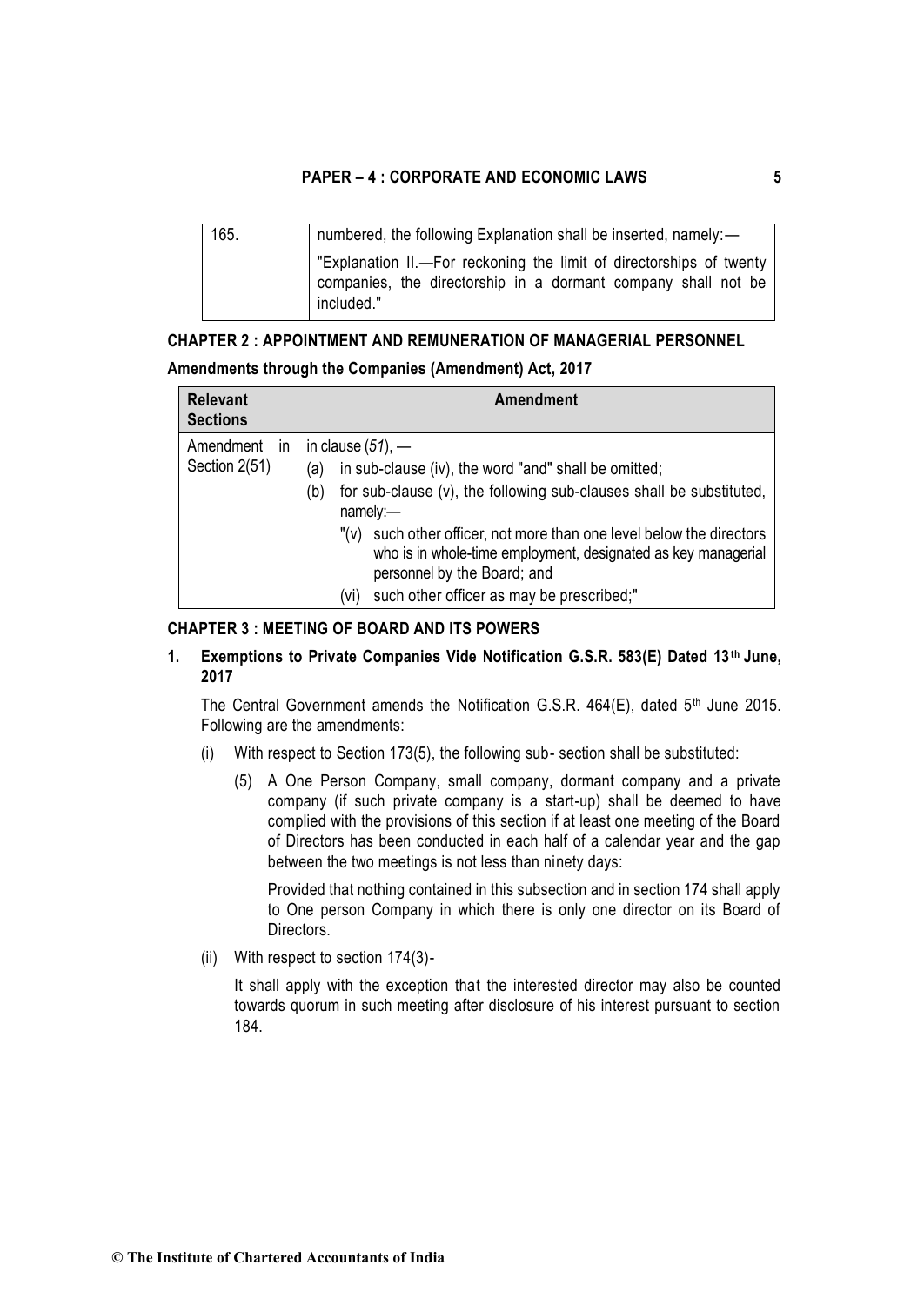# **2. Insertion of Paragraph 2A in the principal notification G.S.R. 464(E), dated 5th June 2015 Vide Notification G.S.R. 583(E) Dated 13th June, 2017**

In the principal notification, after paragraph 2, the following paragraph shall be inserted, namely:- "2A. The exceptions, modifications and adaptations provided in column (3) of the aforesaid Table shall be applicable to a private company which has not committed a default in filing its financial statements under section 137 of the said Act or annual return under section 92 of the said Act with the Registrar.".

# **3. Exemptions to Companies covered section 8 of the Companies Act, 2013 Vide Notification G.S.R. 584(E) Dated 13th June, 2017**

The Central Government amends the Notification G.S.R.  $466(E)$ , dated  $5<sup>th</sup>$  June 2015. Following are the amendments:

In section 186(7)- following proviso shall be inserted-

Provided that nothing contained in this sub-section shall apply to a company in which twenty-six per cent. or more of the paid-up share capital is held by the Central Government or one or more State Governments or both, in respect of loans provided by such company for funding Industrial Research and Development projects in furtherance objects as stated in its memorandum of association.".

# **4. Insertion of Paragraph 2A in the principal notification G.S.R. 466 (E), dated 5th June 2015 Vide Notification G.S.R. 584(E) Dated 13th June, 2017**

In the principal notification, after paragraph 2, the following paragraph shall be inserted, namely:- "2A. The exceptions, modifications and adaptations provided in column (3) of the aforesaid Table shall be applicable to a company covered under section 8 of the said Act which has not committed a default in filing its financial statements under section 137 or annual return under section 92 of the said Act with the Registrar."

# **5. Enforcement of the Companies (Meetings of Board and its Powers) Second Amendment Rules, 2017 vide Notification G.S.R. 880(E) Dated 13th July 2017**

The Central Government hereby makes the following rules further to amend the Companies (Meetings of Board and its Powers) Rules, 2014.

Following are the amendments:

(1) In rule 3 for clause (e), the following shall be substituted, -

"(e) Any director who intends to participate in the meeting through electronic mode may intimate about such participation at the beginning of the calendar year and such declaration shall be valid for one year: Provided that such declaration shall not debar him from participation in the meeting in person in which case he shall intimate the company sufficiently in advance of his intention to participate in person."

(2) In the principal rules, for rule 6, the following rule shall be substituted, namely:-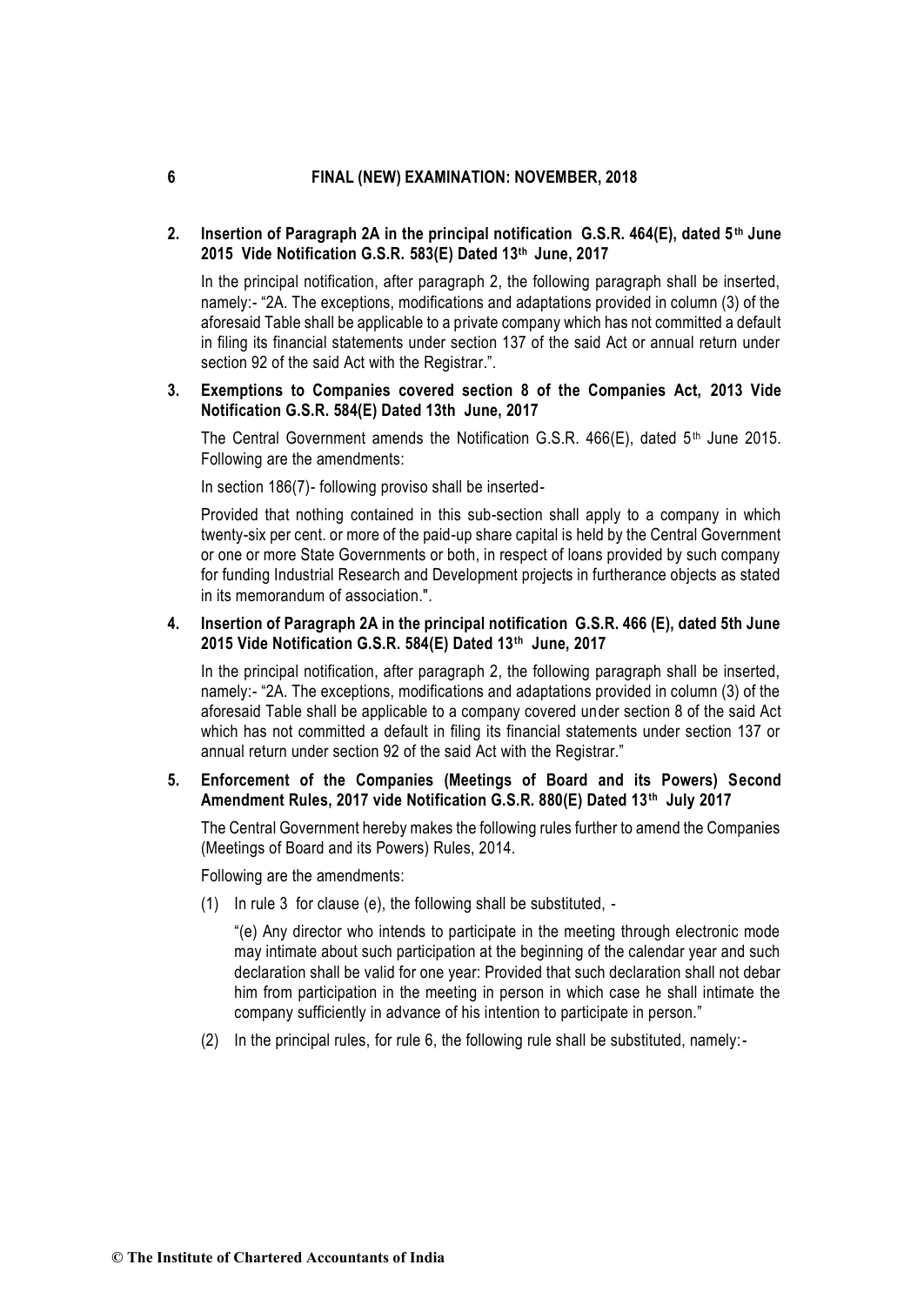"6. Committees of the Board. - The Board of directors of every listed company and a company covered under rule 4 of the Companies (Appointment and Qualification of Directors) Rules, 2014 shall constitute an 'Audit Committee' and a 'Nomination and Remuneration Committee of the Board'.

# **6. Enforcement of the Companies (Restriction on number of layers) Rules, 2017 in exercise of the powers conferred under proviso to clause (87) of section 2 Vide notification G.S.R. 1176(E), dated 20th September 2017**

#### **Restriction on number of layers for certain classes of holding companies-**

(1) On and from the date of commencement of these rules, no company, other than a company belonging to a class specified in sub-rule (2) , shall have more than two layers of subsidiaries:

Provided that the provisions of this sub-rule shall not affect a company from acquiring a company incorporated outside India with subsidiaries beyond two layers as per the laws of such country:

Provided further that for computing the number of layers under this rule, one layer which consists of one or more wholly owned subsidiary or subsidiaries shall not be taken into account.

- (2) **The provisions of this rule shall not apply to the following classes of companies, namely:**—
	- (a) a banking company as defined in the Banking Regulation Act, 1949
	- (b) a non-banking financial company as defined in the Reserve Bank of India Act, 1934 which is registered with the Reserve Bank of India and considered as systematically important non-banking financial company by the Reserve Bank of India;
	- (c) an insurance company being a company which carries on the business of insurance in accordance with provisions of the Insurance Act, 1938 and the Insurance Regulatory Development Authority Act, 1999
	- (d) a Government company referred to in clause (45) of section 2 of the Companies Act.
- (3) The provisions of this rule shall not be in derogation of the proviso to sub-section (1) of section 186 of the Act.
- (4) Every company, other than a company referred to in sub-rule (2), existing on or before the commencement of these rules, which has number of layers of subsidiaries in excess of the layers specified in sub-rule (1) –
	- (i) shall file, with the Registrar a return disclosing the details specified therein, within a period of one hundred and fifty days from the date of publication of these rules in the Official Gazette;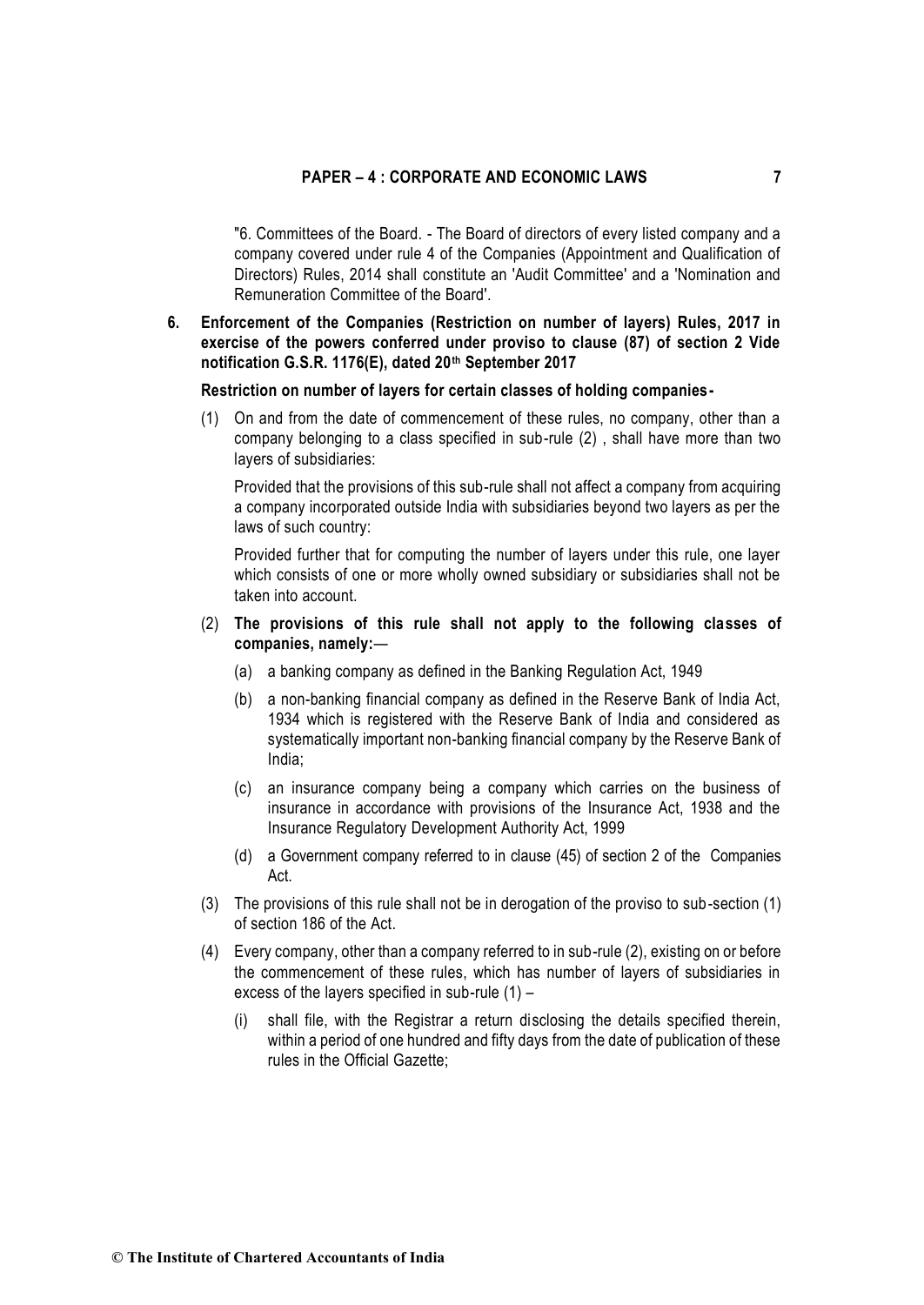- (ii) shall not, after the date of commencement of these rules, have any additional layer of subsidiaries over and above the layers existing on such date; and (iii) shall not, in case one or more layers are reduced by it subsequent to the commencement of these rules, have the number of layers beyond the number of layers it has after such reduction or maximum layers allowed in sub rule (1), whichever is more.
- (5) If any company contravenes any provision of these rules the company and every officer of the company who is in default shall be punishable with fine which may extend to ten thousand rupees and where the contravention is a continuing one, with a further fine which may extend to one thousand rupees for every day after the first during which such contravention continues.

| <b>Relevant sections</b>  | <b>Amendment</b>                                                                                                                                                                                                                                                                                                                                                                                                                                                                                                                                                                                                                                                                         |
|---------------------------|------------------------------------------------------------------------------------------------------------------------------------------------------------------------------------------------------------------------------------------------------------------------------------------------------------------------------------------------------------------------------------------------------------------------------------------------------------------------------------------------------------------------------------------------------------------------------------------------------------------------------------------------------------------------------------------|
| Amendment of Section 180  | In section 180 of the principal Act, in sub-section (1), in clause<br>(c), for the words "paid-up share capital and free reserves", the<br>words "paid-up share capital, free reserves and securities<br>premium" shall be substituted.                                                                                                                                                                                                                                                                                                                                                                                                                                                  |
| Amendment of Section 184  | In section 184 of the principal Act,—<br>in sub-section (4), the words "shall not be less than fifty<br>(i)<br>thousand rupees but which" shall be omitted;<br>in sub-section (5), for clause (b), the following clause<br>(ii)<br>shall be substituted, namely:-<br>"(b) shall apply to any contract or arrangement entered<br>into or to be entered into between two companies<br>or between one or more companies and one or<br>more bodies corporate where any of the directors of<br>the one company or body corporate or two or more<br>of them together holds or hold not more than two<br>per cent. of the paid-up share capital in the other<br>company or the body corporate." |
| Amendment of section 188. | In section 188 of the principal Act,—<br>in sub-section (1), after the second proviso, the following<br>(i)<br>proviso shall be inserted, namely:-<br>"Provided also that nothing contained in the second<br>proviso shall apply to a company in which ninety per cent.<br>or more members, in number, are relatives of promoters<br>or are related parties:"<br>in sub-section (3), for the words "shall be voidable at the<br>(ii)<br>option of the Board", the words "shall be voidable at the<br>option of the Board or, as the case may be, of the<br>shareholders" shall be substituted.                                                                                           |

**7. Amendments through the Companies (Amendment) Act, 2017**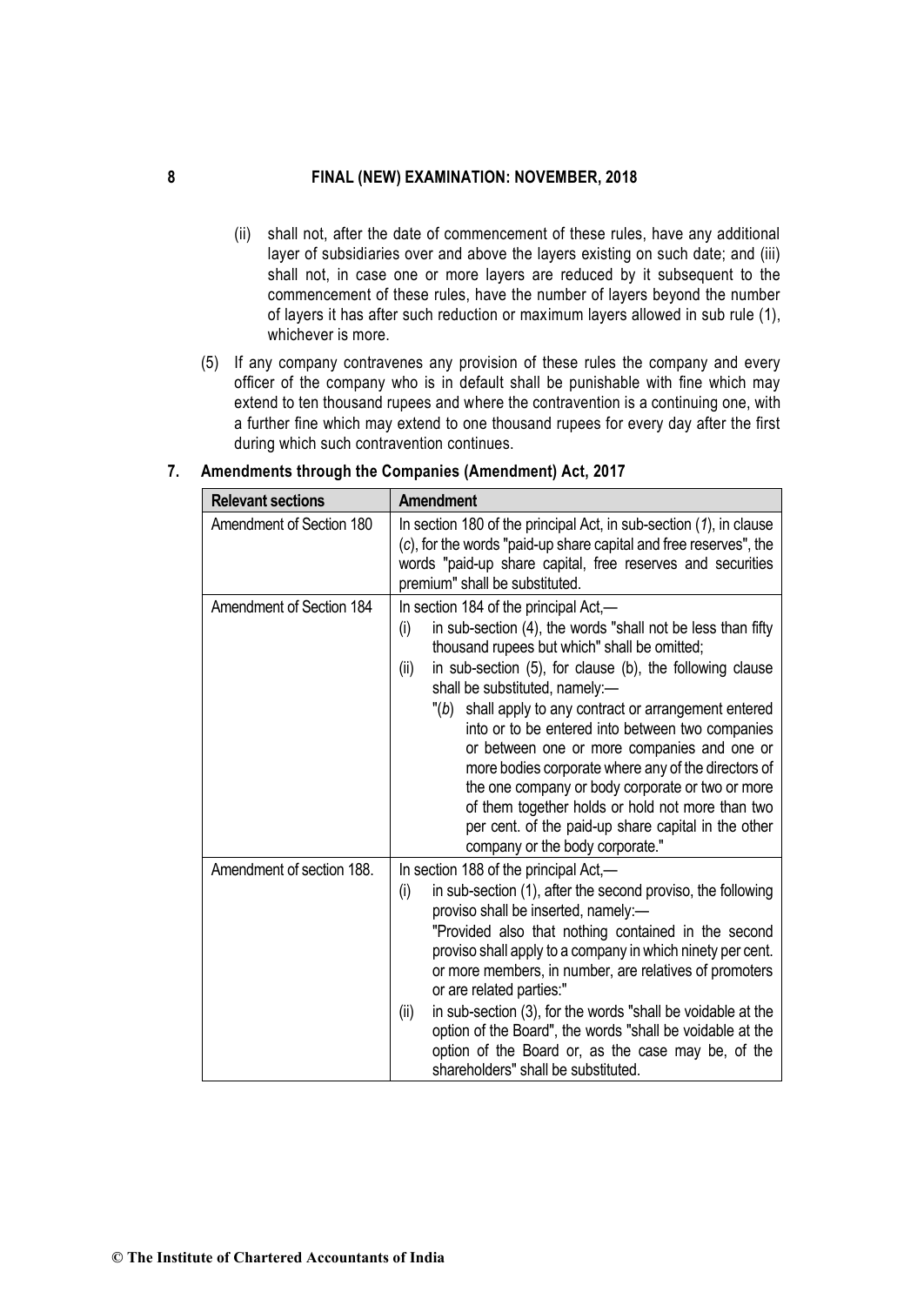| Omission of section 194 | Section 194 of the principal Act shall be omitted. |
|-------------------------|----------------------------------------------------|
| Omission of section 195 | Section 195 of the principal Act shall be omitted. |

#### **CHAPTER 4 : INSPECTION, INQUIRY AND INVESTIGATION**

# **1. Enforcement of Section 212(8), (9), & (10) vide Notification S.O. 2751(E) dated 24th of August, 2017**

The Central Government notified the provisions of sub-sections (8), (9) and sub-section (10) of section 212 of the Companies Act, 2013 with effect from 24th day of August, 2017.

# **2. Enforcement of the Companies (Arrests in connection with Investigation by Serious Fraud Investigation Office) Rules, 2017 Vide Notification G.S.R. 1062(E) dated 24th of August 2017**

In exercise of the powers conferred under sub-section (1) of section 469 read with section 212 of the Companies Act, 2013, Central Government enforced the Companies (Arrests in connection with Investigation by Serious Fraud Investigation Office) Rules, 2017.

According to the Rule where any person has been guilty of any offence punishable under section 212 of the Act, he may be arrested as per the respective rules.

# **The Companies (Arrests in Connection with Investigation by Serious Fraud Investigation Office) Rules, 2017**

- a. **In case of other than government companies/foreign companies:** Where the Director, Additional Director or Assistant Director of the Serious Fraud Investigation Office (herein after referred to as SFIO) investigating into the affairs of a company other than a Government company or foreign company has, on the basis of material in his possession, reason to believe (the reason for such belief to be recorded in writing) that any person has been guilty of any offence punishable under section 212 of the Act, he may arrest such person; Provided that in case of an arrest being made by Additional Director or Assistant Director, the prior written approval of the Director SFIO shall be obtained.
- b. **Competent authority:** The Director SFIO shall be the competent authority for all decisions pertaining to arrest.
- c. **In case of Government Company /foreign company:** Where an arrest of a person is to be made in connection with a Government company or a foreign company under investigation, such arrest shall be made with prior written approval of the Central Government. Provided that the intimation of such arrest shall also be given to the Managing Director or the person in-charge of the affairs of the Government Company and where the person arrested is the Managing Director or person in-charge of the Government Company, to the Secretary of the administrative ministry concerned, by the arresting officer.
- d. **Serving of Arrest order to arrestee:** The Director, Additional Director or Assistant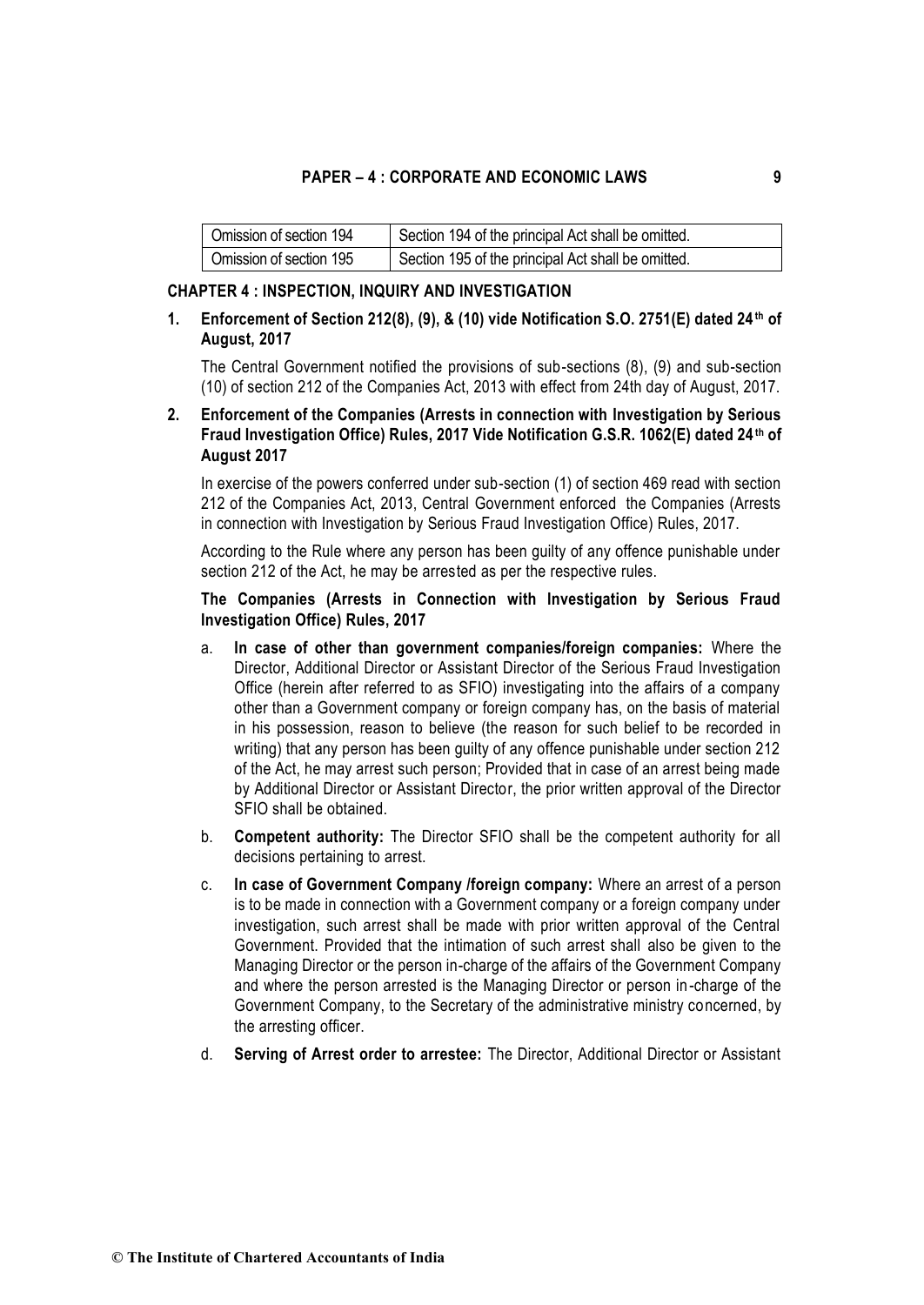Director, while exercising powers under sub-section (8) of section 212 of the Act, shall sign the arrest order together with personal search memo in the Form appended to these rules and shall serve it on the arrestee and obtain written acknowledgement of service.

- e. **Forwarding of copy of arrest order and other documents:** The Director, Additional Director or Assistant Director shall forward a copy of the arrest order along with the material in his possession and all the other documents including personal search memo to the office of Director, SFIO in a sealed envelope with a forwarding letter after signing on each page of these documents, so as to reach the office of the Director, SFIO within twenty four hours through the quickest possible means.
- f. **Maintenance of arrest order:** An arrest register shall be maintained in the office of Director, SFIO and the Director or any officer nominated by Director shall ensure that entries with regard to particulars of the arrestee, date and time of arrest and other relevant information pertaining to the arrest are made in the arrest register in respect of all arrests made by the arresting officers.
- g. **Entry in arrest register**: The entry regarding arrest of the person and information given to such person shall be made in the arrest register immediately on receipt of the documents as specified under rule 5 in the arrest register maintained by the SFIO office.
- h. **Preservation of copy of arrest order:** The office of Director, SFIO shall preserve the copy of arrest order together with supporting materials for a period of five years a) from the date of judgment or final order of the Trial Court, in cases where the said judgment has not been impugned in the appellate court; or b) from the date of disposal of the matter before the final appellate court, in cases where the said judgment or final order has been impugned, whichever is later.
- i. **Applicability of provision of Cr.P.C:** The provisions of the Code of Criminal Procedure, 1973 (2 of 1974), relating to arrest shall be applied mutatis mutandis to every arrest made under this Act.
- **Relevant sections Amendment**

| Amendments through the Companies (Amendment) Act, 2017<br>3. |  |
|--------------------------------------------------------------|--|
|--------------------------------------------------------------|--|

| <b>INGICYAIIL SCULIUIIS</b> | <b>AIII</b> GHUIIIGHU                                                                                                                                                                                                 |
|-----------------------------|-----------------------------------------------------------------------------------------------------------------------------------------------------------------------------------------------------------------------|
| Amendment of section 223.   | In section 223 of the principal Act, in sub-section (3), after<br>the words "may be obtained", the words "by members,<br>creditors or any other person whose interest is likely to be<br>affected" shall be inserted. |

# **CHAPTER 5 : COMPROMISES, ARRANGEMENTS AND AMALGAMATIONS**

**1. Exemptions to Government Companies Vide Notification G.S.R. 582(E) Dated 13th June, 2017**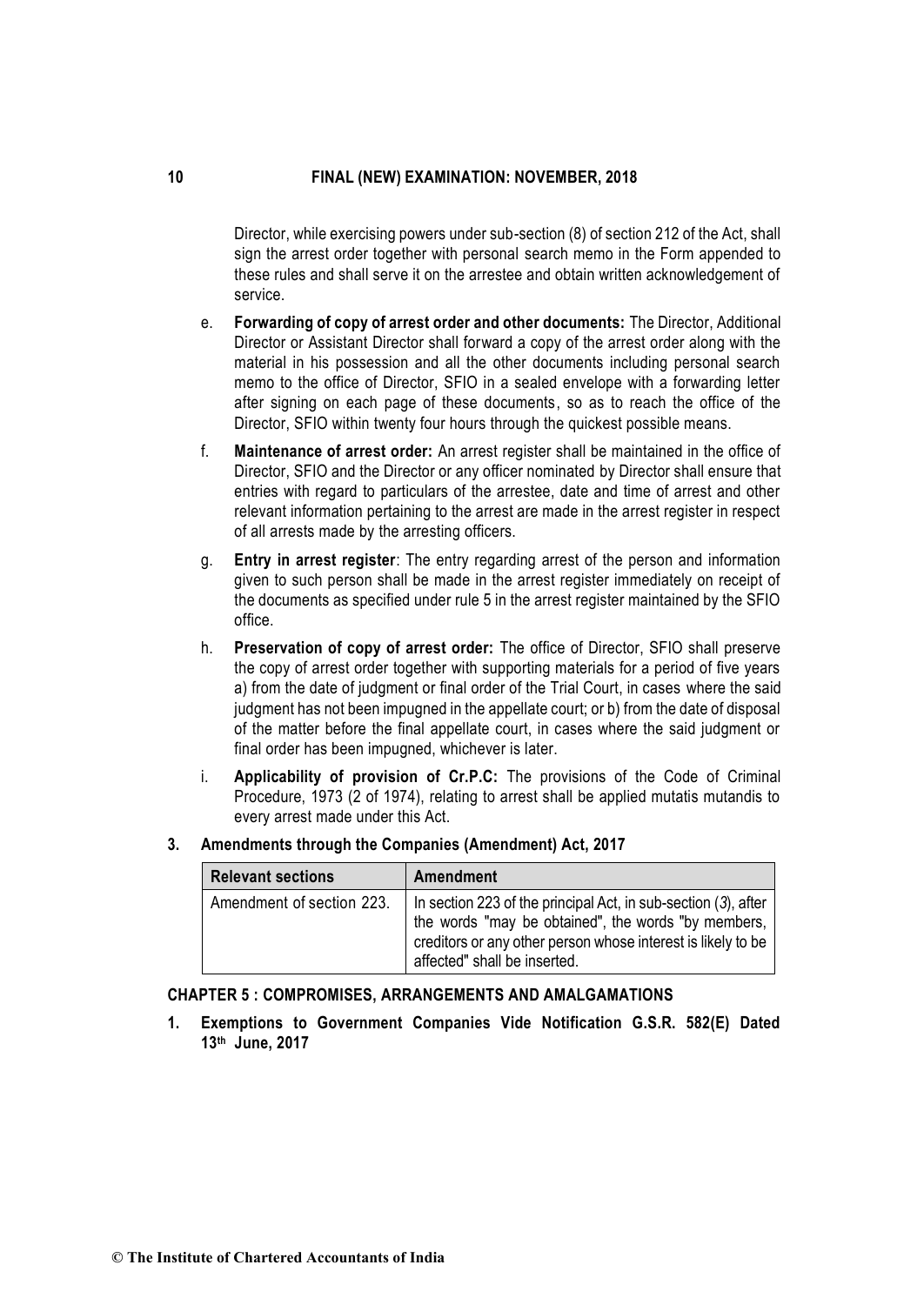The Central Government amends the Notification G.S.R. 463(E), dated 5<sup>th</sup> June 2015. Following are the amendments:

The word "Tribunal "wherever it occurs in sections 230 to 232, the words "Central Government" shall be substituted.

# **2. Amendments through the Companies (Amendment) Act, 2017**

| Relevant<br>sections         | Amendment                                                                                                                                                                                                                   |
|------------------------------|-----------------------------------------------------------------------------------------------------------------------------------------------------------------------------------------------------------------------------|
| Amendment of<br>section 236. | In section 236 of the principal Act, in sub-sections $(4)$ , $(5)$ and $(6)$ , for<br>the words, "transferor company", wherever they occur, the words<br>"company whose shares are being transferred" shall be substituted. |

# **CHAPTER 9 : COMPANIES INCORPORATED OUTSIDE INDIA**

# **Amendments through the Companies (Amendment) Act, 2017**

| <b>Relevant</b><br>sections        | Amendment                                                                                                                                                                                                                                                                                                                                                                             |
|------------------------------------|---------------------------------------------------------------------------------------------------------------------------------------------------------------------------------------------------------------------------------------------------------------------------------------------------------------------------------------------------------------------------------------|
| Amendment<br>οf<br>section<br>379. | Section 379 of the principal Act shall be renumbered as sub-section (2) thereof<br>and before sub-section (2) as so renumbered, the following sub-section shall<br>be inserted, namely:-                                                                                                                                                                                              |
|                                    | "(1) Sections 380 to 386 (both inclusive) and sections 392 and 393 shall apply<br>to all foreign companies:                                                                                                                                                                                                                                                                           |
|                                    | Provided that the Central Government may, by Order published in the<br>Official Gazette, exempt any class of foreign companies, specified in the Order,<br>from any of the provisions of sections 380 to 386 and sections 392 and 393<br>and a copy of every such Order shall, as soon as may be after it is made, be laid<br>before both Houses of Parliament."                      |
| Amendment<br>οf<br>section<br>384. | In section 384 of the principal Act, in sub-section (2), after the word and figures<br>"section 92", the words and figures "and section 135" shall be inserted.                                                                                                                                                                                                                       |
| Amendment<br>οf<br>section         | In section 391 of the principal Act, for sub-section (2), the following sub-section<br>shall be substituted, namely:-                                                                                                                                                                                                                                                                 |
| 391.                               | "(2) Subject to the provisions of section 376, the provisions of Chapter XX<br>shall apply mutatis mutandis for closure of the place of business of a foreign<br>company in India as if it were a company incorporated in India in case such<br>foreign company has raised monies through offer or issue of securities<br>under this Chapter which have not been repaid or redeemed." |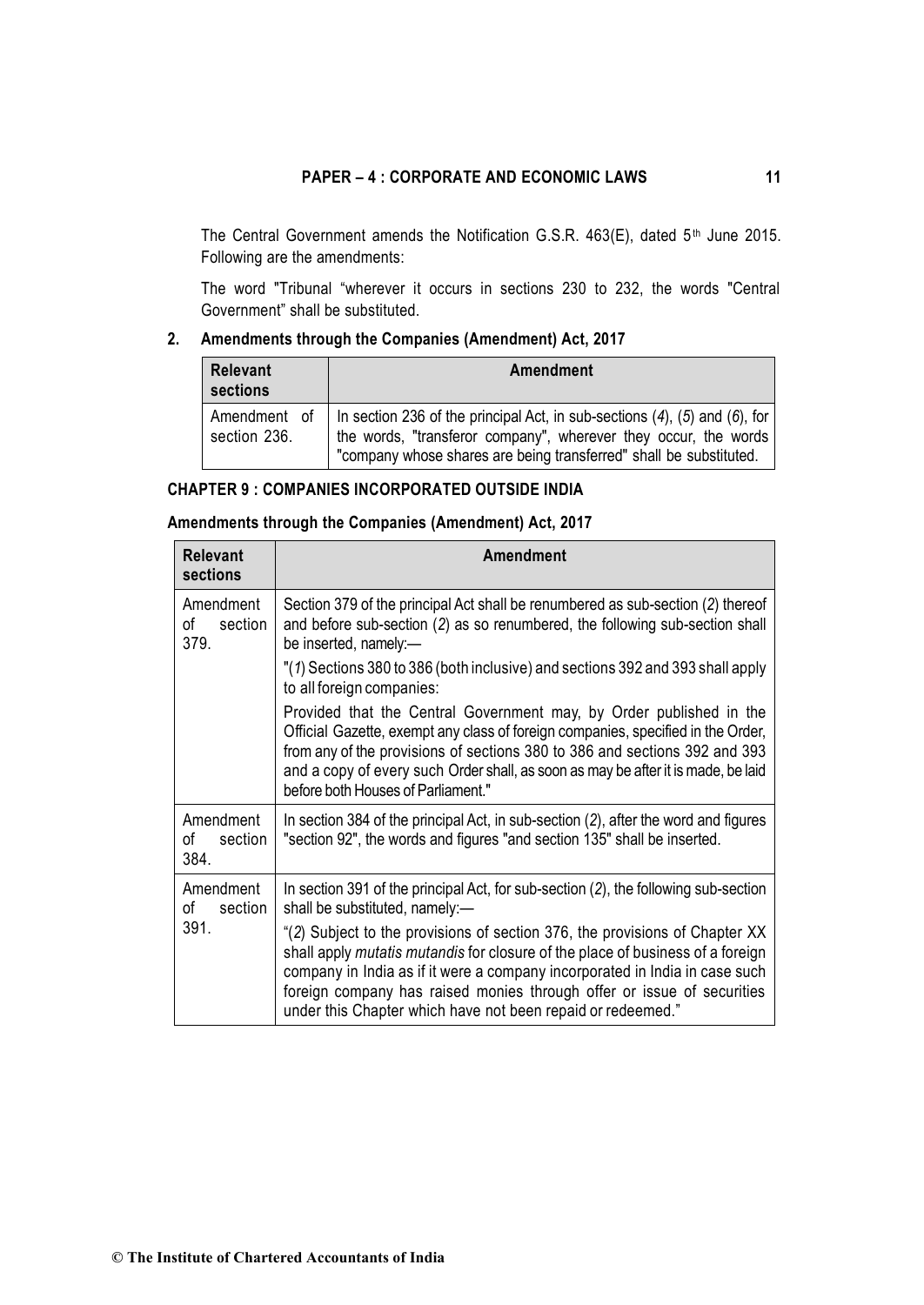### **CHAPTER 10 : MISCELLANEOUS PROVISIONS**

#### **1. Notification of Section 247 vide Notification S.O. 3393(E) dated 18th October 2017**

The Central Government hereby appoints the 18th October, 2017 as the date on which the provisions of section 247 of the said Act shall come into force.

#### **Section 247: Valuation by Registered Valuers.**

- (1) Where a valuation is required to be made in respect of any property, stocks, shares, debentures, securities or goodwill or any other assets (herein referred to as the assets) or net worth of a company or its liabilities under the provision of this Act, it shall be valued by 1[a person having such qualifications and experience and registered as a valuer in such manner, on such terms and conditions [as may be](http://ebook.mca.gov.in/Actpagedisplay.aspx?PAGENAME=28110)  [prescribed\]](http://ebook.mca.gov.in/Actpagedisplay.aspx?PAGENAME=28110) and appointed by the audit committee or in its absence by the Board of Directors of that company.
- (2) The valuer appointed under sub-section (1) shall,—
	- (a) make an impartial, true and fair valuation of any assets which may be required to be valued;
	- (b) exercise due diligence while performing the functions as valuer;
	- (c) make the valuation in accordance with such rules [as may be prescribed;](http://ebook.mca.gov.in/Actpagedisplay.aspx?PAGENAME=28112) and
	- (d) not undertake valuation of any assets in which he has a direct or indirect interest or becomes so interested at any time 2[during a period of three years prior to his appointment as valuer or three years after the valuation of assets was conducted by him.]
- (3) If a valuer contravenes the provisions of this section or the rules made thereunder, the valuer shall be punishable with fine which shall not be less than twenty -five thousand rupees but which may extend to one lakh rupees.

However if the valuer has contravened such provisions with the intention to defraud the company or its members, he shall be punishable with imprisonment for a term which may extend to one year and with fine which shall not be less than one lakh rupees but which may extend to five lakh rupees.

- (4) Where a valuer has been convicted under sub-section (3), he shall be liable to—
	- (i) refund the remuneration received by him to the company; and
	- (ii) pay for damages to the company or to any other person for loss arising out of incorrect or misleading statements of particulars made in his report.

-

<sup>1</sup> [Substituted by the Companies \(Removal of Difficulties\) Second Order 2017](http://ebook.mca.gov.in/notificationdetail.aspx?acturl=6CoJDC4uKVUR7C9Fl4rZdatyDbeJTqg3Pgb6rKVBZRsWG9n44jPhgwflb7vhiDIPD3jq7AzjzoiiPK9gVBiIj4dazyhFXgNcZ/JXEdiTWmDqFrHKrVw5gN9vP6O1CuX0ZnxDv+lKUT4=)

<sup>&</sup>lt;sup>2</sup> Amended through the Companies (Amendment) Act, 2017 on 9<sup>th</sup> February, 2018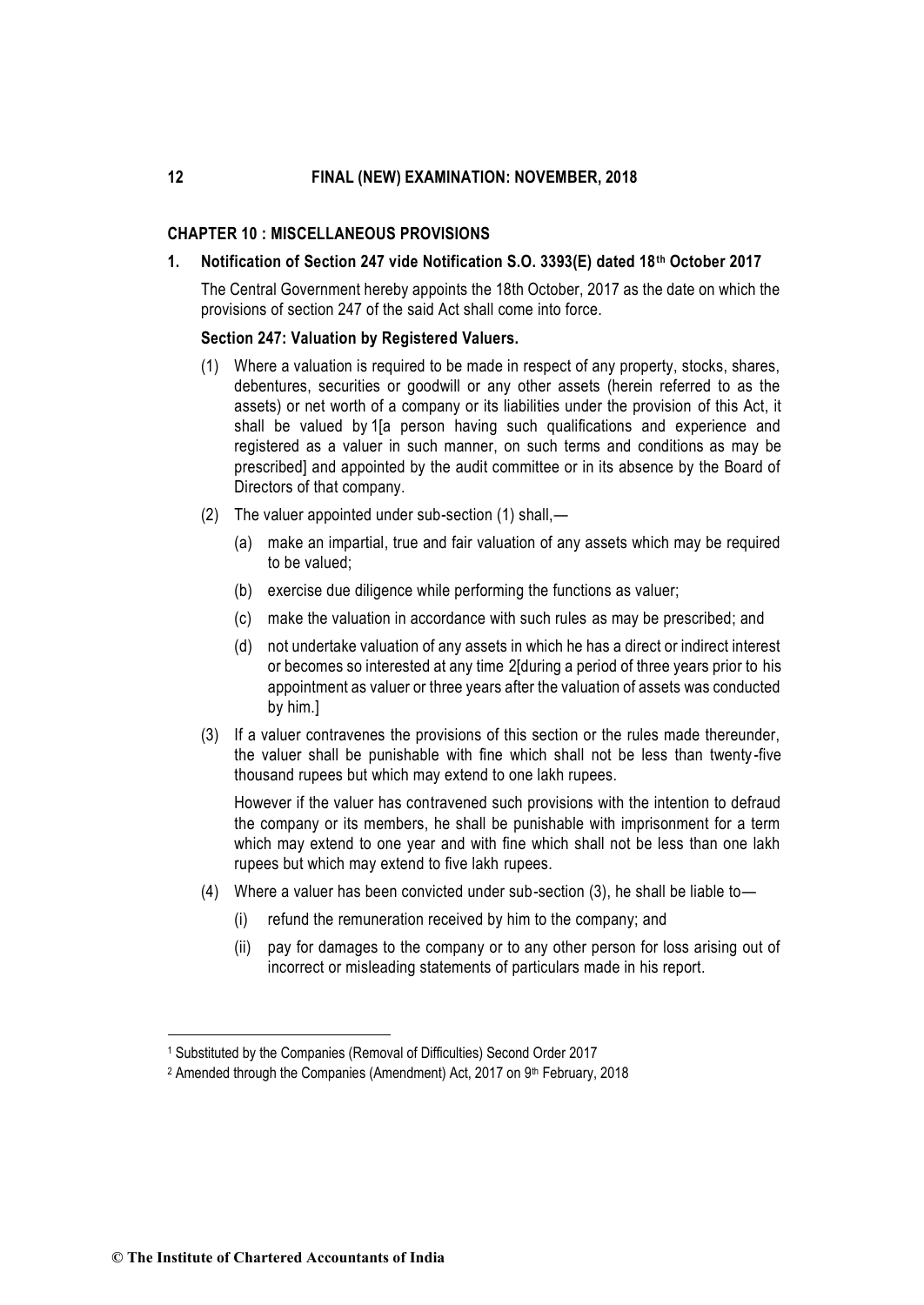# **2. Notification of the Companies (Registered Valuers and Valuation) Rules, 2017 vide Notification G.S.R 1316(E) dated 18th October, 2017**

In exercise of the powers conferred by section 247, the Central Government hereby enforced the Companies (Registered Valuers and Valuation) Rules, 2017.

# **COMPANIES (REGISTERED VALUERS AND VALUATION) RULES, 2017**

# **2. Definitions**

(1) In these rules, unless the context otherwise requires **-**

"authority" means an authority specified by the Central Government under section 458 of the Companies Act, 2013 to perform the functions under these rules;

"asset class" means a distinct group of assets, such as land and building, machinery and equipment, displaying similar characteristics, that can be classified and requires separate set of valuers for valuation;

"certificate of recognition" means the certificate of recognition granted to a registered valuers organisation under sub-rule (5) of rule 13 and the term "recognition" shall be construed accordingly;

"certificate of registration" means the certificate of registration granted to a valuer under sub-rule (6) of rule 6 and the term "registration" shall be construed accordingly;

"registered valuers organisation" means a registered valuers organization recognised under sub-rule (5) of rule 13;

"valuer" means a person registered with the authority in accordance with these rules and the term "registered valuer" shall be construed accordingly.

### **3. Eligibility for registered valuers**

- (1) A person shall be eligible to be a registered valuer if he-
	- (a) Is a valuer member of a registered valuers organisation;

*Explanation.-* For the purposes of this clause, "a valuer member" is a member of a registered valuers organisation who possesses the requisite educational qualifications and experience for being registered as a valuer;

- (b) Is recommended by the registered valuers organisation of which he is a valuer member for registration as a valuer;
- (c) Has passed the valuation examination under rule 5 within three years preceding the date of making an application for registration under rule 6;
- (d) Possesses the qualifications and experience as specified in rule 4;
- (e) Is not a minor;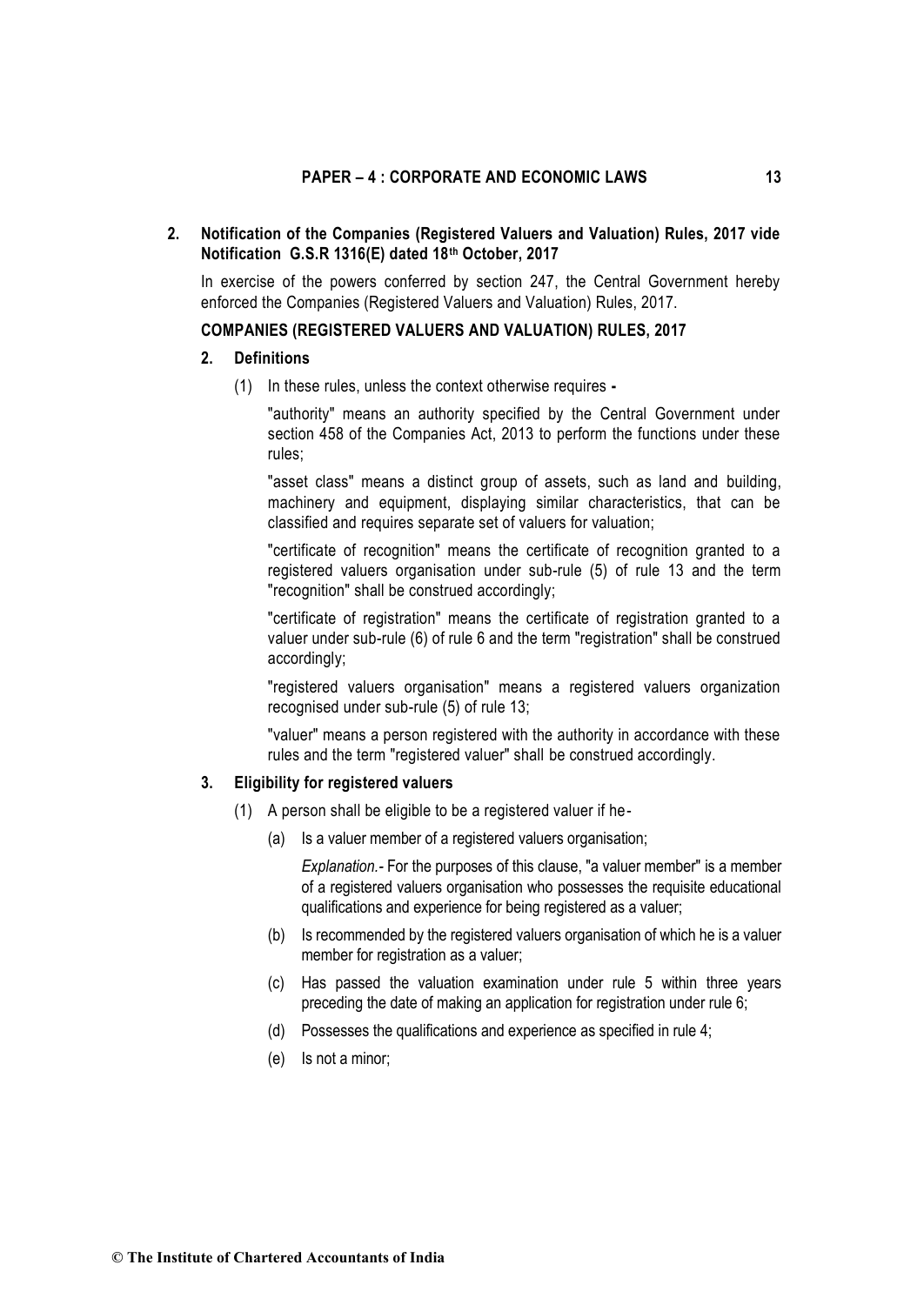- (f) Has not been declared to be of unsound mind;
- (g) Is not an undischarged bankrupt, or has not applied to be adjudicated as a bankrupt;
- (h) Is a person resident in India;

*Explanation.-* For the purposes of these rules 'person resident in India' shall have the same meaning as defined in clause (*v*) of section 2 of the Foreign Exchange Management Act, 1999 (42 of 1999) as far as it is applicable to an individual;

(i) Has not been convicted by any competent court for an offence punishable with imprisonment for a term exceeding six months or for an offence involving moral turpitude, and a period of five years has not elapsed from the date of expiry of the sentence:

**Provided** that if a person has been convicted of any offence and sentenced in respect thereof to imprisonment for a period of seven years or more, he shall not be eligible to be registered;

- (j) Has not been levied a penalty under section 271J of Income-tax Act, 1961 (43 of 1961) and time limit for filing appeal before Commissioner of Income-tax (Appeals) or Income-tax Appellate Tribunal, as the case may be has expired, or such penalty has been confirmed by Income-tax Appellate Tribunal, and five years have not elapsed after levy of such penalty; and
- (k) Is a fit and proper person:

*Explanation.-* For determining whether an individual is a fit and proper person under these rules, the authority may take account of any relevant consideration, including but not limited to the following criteria-

- (i) Integrity, reputation and character,
- (ii) Absence of convictions and restraint orders, and
- (iii) Competence and financial solvency.
- (2) No partnership entity or company shall be eligible to be a registered valuer if-
	- (a) It has been set up for objects other than for rendering professional or financial services, including valuation services and that in the case of a company, it is not a subsidiary, joint venture or associate of another company or body corporate;
	- (b) It is undergoing an insolvency resolution or is an undischarged bankrupt;
	- (c) All the partners or directors, as the case may be, are not ineligible under clauses (c), (d), (e), (g), (h), (i), (j) and (k) of sub-rule (1);
	- (d) Three or all the partners or directors, whichever is lower, of the partnership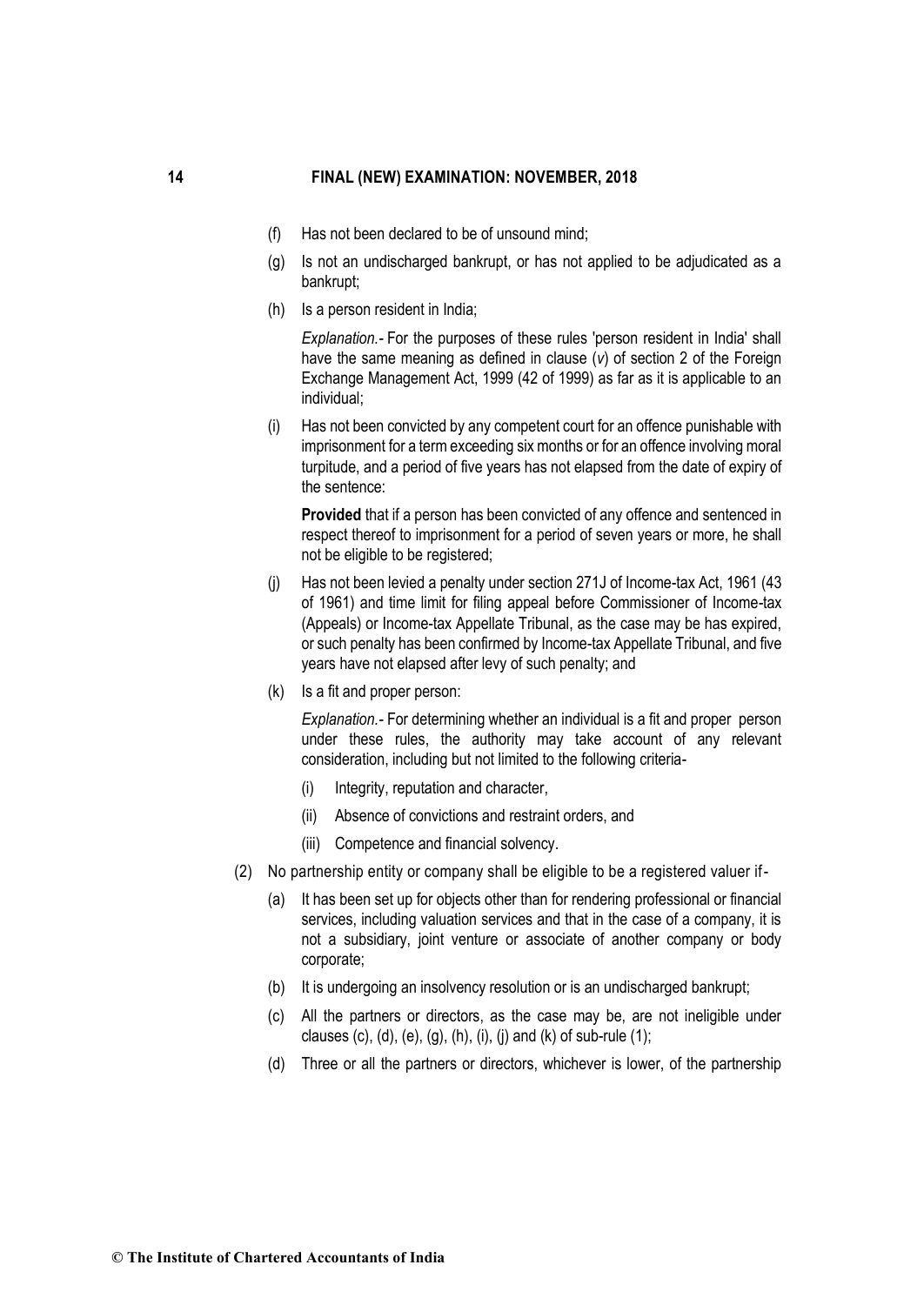entity or company, as the case may be, are not registered valuers; or

(*e*) None of its partners or directors, as the case may be, is a registered valuer for the asset class, for the valuation of which it seeks to be a registered valuer.

# **4. Qualifications and experience**

An individual shall have the following qualifications and experience to be eligible for registration under rule 3, namely:-

- (a) post-graduate degree or post-graduate diploma, in the specified discipline, from a University or Institute established, recognised or incorporated by law in India and at least three years of experience in the specified discipline thereafter; or
- (b) a Bachelor's degree or equivalent, in the specified discipline, from a University or Institute established, recognised or incorporated by law in India and at least five years of experience in the specified discipline thereafter; or
- (c) membership of a professional institute established by an Act of Parliament enacted for the purpose of regulation of a profession with at least three years' experience after such membership and having qualification mentioned at clause (a) or (b).

*Explanation-I-* For the purposes of this clause the 'specified discipline' shall mean the specific discipline which is relevant for valuation of an asset class for which the registration as a valuer or recognition as a registered valuers organisation is sought under these rules.

*Explanation-*II*.-* Qualifying education and experience and examination or training for various asset classes, is given in an indicative manner in **Annexure-IV** of these rules.

# **6. Application for certificate of registration**

- (1) An individual eligible for registration as a registered valuer under rule 3 may make an application to the authority in Form-A of Annexure-II along with a nonrefundable application fee of five thousand rupees in favour of the authority.
- (2) A partnership entity or company eligible for registration as a registered valuer under rule 3 may make an application to the authority in Form-B of Annexure-II along with a non-refundable application fee of ten thousand rupees in favour of the authority.
- (3) The authority shall examine the application, and may grant twenty one days to the applicant to remove the deficiencies, if any, in the application.
- (4) The authority may require the applicant to submit additional documents or clarification within twenty- one days.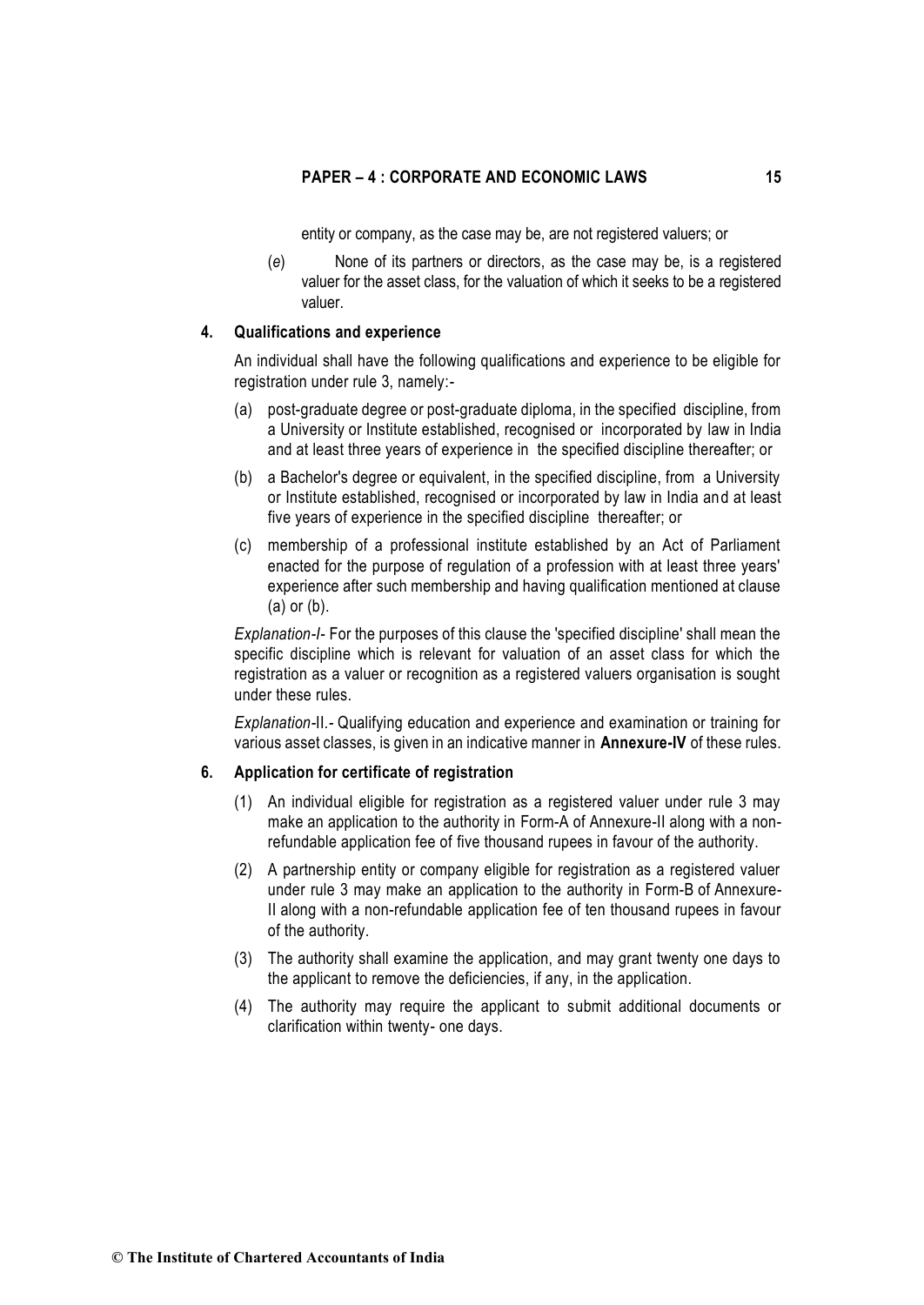- (5) The authority may require the applicant to appear, within twenty one days, before the authority in person, or through its authorised representative for explanation or clarifications required for processing the application.
- (6) If the authority is satisfied, after such scrutiny, inspection or inquiry as it deems necessary, that the applicant is eligible under these rules, it may grant a certificate of registration to the applicant to carry on the activities of a registered valuer for the relevant asset class or classes in Form-C of the Annexure-II within sixty days of receipt of the application, excluding the time given by the authority for presenting additional documents, information or clarification, or appearing in person, as the case may be.
- (7) If, after considering an application made under this rule, the authority is of the prima facie opinion that the registration ought not be granted, it shall communicate the reasons for forming such an opinion within forty-five days of receipt of the application, excluding the time given by it for removing the deficiencies, presenting additional documents or clarifications, or appearing in person, as the case may be.
- (8) The applicant shall submit an explanation as to why his/its application should be accepted within fifteen days of the receipt of the communication under sub- rule (7), to enable the authority to form a final opinion.
- (9) After considering the explanation, if any, given by the applicant under sub-rule (8), the authority shall either -
	- (a) accept the application and grant the certificate of registration; or
	- (b) reject the application by an order, giving reasons thereof.
- (10) The authority shall communicate its decision to the applicant within thirty days of receipt of explanation.

#### **7. Conditions of Registration**

The registration granted under rule 6 shall be subject to the conditions that the valuer shall -

- (a) at all times possess the eligibility and qualification and experience criteria as specified under rule 3 and rule 4;
- (b) at all times comply with the provisions of the Act, these rules and the Bye-laws or internal regulations, as the case may be, of the respective registered valuers organisation;
- (c) in his capacity as a registered valuer, not conduct valuation of the assets or class(es) of assets other than for which he/it has been registered by the authority;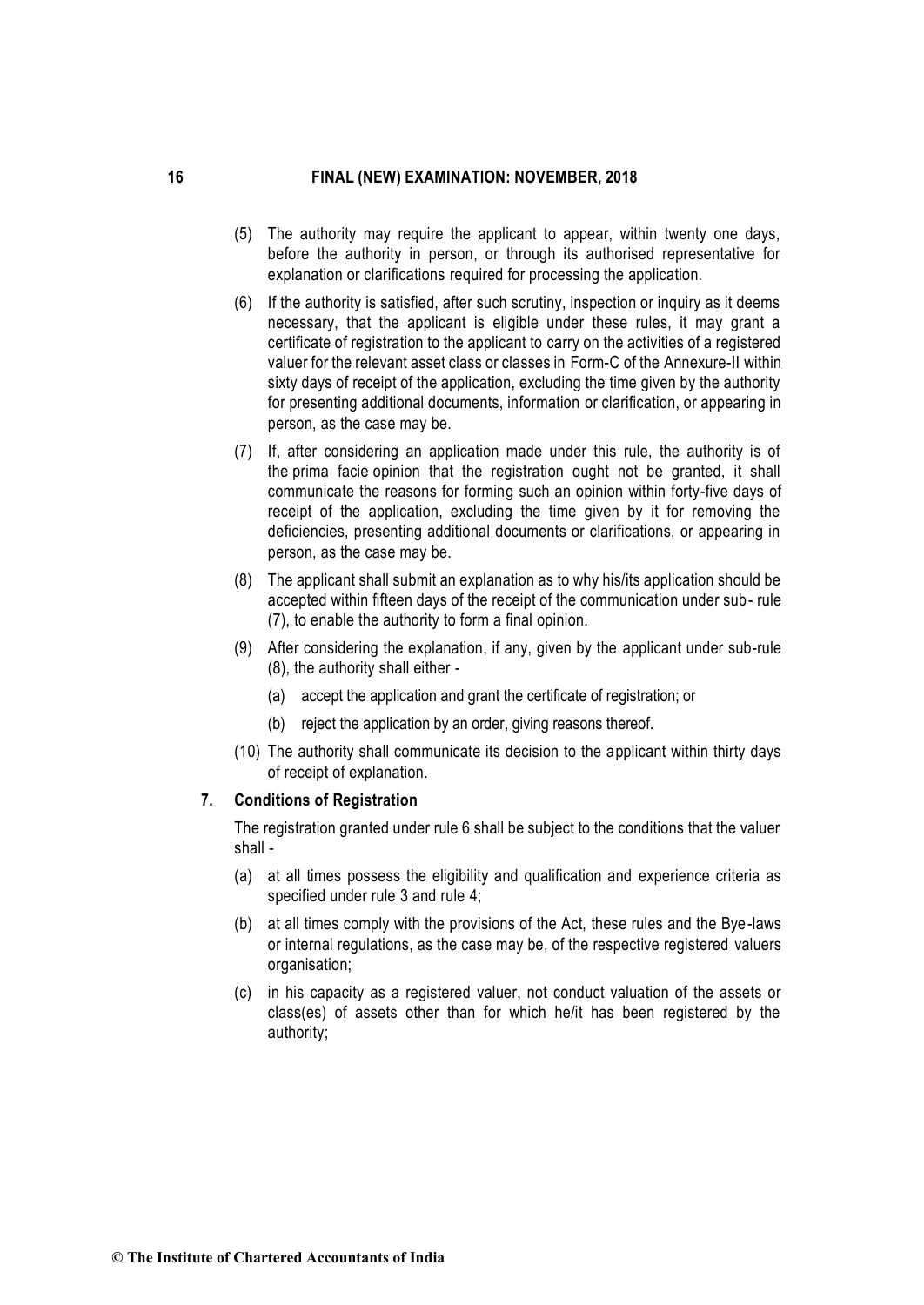- (d) take prior permission of the authority for shifting his/ its membership from one registered valuers organisation to another;
- (e) take adequate steps for redressal of grievances;
- (f) maintain records of each assignment undertaken by him for at least three years from the completion of such assignment;
- (g) comply with the Code of Conduct of the registered valuers organisation of which he is a member;
- (h) in case a partnership entity or company is the registered valuer, allow only the partner or director who is a registered valuer for the asset class(es) that is being valued to sign and act on behalf of it;
- (i) in case a partnership entity or company is the registered valuer, it shall disclose to the company concerned, the extent of capital employed or contributed in the partnership entity or the company by the partner or director, as the case may be, who would sign and act in respect of relevant valuation assignment for the company;
- (j) in case a partnership entity is the registered valuer, be liable jointly and severally along with the partner who signs and acts in respect of a valuation assignment on behalf of the partnership entity;
- (k) in case a company is the registered valuer, be liable alongwith director who signs and acts in respect of a valuation assignment on behalf of the company;
- (l) in case a partnership entity or company is the registered valuer, immediately inform the authority on the removal of a partner or director, as the case may be, who is a registered valuer along with detailed reasons for such removal; and
- (m) comply with such other conditions as may be imposed by the authority.

#### **8. Conduct of Valuation**

(1) The registered valuer shall, while conducting a valuation, comply with the valuation standards as notified or modified under rule 18:

Provided that until the valuation standards are notified or modified by the Central Government, a valuer shall make valuations as per-

- (a) internationally accepted valuation standards;
- (b) valuation standards adopted by any registered valuers organisation.
- (2) The registered valuer may obtain inputs for his valuation report or get a separate valuation for an asset class conducted from another registered valuer, in which case he shall fully disclose the details of the inputs and the particulars etc. of the other registered valuer in his report and the liabilities against the resultant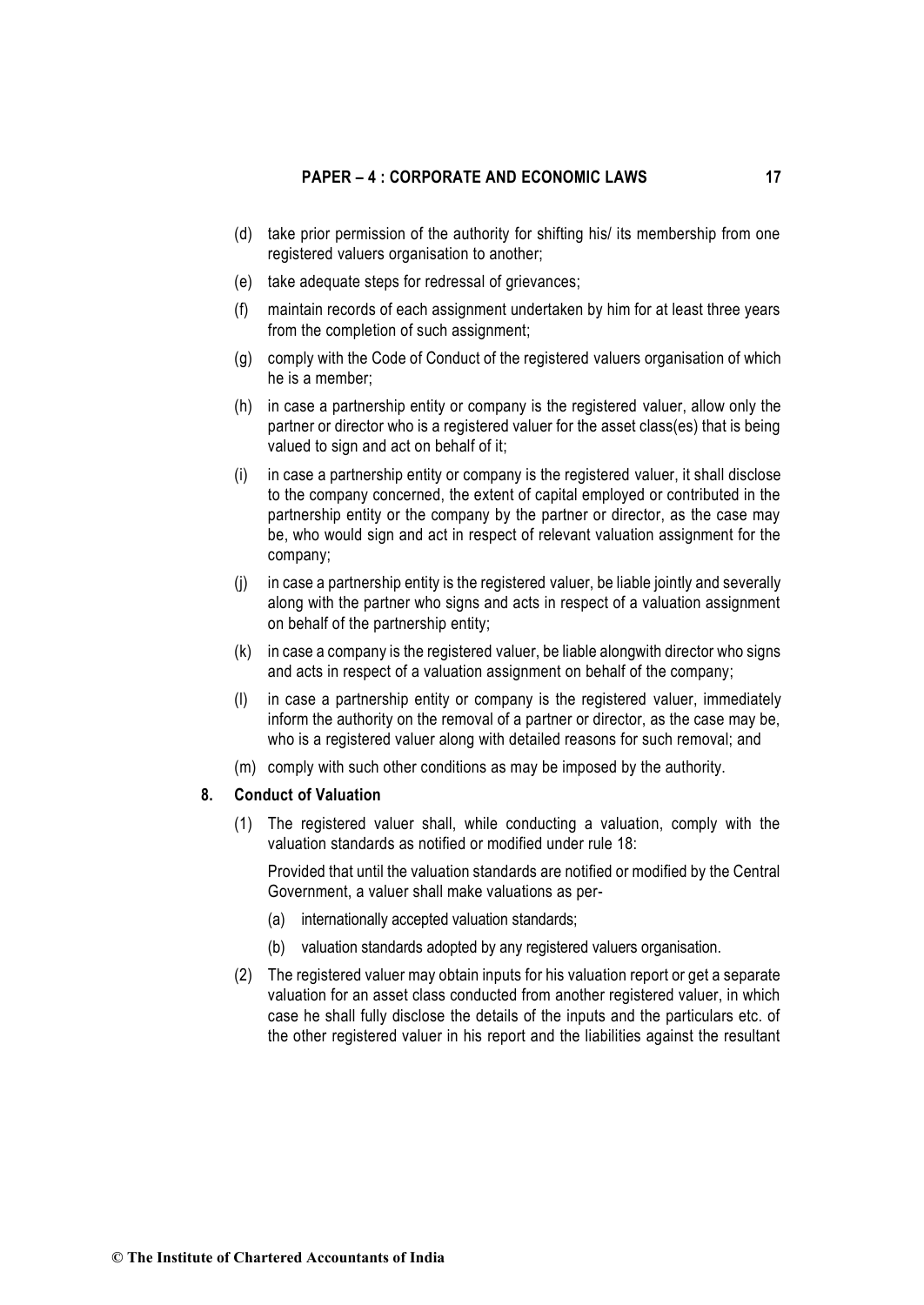valuation, irrespective of the nature of inputs or valuation by the other registered valuer, shall remain of the first mentioned registered valuer.

- (3) The valuer shall, in his report, state the following:-
	- (a) background information of the asset being valued;
	- (b) purpose of valuation and appointing authority;
	- (c) identity of the valuer and any other experts involved in the valuation;
	- (d) disclosure of valuer interest or conflict, if any;
	- (e) date of appointment, valuation date and date of report;
	- (f) inspections and/or investigations undertaken;
	- (g) nature and sources of the information used or relied upon;
	- (h) procedures adopted in carrying out the valuation and valuation standards followed;
	- (i) restrictions on use of the report, if any;
	- (j) major factors that were taken into account during the valuation;
	- (k) conclusion; and
	- (l) caveats, limitations and disclaimers to the extent they explain or elucidate the limitations faced by valuer, which shall not be for the purpose of limiting his responsibility for the valuation report.

### **9. Temporary surrender**

- (1) A registered valuer may temporarily surrender his registration certificate in accordance with the bye-laws or regulations, as the case may be, of the registered valuers organisation and on such surrender, the valuer shall inform the authority for taking such information on record.
- (2) A registered valuers organisation shall inform the authority if any valuer member has temporarily surrendered his/its membership or revived his/ its membership after temporary surrender, not later than seven days from approval of the application for temporary surrender or revival, as the case may be.
- (3) Every registered valuers organisation shall place, on its website, in a searchable format, the names and other details of its valuers members who have surrendered or revived their memberships.

### **10. Functions of a Valuer**

A valuer shall conduct valuation required under the Act as per these rules and he may conduct valuation as per these rules if required under any other law or by any other regulatory authority.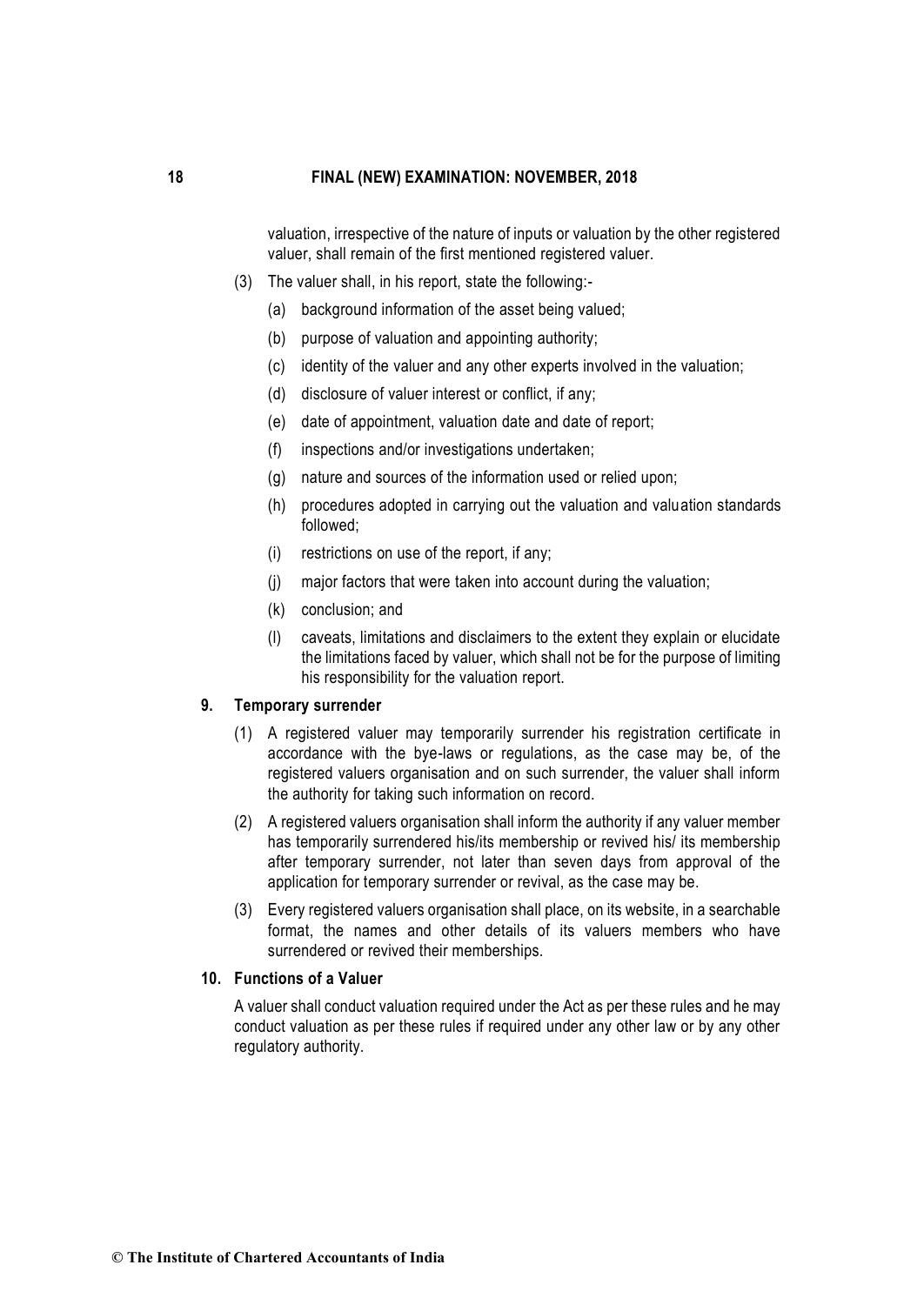### **12. Eligibility for registered valuers organisations**

- (1) An organisation that meets requirements under sub-rule (2) may be recognised as a registered valuers organisation for valuation of a specific asset class or asset classes if -
	- (i) it has been registered under section 25 of the Companies Act, 1956 (1 of 1956) or section 8 of the Companies Act, 2013 (18 of 2013) with the sole object of dealing with matters relating to regulation of valuers of an asset class or asset classes and has in its bye laws the requirements specified in **Annexure-III**;
	- (ii) a professional institute established by an Act of Parliament enacted for the purpose of regulation of a profession;

**Provided** that, subject to sub-rule (3), the following organisations may also be recognised as a registered valuers organisation for valuation of a specific asset class or asset classes, namely:-

- (a) an organisation registered as a society under the Societies Registration Act, 1860 (21 of 1860) or any relevant state law, or;
- (b) an organisation set up as a trust governed by the Indian Trust Act, 1882 (2 of 1882).
- (2) The organisation referred to in sub-rule (1) shall be recognised if it
	- (a) conducts educational courses in valuation, in accordance with the syllabus determined by the authority, under rule 5, for individuals who may be its valuers members, and delivered in class room or through distance education modules and which includes practical training;
	- (b) grants membership or certificate of practice to individuals, who possess the qualifications and experience as specified in rule 4, in respect of valuation of asset class for which it is recognised as a registered valuers organisation ;
	- (c) conducts training for the individual members before a certificate of practice is issued to them;
	- (d) lays down and enforces a code of conduct for valuers who are its members, which includes all the provisions specified in **Annexure-I**;
	- (e) provides for continuing education of individuals who are its members;
	- (f) monitors and reviews the functioning, including quality of service, of valuers who are its members; and
	- (g) has a mechanism to address grievances and conduct disciplinary proceedings against valuers who are its members.
- (3) A registered valuers organisation, being an entity under proviso to sub-rule (1), shall convert into or register itself as a company under section 8 of the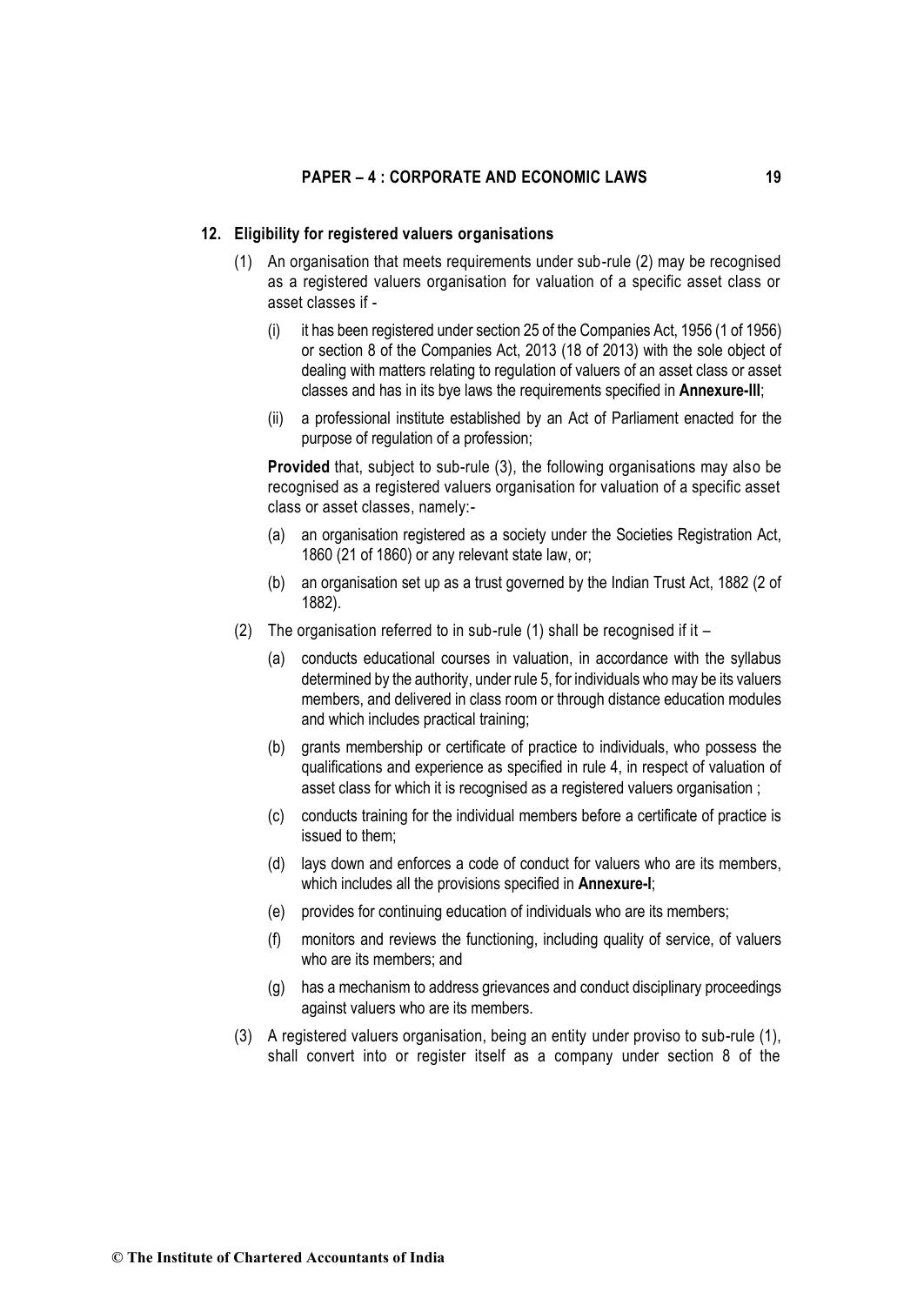Companies Act, 2013, and include in its bye laws the requirements specified in **Annexure- III,** within one year from the date of commencement of these rules.

### **14. Conditions of Recognition**

The recognition granted under rule 13 shall be subject to the conditions that the registered valuers organisation shall-

- (a) at all times continue to satisfy the eligibility requirements specified under rule  $12:$
- (b) maintain a register of members who are registered valuers, which shall be publicly available;
- (c) admits only individuals who possess the educational qualifications and experience requirements, in accordance with rule 4 and as specified in its recognition certificate, as members;
- (d) make such reports to the authority as may be required by it;
- (*e*) comply with any directions, including with regard to course to be conducted by valuation organisation under clause (*a*) of sub-rule (2) of rule 12, issued by the authority;
- (*f*) be converted or registered as company under section 8 of the Act, with governance structure and bye laws specified in **Annexure-III**, within a period of one year from the date of commencement of these rules if it is an organisation referred to in proviso to sub-rule (1) of rule 12;
- (*g*) shall have the governance structure and incorporate in its bye laws the requirements specified in **Annexure-III** within one year of commencement of these rules if it is an organisation referred to in clause (i) of sub-rule (1) of rule 12 and existing on the date of commencement of these rules;
	- (h) display on its website, the status and specified details of every registered valuer being its valuer members including action under rule 17 being taken against him; and
	- (i) comply with such other conditions as may be specified by authority.

# **15. Cancellation or suspension of certificate of registration or recognition**

The authority may cancel or suspend the registration of a valuer or recognition of a registered valuers organisation for violation of the provisions of the Act, any other law allowing him to perform valuation, these rules or any condition of registration or recognition, as the case may be in the manner specified in rule 17.

### **16. Complaint against a registered valuer or registered valuers organisation**

A complaint may be filed against a registered valuer or registered valuers organisation before the authority in person or by post or courier along with a non-refundable fees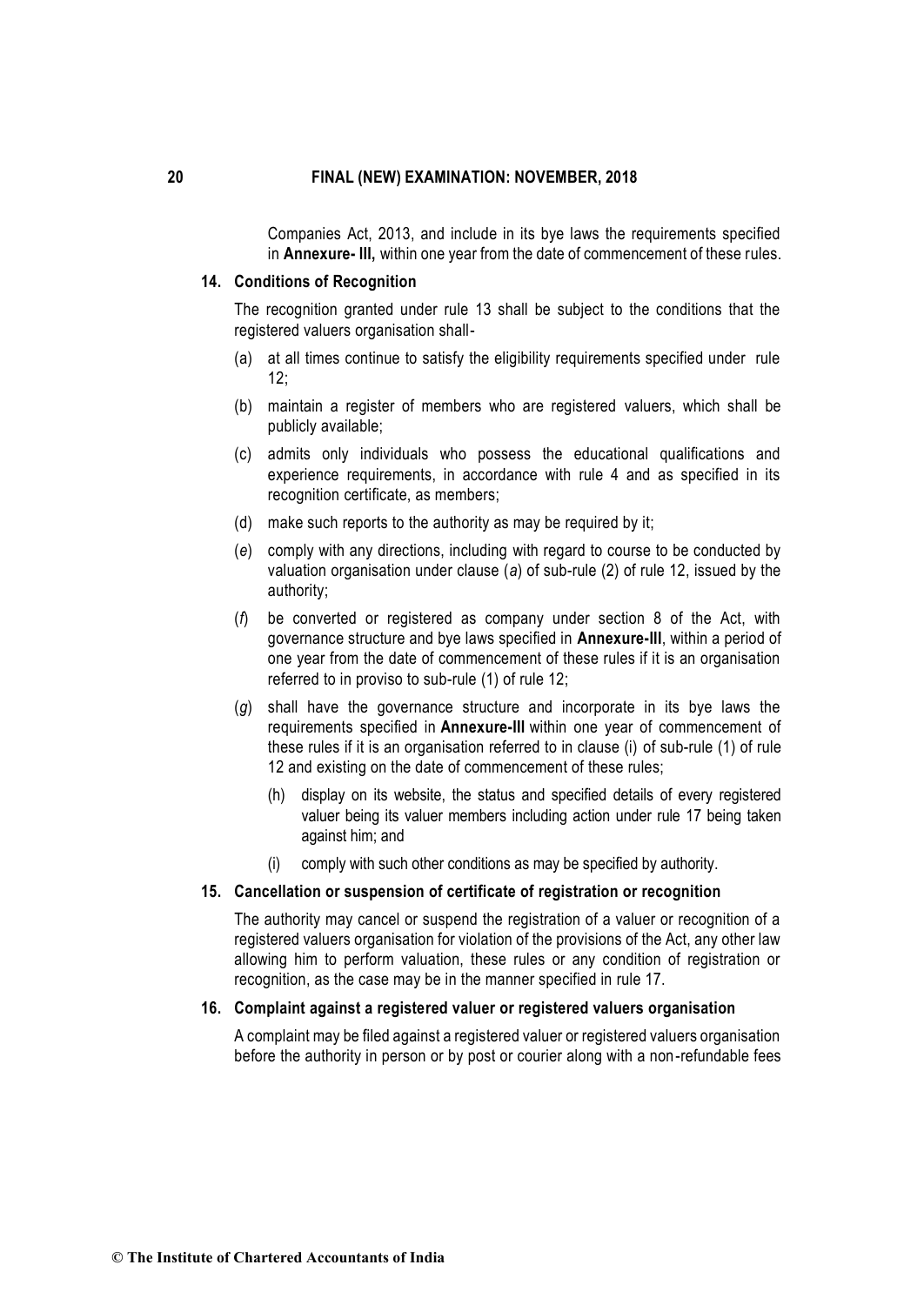of rupees one thousand in favour of the authority and the authority shall examine the complaint and take such necessary action as it deems fit:

**Provided** that in case of a complaint against a registered valuer, who is a partner of a partnership entity or director of a company, the authority may refer the complaint to the relevant registered valuers organisation and such organisation shall handle the complaint in accordance with its bye laws.

### **18. Valuation Standards**

The Central Government shall notify and may modify (from time to time) the valuation standards on the recommendations of the Committee set up under rule 19.

#### **20. Punishment for contravention**

Without prejudice to any other liabilities where a person contravenes any of the provision of these rules he shall be punishable in accordance with sub-section (3) of section 469 of the Act.

# **21. Punishment for false statement**

If in any report, certificate or other document required by, or for, the purposes of any of the provisions of the Act or the rules made thereunder or these rules, any person makes a statement,—

- (a) which is false in any material particulars, knowing it to be false; or
- (b) which omits any material fact, knowing it to be material, he shall be liable under section 448 of the Act.

# **3. Enforcement of the Companies (Registered Valuers and Valuation) Amendment Rules, 2018 vide Notification No. G.S.R. 155 (E) dated 9th February, 2018**

In exercise of the powers conferred by section 247 read with section 469 of the Companies Act, 2013, the Central Government makes the **Companies (Registered Valuers and Valuation) Amendment Rules, 2018** to amend the Companies (Registered Valuers and Valuation) Rules, 2017, namely:-

In the Companies (Registered Valuers and Valuation) Rules, 2017, in rule 11, for the figures, letters and word "31st March, 2018", occurring at both the places, the figures, letters and word "30th September, 2018" shall be substituted.

# **4. Amendments through the Companies (Amendment) Act, 2017**

| <b>Relevant</b><br>sections | Amendment                                                                                                                                                                                                         |
|-----------------------------|-------------------------------------------------------------------------------------------------------------------------------------------------------------------------------------------------------------------|
| Amendment<br>Section 247    | of   In section 247 of the principal Act, in sub-section (2), in clause<br>(d), for the words "during or after the valuation of assets", the<br>words "during a period of three years prior to his appointment as |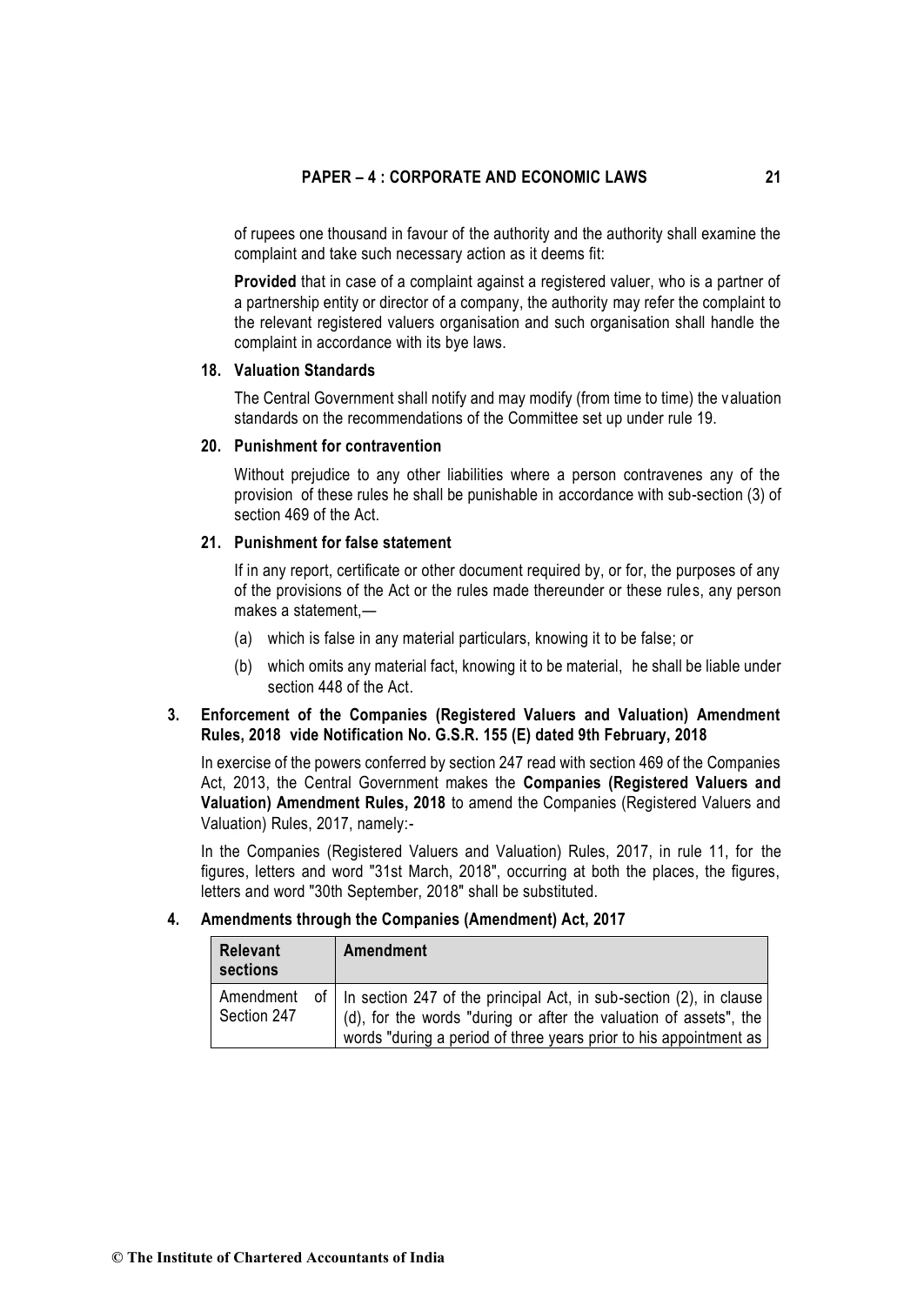|                           |    | valuer or three years after the valuation of assets was conducted<br>by him" shall be substituted.                                                                                                                                                                                                                                                                                                                                                                                                                                                                                                                                                                                                                                        |
|---------------------------|----|-------------------------------------------------------------------------------------------------------------------------------------------------------------------------------------------------------------------------------------------------------------------------------------------------------------------------------------------------------------------------------------------------------------------------------------------------------------------------------------------------------------------------------------------------------------------------------------------------------------------------------------------------------------------------------------------------------------------------------------------|
| Amendment<br>section 366. | οf | In section 366 of the principal Act, in sub-section $(2)$ ,—<br>for the words "seven or more members", the words "two or<br>(i)<br>more members" shall be substituted;<br>in the proviso, after clause (vi), the following clause shall be<br>(ii)<br>inserted, namely:-<br>"(vii) a company with less than seven members shall<br>register as a private company."                                                                                                                                                                                                                                                                                                                                                                        |
| Amendment<br>section 374. | οf | In section 374 of the principal Act, after clause (d), the following<br>proviso shall be inserted, namely:-<br>"Provided that upon registration as a company under this Part a<br>limited liability partnership incorporated under the Limited<br>Liability Partnership Act, 2008 shall be deemed to have been<br>dissolved under that Act without any further act or deed.".                                                                                                                                                                                                                                                                                                                                                             |
| Amendment<br>section 447. | оf | In section 447 of the principal Act,—<br>(i)<br>after the words "guilty of fraud", the words "involving an<br>amount of at least ten lakh rupees or one per cent. of the<br>turnover of the company, whichever is lower" shall be<br>inserted;<br>after the proviso, the following proviso shall be inserted,<br>(ii)<br>namely:-<br>"Provided further that where the fraud involves an amount<br>less than ten lakh rupees or one per cent. of the turnover of<br>the company, whichever is lower, and does not involve<br>public interest, any person guilty of such fraud shall be<br>punishable with imprisonment for a term which may extend<br>to five years or with fine which may extend to twenty lakh<br>rupees or with both.". |
| Amendment<br>section 458  | οf | In section 458 of the principal Act, in sub-section (1), the proviso<br>shall be omitted.                                                                                                                                                                                                                                                                                                                                                                                                                                                                                                                                                                                                                                                 |

# **CHAPTER 11: COMPOUNDING OF OFFENCES, ADJUDICATION, SPECIAL COURTS**

# **Amendments through the Companies (Amendment) Act, 2017**

| <b>Relevant sections</b>  | Amendment                                                                                                                                                                                                                                                 |
|---------------------------|-----------------------------------------------------------------------------------------------------------------------------------------------------------------------------------------------------------------------------------------------------------|
| Amendment<br>section 441. | of $\vert$ In section 441 of the principal Act, in sub-section (1), for the words<br>"with fine only", the words "not being an offence punishable with<br>imprisonment only, or punishable with imprisonment and also with<br>fine" shall be substituted. |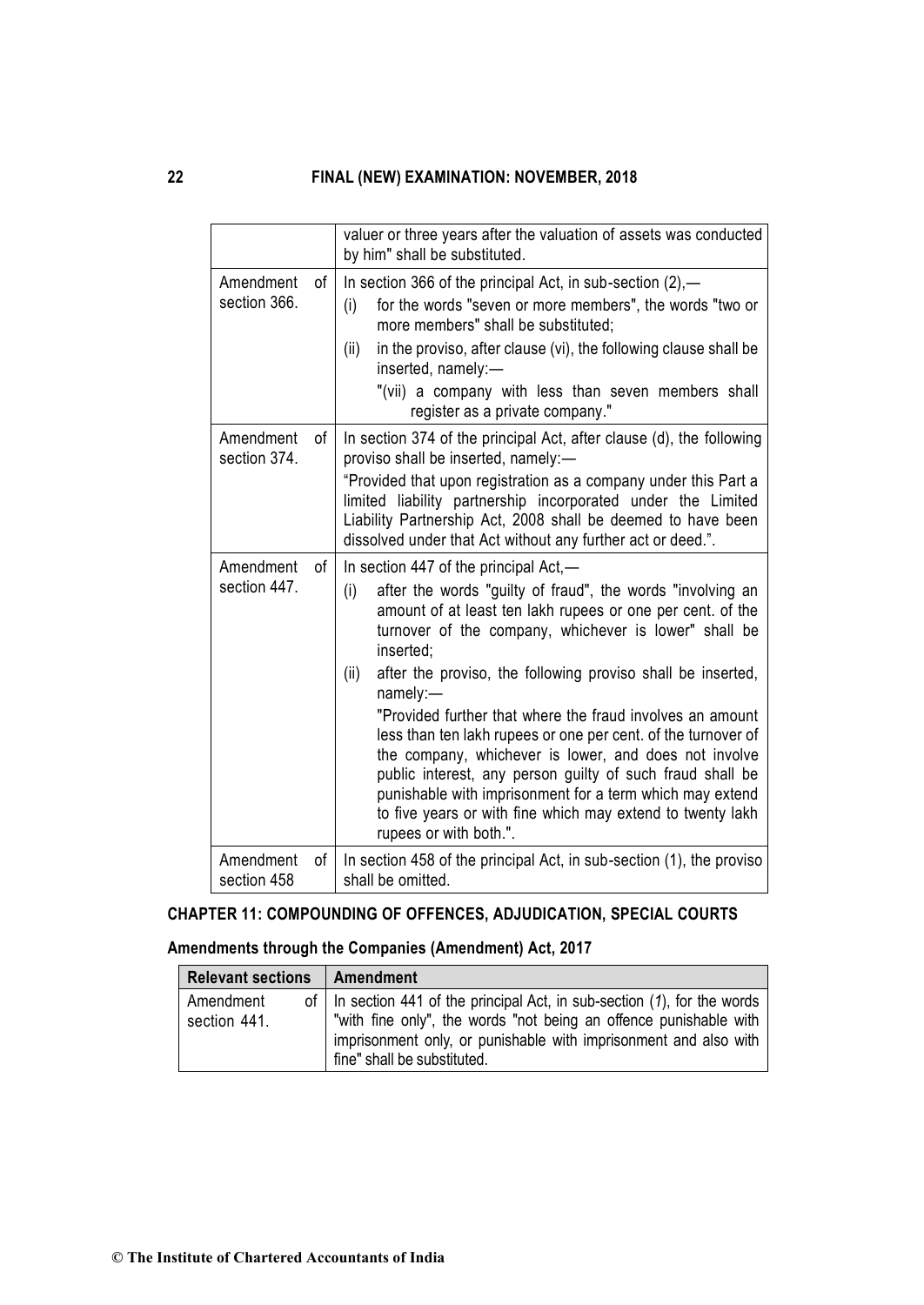| Insertion<br>οf<br>new<br>section<br>446A.                             | After section 446 of the principal Act, the following sections shall<br>be inserted, namely:-<br>"446A. The court or the Special Court, while deciding the amount<br>of fine or imprisonment under this Act, shall have due regard to the                                                                                                                                                                                                                                                                                                                                                                                                                       |
|------------------------------------------------------------------------|-----------------------------------------------------------------------------------------------------------------------------------------------------------------------------------------------------------------------------------------------------------------------------------------------------------------------------------------------------------------------------------------------------------------------------------------------------------------------------------------------------------------------------------------------------------------------------------------------------------------------------------------------------------------|
| Factors for                                                            | following factors, namely:-                                                                                                                                                                                                                                                                                                                                                                                                                                                                                                                                                                                                                                     |
| determining level of                                                   | size of the company;<br>(a)                                                                                                                                                                                                                                                                                                                                                                                                                                                                                                                                                                                                                                     |
| punishment.                                                            | nature of business carried on by the company;<br>(b)<br>injury to public interest;<br>(c)                                                                                                                                                                                                                                                                                                                                                                                                                                                                                                                                                                       |
|                                                                        | (d)<br>nature of the default; and                                                                                                                                                                                                                                                                                                                                                                                                                                                                                                                                                                                                                               |
|                                                                        | repetition of the default.<br>(e)                                                                                                                                                                                                                                                                                                                                                                                                                                                                                                                                                                                                                               |
| Lesser penalties for<br>One Person<br>Companies or small<br>companies. | 446B. Notwithstanding anything contained in this Act, if a One Person<br>Company or a small company fails to comply with the provisions of<br>sub-section (5) of section 92, sub-section (2) of section 117 or sub-<br>section (3) of section 137, such company and officer in default of<br>such company shall be punishable with fine or imprisonment or fine<br>and imprisonment, as the case may be, which shall not be more than<br>one-half of the fine or imprisonment or fine and imprisonment, as the<br>case may be, of the minimum or maximum fine or imprisonment or<br>fine and imprisonment, as the case may be, specified in such<br>sections.". |

#### **CHAPTER 12: NATIONAL COMPANY LAW TRIBUNAL AND APPELLATE TRIBUNAL**

# **1. Enforcement of the Companies (Removal of Difficulties) Orders, 2017 Vide Order S.O. 2042(E) dated 29th June , 2017**

In the Companies Act, 2013, in section 434, in sub-section (1), in clause (c),-

- (a) in the third proviso, for "Provided further that-", the following shall be substituted, namely:- "Provided also that-";
- (b) after the third proviso, the following proviso shall be inserted, namely:-

"Provided also that proceedings relating to cases of voluntary winding up of a company where notice of the resolution by advertisement has been given under subsection (1) of section 485 of the Companies Act, 1956 but the company has not been dissolved before the 1st April, 2017 shall continue to be dealt with in accordance with provisions of the Companies Act, 1956 and the Companies (Court) Rules, 1959."

### 2. **Amendments through the Companies (Amendment) Act, 2017**

| <b>Relevant sections</b> | Amendment                                                         |
|--------------------------|-------------------------------------------------------------------|
| Amendment<br>section 409 | of   In section 409 of the principal Act, in sub-section $(3)$ ,— |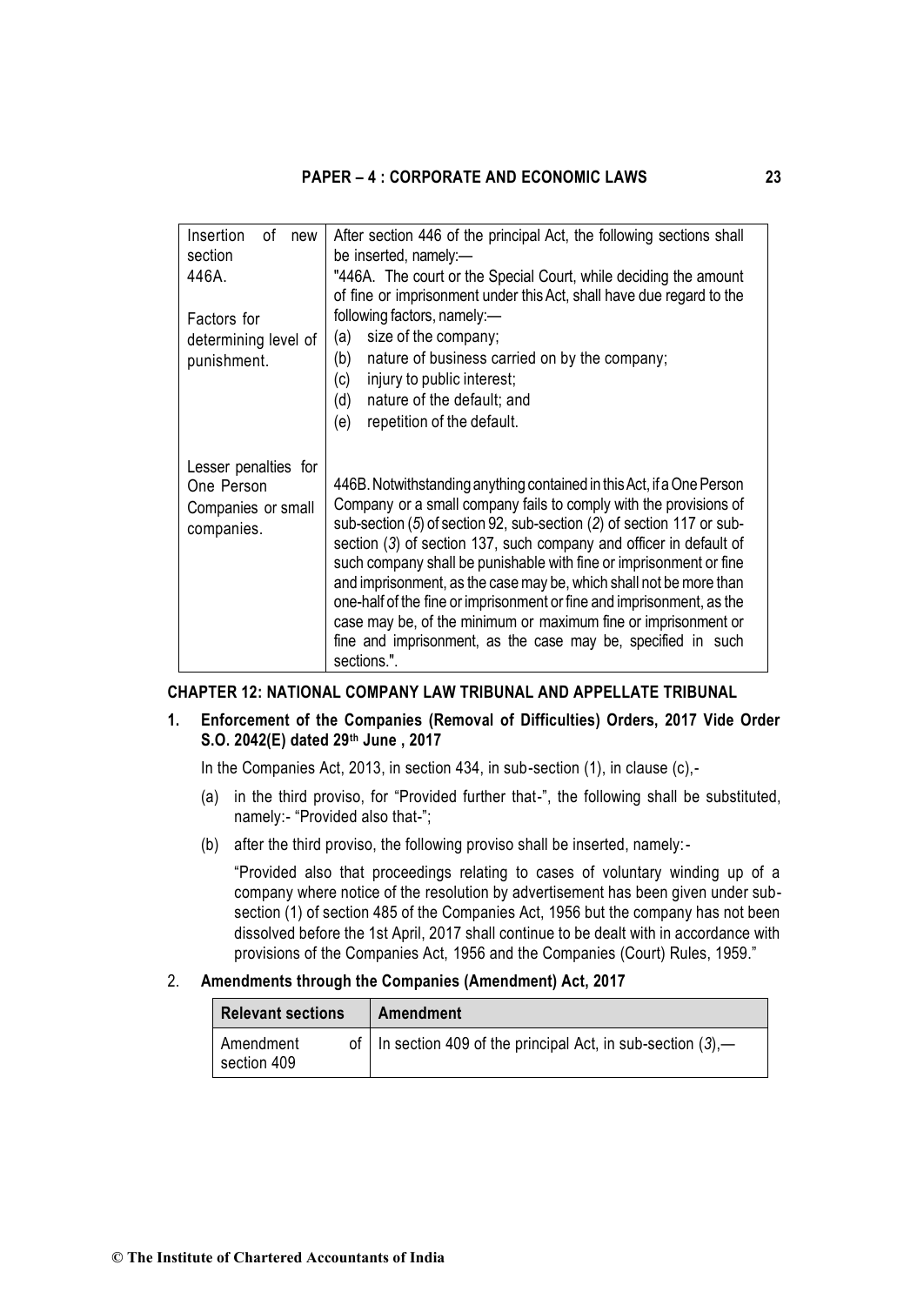|                           |    | (i)<br>in clause $(a)$ , for the words "out of which at least three<br>years shall be in the pay scale of Joint Secretary to<br>the Government of India or equivalent or above in that<br>service", the words "and has been holding the rank of<br>Secretary or Additional Secretary to the Government<br>of India" shall be substituted: |
|---------------------------|----|-------------------------------------------------------------------------------------------------------------------------------------------------------------------------------------------------------------------------------------------------------------------------------------------------------------------------------------------|
|                           |    | (ii)<br>for clause (e), the following clause<br>shall be<br>substituted, namely:-                                                                                                                                                                                                                                                         |
|                           |    | "(e) is a person of proven ability, integrity and<br>standing having special knowledge<br>and<br>professional experience of not less than fifteen<br>industrial<br>finance,<br>industrial<br>in<br>years<br>industrial<br>management,<br>reconstruction,<br>investment and accountancy.".                                                 |
| Amendment<br>section 411. | οf | In section 411 of the principal Act, for sub-section $(3)$ , the<br>following sub-section shall be substituted, namely:-                                                                                                                                                                                                                  |
|                           |    | "(3) A technical member shall be a person of proven ability,<br>integrity and standing having special knowledge and<br>professional experience of not less than twenty-five<br>years in industrial finance, industrial management,<br>industrial<br>reconstruction,<br>investment<br>and<br>accountancy.".                                |
| Amendment<br>section 412  | οf | In section 412 of the principal Act, for sub-section (2), the<br>following sub-sections shall be substituted, namely:-                                                                                                                                                                                                                    |
|                           |    | "(2) The Members of the Tribunal and the Technical<br>Members of the Appellate Tribunal shall be appointed<br>on the recommendation of a Selection Committee<br>consisting of-                                                                                                                                                            |
|                           |    | Chief Justice of India or his<br>nominee-<br>(a)<br>Chairperson;                                                                                                                                                                                                                                                                          |
|                           |    | a senior Judge of the Supreme Court or Chief<br>(b)<br>Justice of High Court- Member;                                                                                                                                                                                                                                                     |
|                           |    | Secretary in the Ministry of Corporate Affairs-<br>(c)<br>Member; and                                                                                                                                                                                                                                                                     |
|                           |    | Secretary in the Ministry of Law and Justice-<br>(d)<br>Member.                                                                                                                                                                                                                                                                           |
|                           |    | (2A) Where in a meeting of the Selection Committee, there<br>is equality of votes on any matter, the Chairperson<br>shall have a casting vote.".                                                                                                                                                                                          |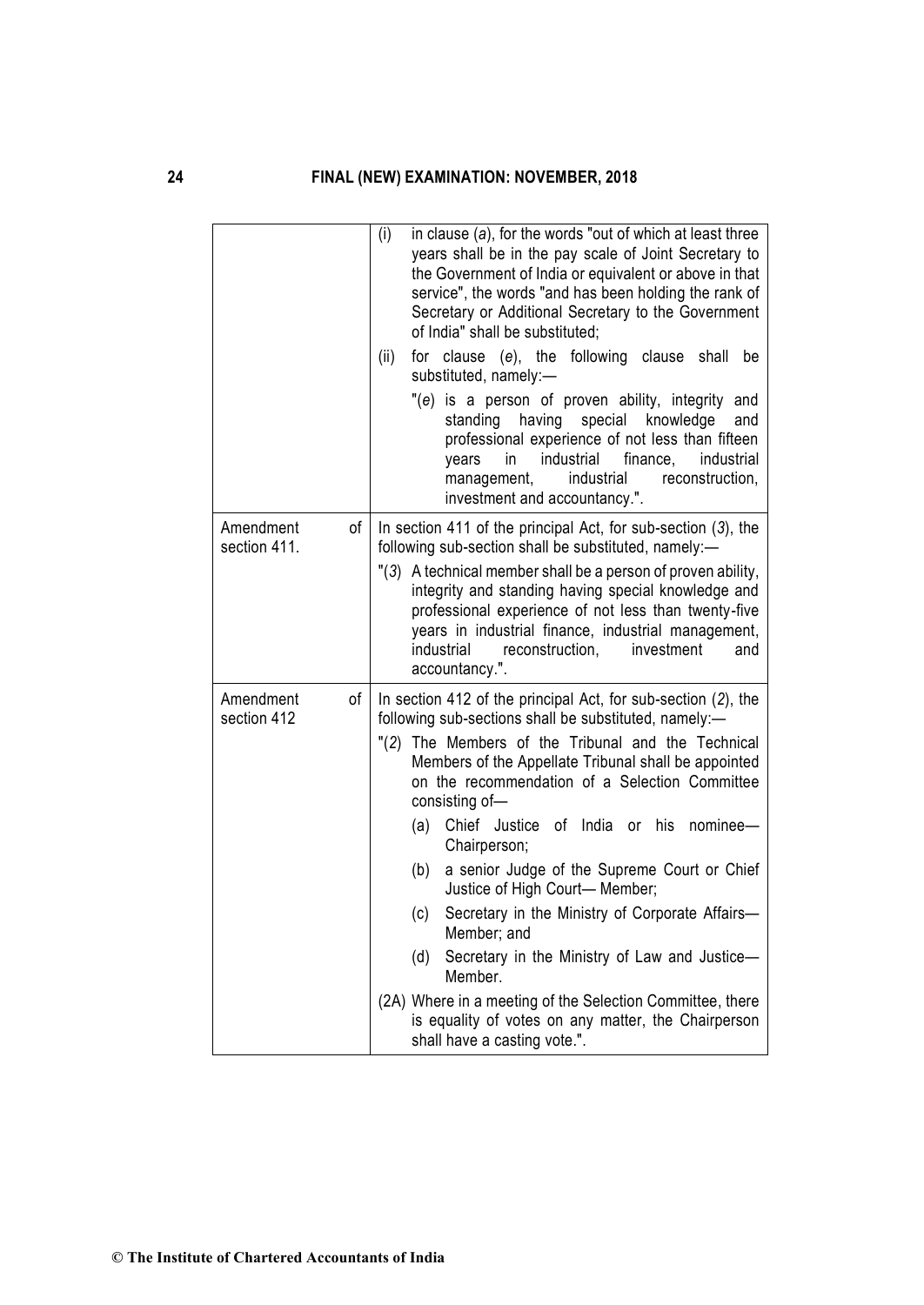### **SECTION B: SECURITIES LAWS**

# **CHAPTER 2: SEBI (Issue of Capital and Disclosure Requirements) (Amendment) Regulations, 2018 w.e.f. 12.02.2018**

Vide this amendment regulation, Clause (c) of the Regulation 82 which dealt with the conditions for qualified institutions placement has been omitted. Following was the clause prior to the omission.

"(c) it is in compliance with the requirement of minimum public shareholding specified in the Securities Contracts (Regulation) Rules, 1957;"

### **PART II: ECONOMIC LAWS**

### **CHAPTER 1: The Foreign Exchange and Management Act, 1999**

**Foreign Exchange Management (Acquisition and Transfer of Immovable Property in India) Regulations, 2018** 

**As per the Notification dated 26th of March, 2018,** the Reserve Bank of India makes the Foreign Exchange Management (Acquisition and Transfer of Immovable Property in India) Regulations, 2018 with the enforcement from the date of their publication in the Official Gazette i.e., 26th of March, 2018.

### **2. Relevant Definitions:- In these Regulations, unless the context otherwise requires-**

**'Non-Resident Indian (NRI)'** means a person resident outside India who is a citizen of India;

'**Overseas Citizen of India (OCI)'** means a person resident outside India who is registered as an Overseas Citizen of India Cardholder under Section 7(A) of the Citizenship Act, 1955;

**'Repatriation outside India'** means the buying or drawing of foreign exchange from an authorised dealer in India and remitting it outside India through banking channels or crediting it to an account denominated in foreign currency or to an account in Indian currency maintained with an authorised dealer from which it can be converted in foreign currency;

### **3. Acquisition and Transfer of Property in India by a Non-Resident Indian or an Overseas Citizen of India:-**

An NRI or an OCI may-

(a) acquire immovable property in India other than agricultural land/ farm house/ plantation property:

Provided that the consideration, if any, for transfer, shall be made out of (i) funds received in India through banking channels by way of inward remittance from any place outside India or (ii) funds held in any nonresident account maintained in accordance with the provisions of the Act, rules or regulations framed thereunder.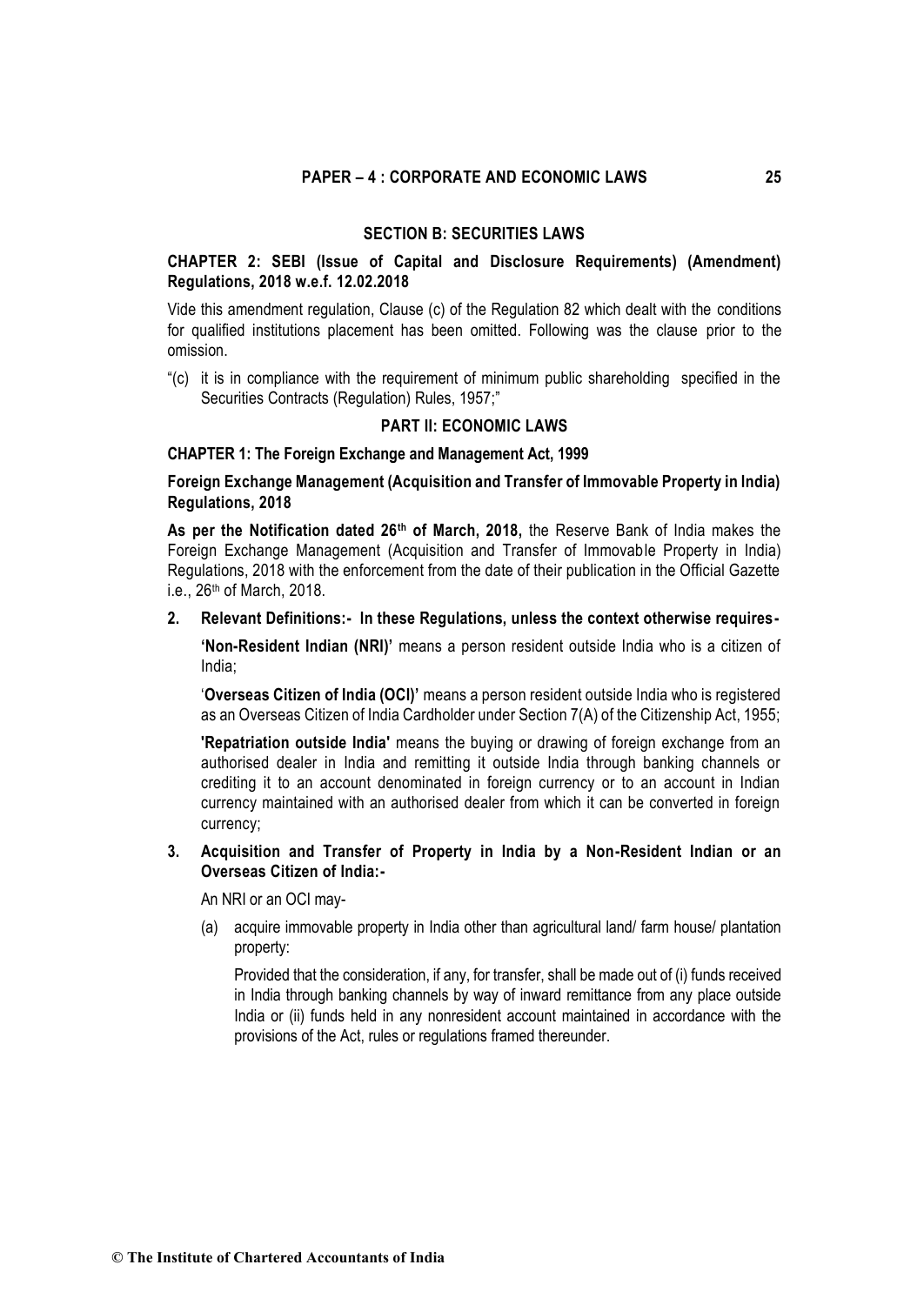Provided further that no payment for any transfer of immovable property shall be made either by traveler's cheque or by foreign currency notes or by any other mode other than those specifically permitted under this clause.

- (b) acquire any immovable property in India other than agricultural land/ farm house/ plantation property by way of gift from a person resident in India or from an NRI or from an OCI, who in any case is a relative as defined in section 2(77) of the Companies Act, 2013;
- (c) acquire any immovable property in India by way of inheritance from a person resident outside India who had acquired such property (a) in accordance with the provisions of the foreign exchange law in force at the time of acquisition by him or the provisions of these Regulations or (b) from a person resident in India;
- (d) transfer any immovable property in India to a person resident in India;
- (e) transfer any immovable property other than agricultural land/ farm house/ plantation property to an NRI or an OCI.

#### **4. Acquisition of Immovable Property for carrying on a permitted activity:-**

A person resident outside India who has established in India in accordance with the Foreign Exchange Management (Establishment in India of a branch office or a liaison office or a project office or any other place of business) Regulations, 2016, as amended from time to time, a branch, office or other place of business for carrying on in India any activity, excluding a liaison office, may -

(a) acquire any immovable property in India, which is necessary for or incidental to carrying on such activity;

Provided that

- i all applicable laws, rules, regulations or directions for the time being in force are duly complied with; and
- ii the person files with the Reserve Bank a declaration in the form IPI as prescribed by Reserve Bank from time to time, not later than ninety days from the date of such acquisition.
- (b) transfer by way of mortgage to an authorised dealer as a security for any borrowing, the immovable property acquired in pursuance of clause (a).

Provided no person of Pakistan or Bangladesh or Sri Lanka or Afghanistan or China or Iran or Hong Kong or Macau or Nepal or Bhutan or Democratic People's Republic of Korea (DPRK) shall acquire immovable property, other than on lease not exceeding five years, without prior approval of the Reserve Bank.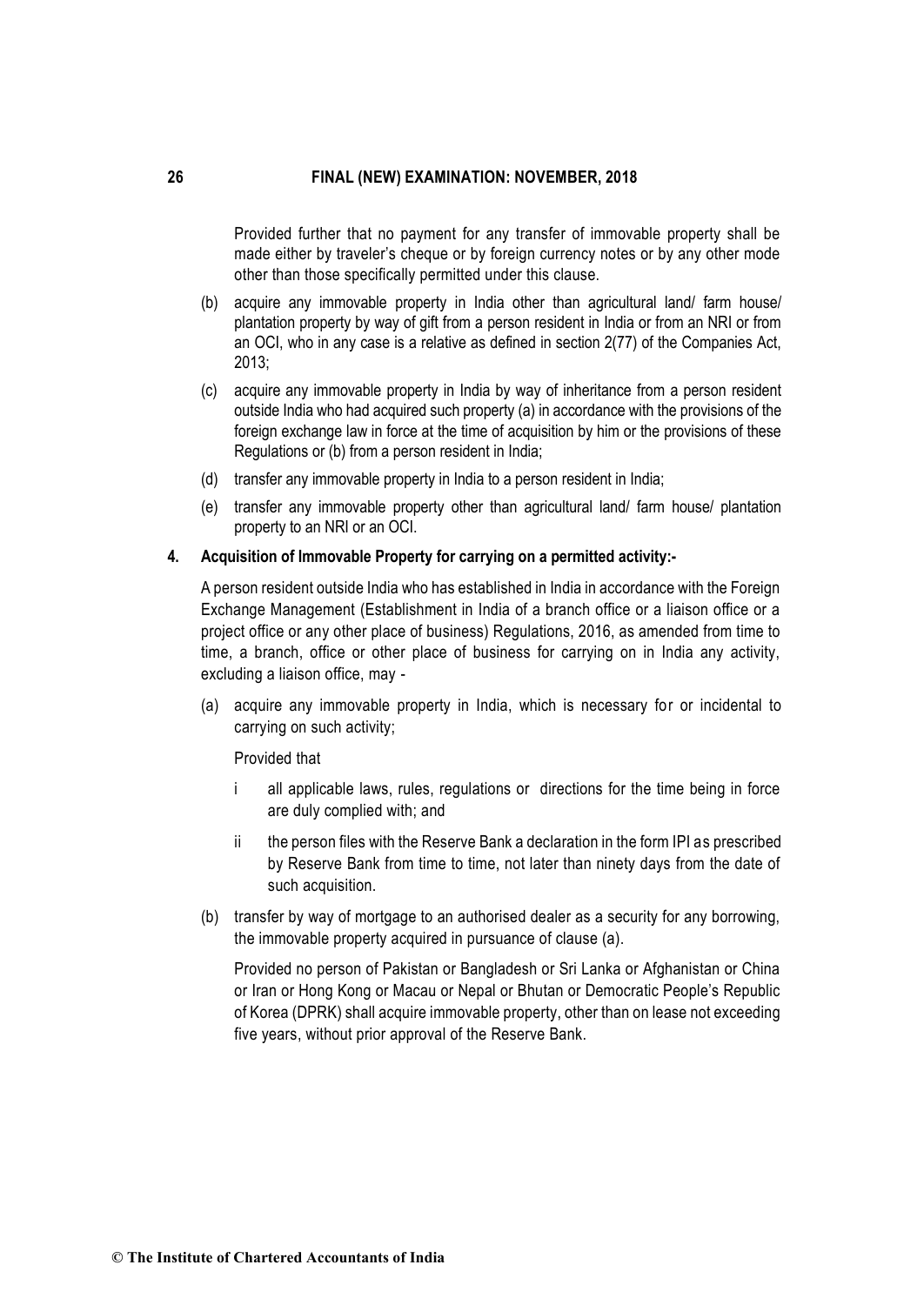# **5. Purchase/ sale of Immovable Property by Foreign Embassies/ Diplomats/ Consulate Generals:-**

A Foreign Embassy/ Diplomat/ Consulate General may purchase/ sell immovable property in India other than agricultural land/ plantation property/ farm house provided (i) clearance from Government of India, Ministry of External Affairs is obtained for such p urchase/ sale, and (ii) the consideration for acquisition of immovable property in India is paid out of funds remitted from abroad through banking channels.

### **6. Joint acquisition by the spouse of an NRI or an OCI:-**

A person resident outside India, not being a Non-Resident Indian or an Overseas Citizen of India, who is a spouse of a Non-Resident Indian or an Overseas Citizen of India may acquire one immovable property (other than agricultural land/ farm house/ plantation property), jointly with his/ her NRI/ OCI spouse.

#### Provided that

- (i) The consideration for transfer, shall be made out of (i) funds received in India through banking channels by way of inward remittance from any place outside India or (ii) funds held in any non-resident account maintained in accordance with the provisions of the Act and the regulations made by the Reserve Bank;
- (ii) No payment for any transfer of immovable property shall be made either by traveler's cheque or by foreign currency notes or by any other mode other than those specifically permitted under this clause;
- (iii) Provided that the marriage has been registered and subsisted for a continuous period of not less than two years immediately preceding the acquisition of such property;
- (iv) Provided further that the non-resident spouse is not otherwise prohibited from such acquisition.

# **7. Acquisition by a Long-Term Visa holder:-**

A person being a citizen of Afghanistan, Bangladesh or Pakistan belonging to minority communities in those countries, namely, Hindus, Sikhs, Buddhists, Jains, Parsis and Christians who is residing in India and has been granted a Long Term Visa (LTV) by the Central Government may purchase only one residential immovable property in India as dwelling unit for self-occupation and only one immovable property for carrying out selfemployment subject to the following conditions:

- (a) the property should not be located in and around restricted/ protected areas so notified by the Central Government and cantonment areas;
- (b) the person submits a declaration to the Revenue Authority of the district where the property is located, specifying the source of funds and that he/ she is residing in India on LTV;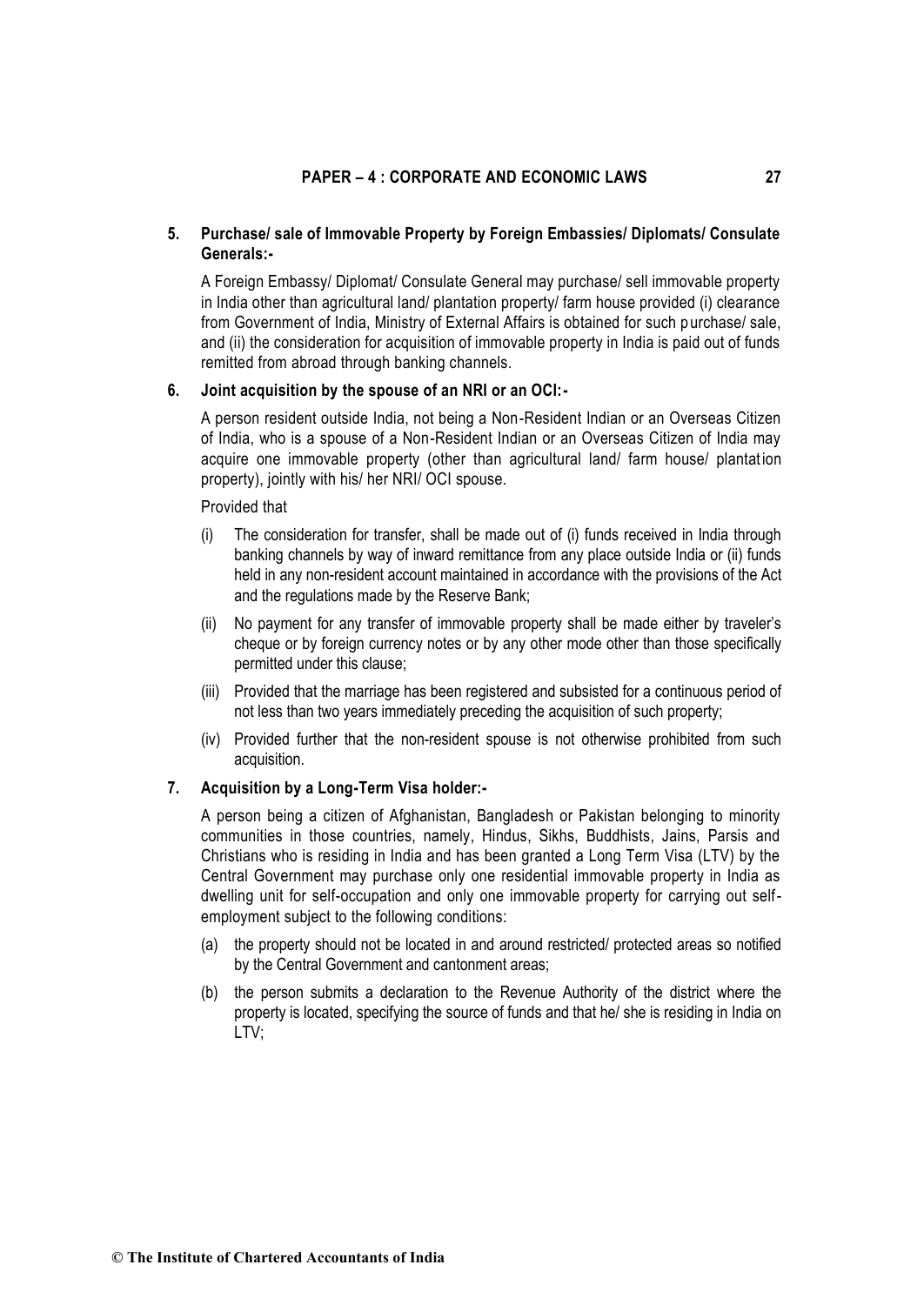- (c) the registration documents of the property should mention the nationality and the fact that such person is on LTV;
- (d) the property of such person may be attached/ confiscated in the event of his/ her indulgence in anti-India activities;
- (e) a copy of the documents of the purchased property shall be submitted to the Deputy Commissioner of Police (DCP)/ Foreigners Registration Office (FRO)/ Foreigners Regional Registration Office (FRRO) concerned and to the Ministry of Home Affairs (Foreigners Division);
- (f) such person shall be eligible to sell the property only after acquiring Indian citizenship. However, transfer of the property before acquiring Indian citizenship shall require prior approval of DCP/FRO/FRRO concerned.

#### **8. Repatriation of sale proceeds:-**

- (a) A person referred to in sub-section (5) of Section 6 of the Act, or his successor shall not, except with the general or specific permission of the Reserve Bank, repatriate outside India the sale proceeds of any immovable property referred to in that sub-section;
- (b) In the event of sale of immovable property other than agricultural land/ farm house/ plantation property in India by an NRI or an OCI, the authorised dealer may allow repatriation of the sale proceeds outside India, provided the following conditions are satisfied, namely:
	- (i) the immovable property was acquired by the seller in accordance with the provisions of the foreign exchange law in force at the time of his acquisition or the provisions of these Regulations;
	- (ii) the amount for acquisition of the immovable property was paid in foreign exchange received through banking channels or out of funds held in Foreign Currency Non-Resident Account or out of funds held in Non-Resident External account;
	- (iii) in the case of residential property, the repatriation of sale proceeds is restricted to not more than two such properties.
- (c) In the event of failure in repayment of external commercial borrowing availed by a person resident in India under the provisions of the Foreign Exchange Management (Borrowing or Lending in Foreign Exchange) Regulations, 2000, as amended from time to time, a bank which is an authorised dealer may permit the overseas lender or the security trustee (in whose favour the charge on immovable property has been created to secure the ECB) to sell the immovable property on which the said loan has been secured only to a (by the) person resident in India and to repatriate the sale proceeds towards outstanding dues in respect of the said loan and not any other loan.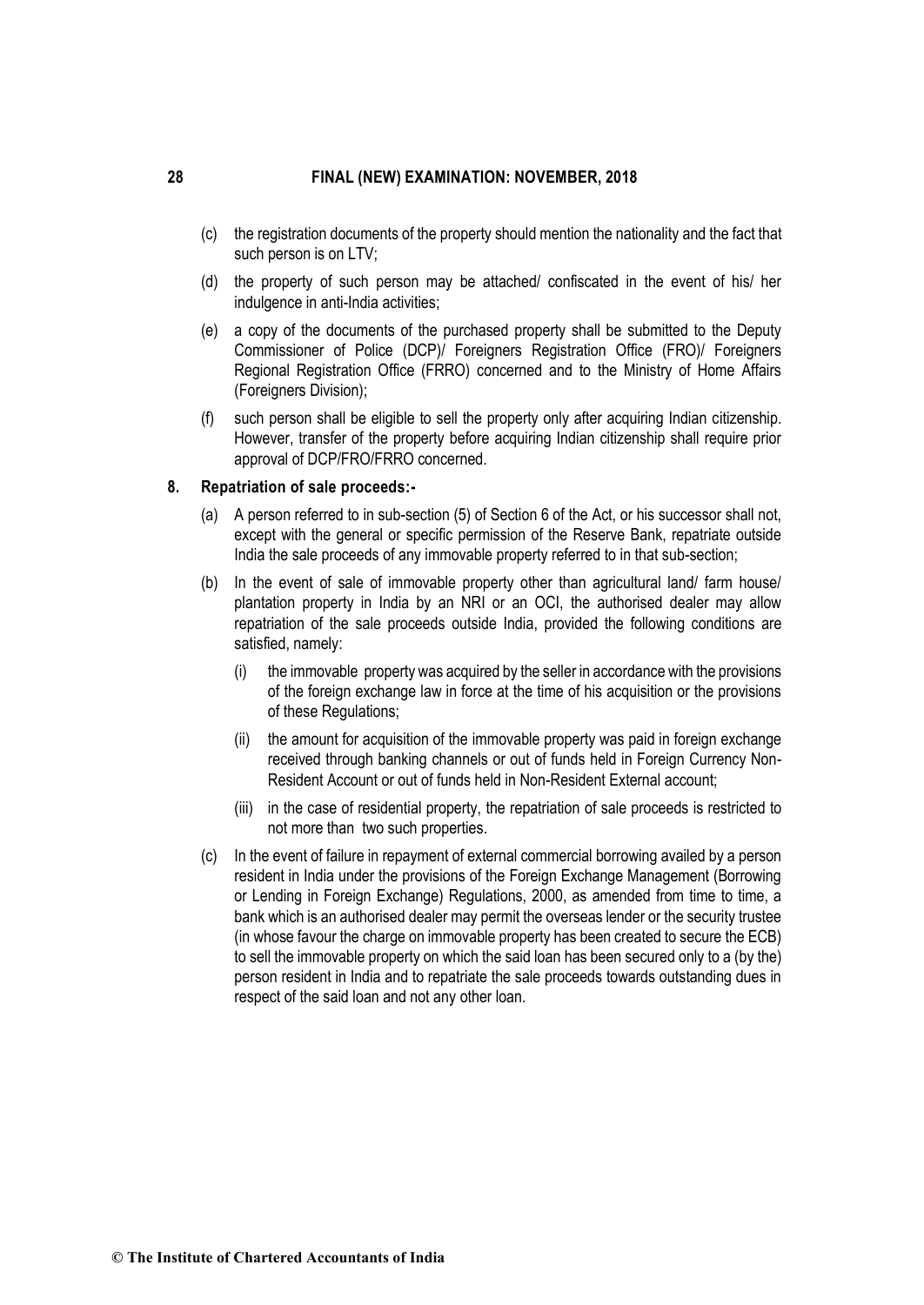# **9. Prohibition on acquisition or transfer of immovable property in India by citizens of certain countries:-**

No person being a citizen of Pakistan, Bangladesh, Sri Lanka, Afghanistan, China, Iran, Nepal, Bhutan, Hong Kong or Macau or Democratic People's Republic of Korea (DPRK) without prior permission of the Reserve Bank shall acquire or transfer immovable property in India, other than lease, not exceeding five years.

Provided this prohibition shall not apply to an OCI.

Explanation: For the purpose of this regulation the term "citizen" shall include natural persons and legal entities.

#### **10. Prohibition on transfer of immovable property in India:-**

Save as otherwise provided in the Act or Regulations, no person resident outside India shall transfer any immovable property in India:-

Provided that

- (i) The Reserve Bank may, for sufficient reasons, permit the transfer, subject to such conditions as may be considered necessary.
- (ii) A bank which is an authorised dealer may, subject to the directions issued by the Reserve Bank in this behalf, permit a person resident in India or on behalf of such person to create charge on his immovable property in India in favour an overseas lender or security trustee, to secure an external commercial borrowing availed under the provisions of the Foreign Exchange Management (Borrowing or Lending in Foreign Exchange) Regulations, 2000, as amended from time to time.
- (iii) An Authorized Dealer in India being the Indian correspondent of an overseas lender may, subject to the directions issued by the Reserve Bank in this regard, create a mortgage on an immovable property in India owned by an NRI or an OCI, being a director of a company outside India, for a loan to be availed by the company from the said overseas lender.

#### Provided

- (a) the funds shall be used by the borrowing company only for its core business purposes overseas;
- (b) in case of invocation of charge, the Indian bank shall sell the immovable property to an eligible acquirer and remit the sale proceeds to the overseas lender.
- (iv) A person resident outside India who has acquired any immovable property in India in accordance with foreign exchange laws in force at the time of such acquisition or with the general or specific permission of the Reserve Bank may transfer such property to a person resident in India provided the transaction takes place through banking channels in India and provided that the resident is not otherwise prohibited from such acquisition.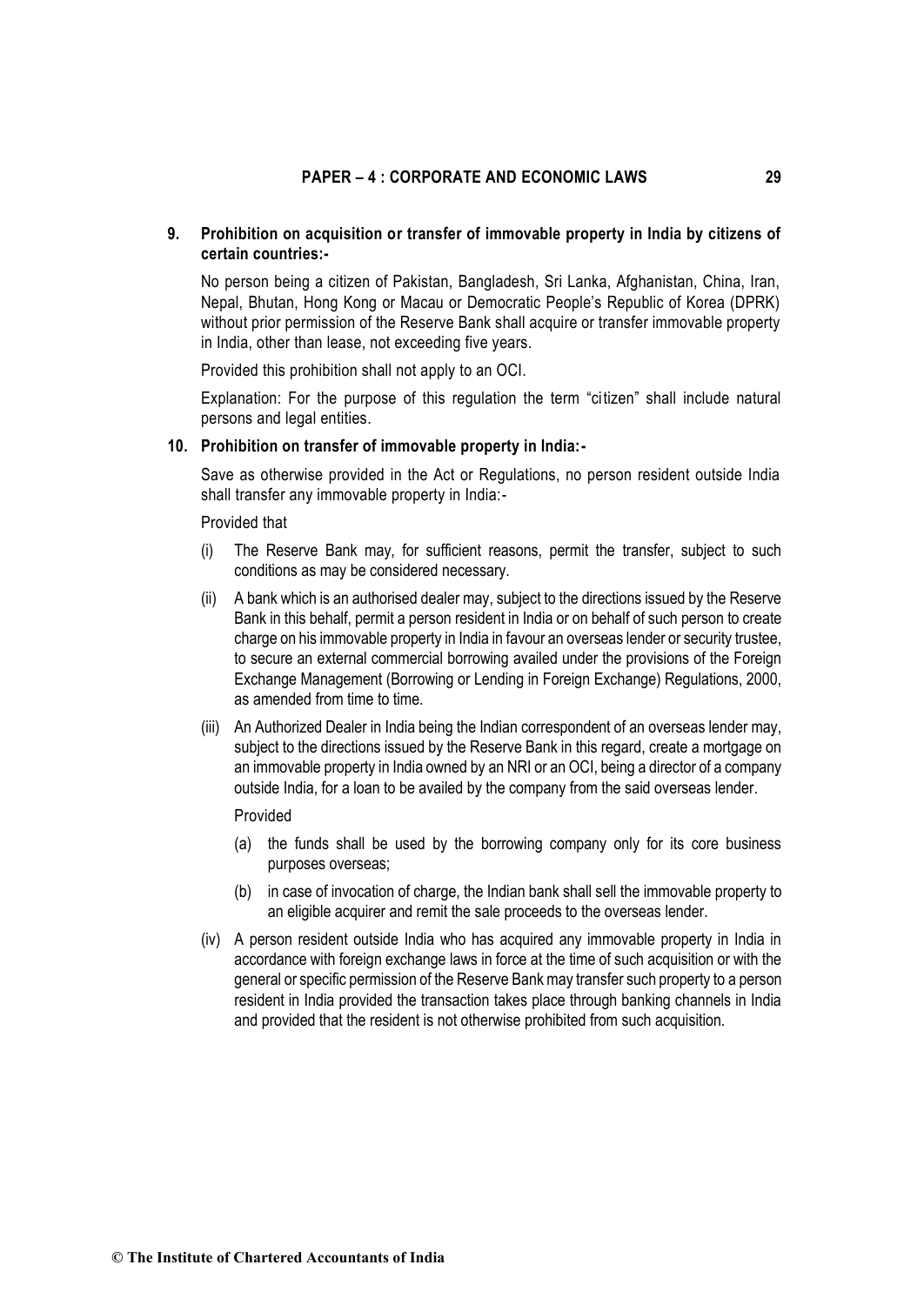# **11. Miscellaneous:-**

Any transaction involving acquisition or transfer of immovable property under these regulations shall be undertaken:

- (a) through banking channels in India;
- (b) subject to payment of applicable taxes and other duties/ levies in India.
- **12. Saving:-**

Any existing holding of immovable property in India by a person resident outside India made in accordance with the policy in existence at the time of such acquisition would not require any modifications to confirm to these regulations.

### **CHAPTER 3: PREVENTION OF MONEY LAUNDERING ACT, 2002**

# **Amendments to the prevention of Money-Laundering Act, 2002 through the Finance Act, 2018 w.e.f. 19.04.2018**

In the Prevention of Money-laundering Act, 2002,—

- (a) in section 2, in sub-section (1), in clause (u), after the words "within the country", the words "or abroad" shall be inserted;
- (b) in section 5,—
	- (i) in sub-section (1), after the second proviso, the following proviso shall be inserted, namely:— "Provided also that for the purposes of computing the period of one hundred and eighty days, the period during which the proceedings under this section is stayed by the High Court, shall be excluded and a further period not exceeding thirty days from the date of order of vacation of such stay order shall be counted.'';
	- (ii) in sub-section (3), for the word, brackets and figure ''sub-section (2)", the word, brackets and figure "sub-section (3)" shall be substituted;
- (c) in section 8,—
	- (i) in sub-section (3), in clause (a), after the words "continue during", the words "investigation for a period not exceeding ninety days or" shall be inserted;
	- (ii) in sub-section (8), after the proviso, the following proviso shall be inserted, namely:— "Provided further that the Special Court may, if it thinks fit, consider the claim of the claimant for the purposes of restoration of such properties during the trial of the case in such manner as may be prescribed.";
- (d) in section 19, in sub-section  $(3)$ ,  $-$  (i) after the words "be taken to a", the words "Special Court or" shall be inserted; (ii) in the proviso, after the words "from the place of arrest to the", the words "Special Court or" shall be inserted;
- (e) in section 45, in sub-section  $(1)$ ,  $-$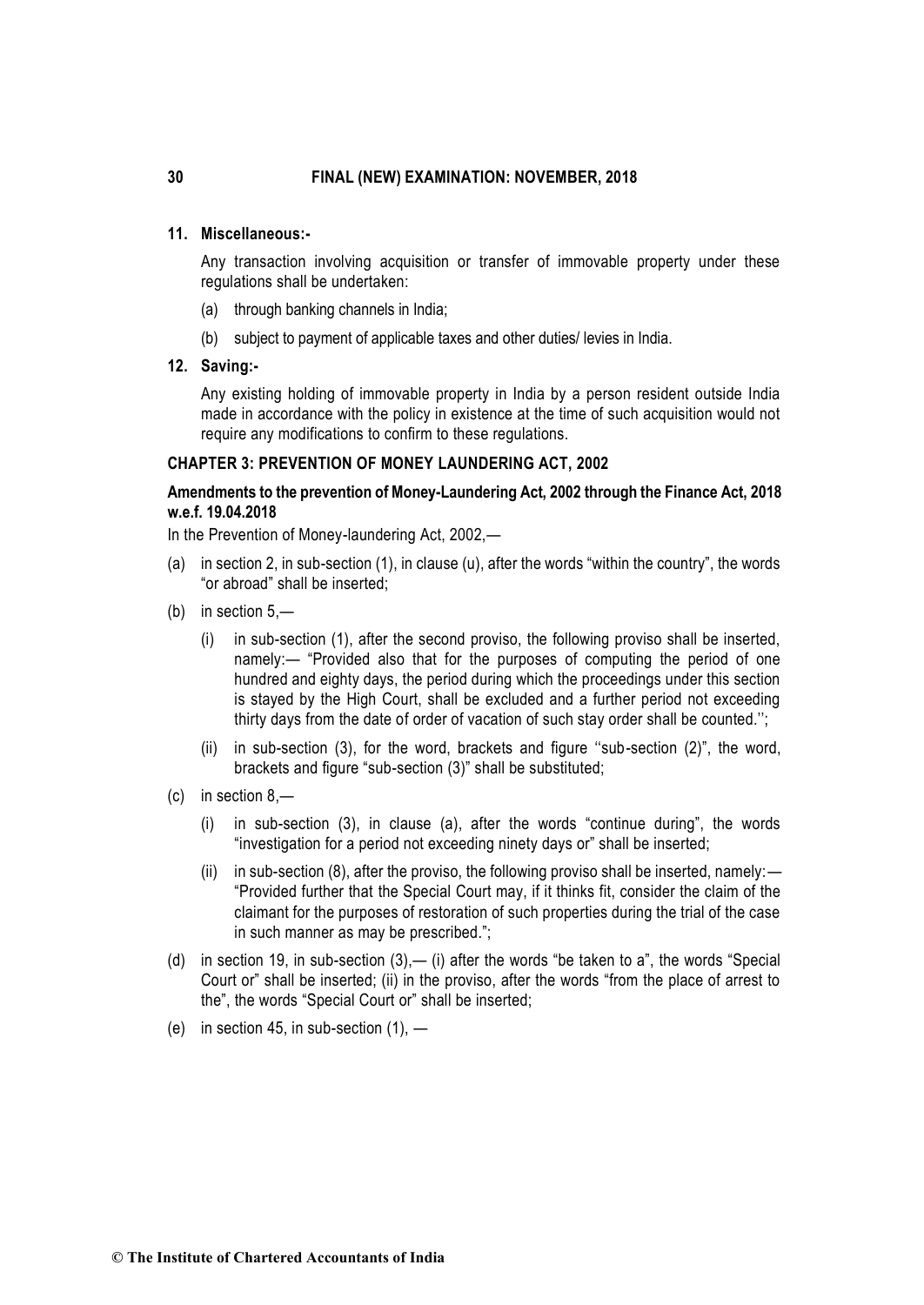- (i) for the words "punishable for a term of imprisonment of more than three years under Part A of the Schedule", the words "under this Act" shall be substituted;
- (ii) in the proviso, after the words "sick and infirm,", the words "or is accused either on his own or along with other co-accused of money-laundering a sum of less than one crore rupees" shall be inserted;
- (f) in section 50, in sub-section (5), in the proviso, in clause (b), for the word "Director", the words "Joint Director" shall be substituted;
- (g) section 66 shall be numbered as sub-section (1) thereof, and after sub-section (1) as so numbered, the following sub-section shall be inserted, namely:—

"(2) If the Director or other authority specified under sub-section (1) is of the opinion, on the basis of information or material in his possession, that the provisions of any other law for the time being in force are contravened, then the Director or such other authority shall share the information with the concerned agency for necessary action.";

#### In **"Paragraph 29 -Offence Under the Companies Act, 2013**

Section 447 i.e., punishment for fraud has been inserted.

# **CHAPTER 6: INSOLVENCY AND BANKRUPTCY CODE, 2016**

**(1) Enforcement of clause (a) to clause (d) of section 2 of the Code Vide notification S.O. 1570(E) , dated 15th May , 2017**

The Central Government hereby appoints the 1st April, 2017 as the date on which the provisions of clause (a) to clause (d) of section 2 of the Code relating to voluntary liquidation or bankruptcy shall come into force.

**(2) Commencement of sections related to Fast Track Corporate Insolvency Resolution Process Vide Notification S.O. 1910(E) dated 14th June 2017**

The Central Government hereby appoints the 14th day of June, 2017 as the date on which the provisions of section 55 to section 58 (both inclusive) of the said Code shall come into force.

**(3) Commencement of sections related to Fast Track Corporate Insolvency Resolution Process u/s 55(2) of the Code Vide Notification S.O.1911(E) dated 14th June 2017**

In exercise of the powers conferred by section 55(2) of the Insolvency and Bankruptcy Code, 2016 , the Central Government hereby notifies that an application for fast track corporate insolvency resolution process may be made in respect of the following corporate debtors, namely :-

- (a) a small company as defined under clause (85) of section 2 of Companies Act, 2013,or
- (b) a Startup (other than the partnership firm) as defined in the notification of the Government of India in the Ministry of Commerce and Industry number G.S.R. 501(E), dated the 23rd May, 2017, or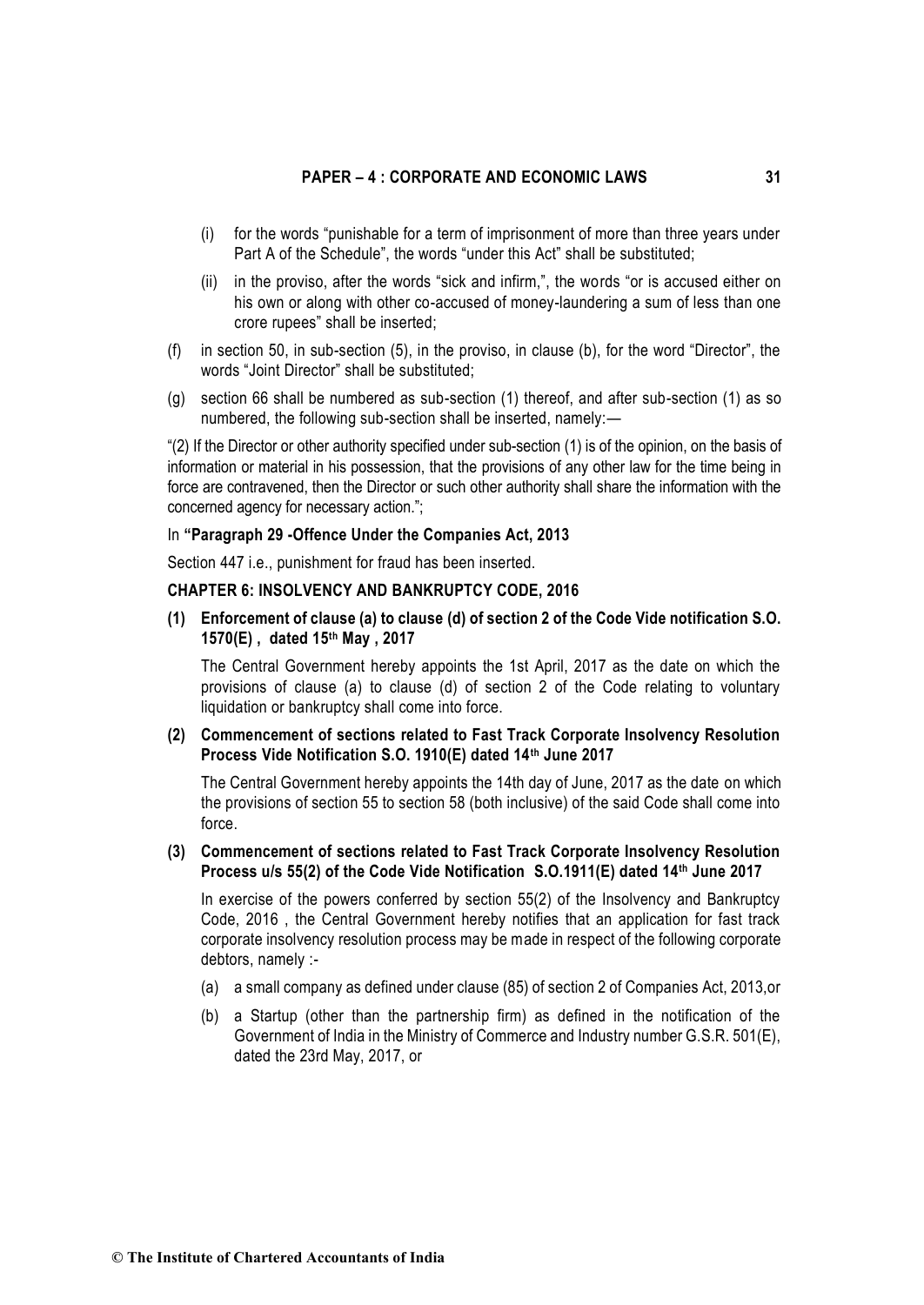(c) an unlisted company with total assets, as reported in the financial statement of the immediately preceding financial year, not exceeding rupees one crore.

# **(4) Issue of clarification regarding approval of resolution plans under section 30 and 31 of Insolvency and Bankruptcy Code, 2016 vide general circular IBC/01/ 2017 dated 25th October 2017**

Ministry of Corporate Affairs issued a clarification in view of the requirement under section 30(2)(e) of the Code for the resolution professional to confirm that each resolution plan received by him does not contravene any of the provisions of the law for the time being in force.

Accordingly clarification was sought whether approval of shareholders/ members of the corporate debtor/ company is required for a resolution plan at any stage during the process for its consideration and approval as laid down under section 30 & 31 of the Insolvency and Bankruptcy Code and after approval during its implementation, for any actions contained in the resolution plan which would normally require specific approval of shareholders/ members under provisions of Companies Act, 2013 or any other law.

Through the issue of this circular, it has been clarified that the approval of shareholders / members of the corporate debtor/company for a particular action required in the resolution plan for its implementation, which would have been required under the Companies Act, 2013 or any other law if the resolution plan of the company was not being considered under the Code, is deemed to have been given on its approval by the Adjudicating Authority.

# **(5) Insolvency and Bankruptcy Code (Amendment) Act, 2018**

Ministry of Law and Justice, amended the Insolvency and Bankruptcy Code, 2016 (Principal Act) through the enforcement of the Insolvency and Bankruptcy Code (Amendment) Act, 2018 vide notification dated 19th January, 2018. This Act came into enforcement on 23rd day of November 2017.

Significant relevant changes are as follows:

# **(i) Amendment in section 2 of the Principal Act**

- a. in clause (d), the word "and" shall be omitted;
- b. for clause (e), the following clauses shall be substituted, namely:— "(e) personal guarantors to corporate debtors;
- c. partnership firms and proprietorship firms; and
- d. individuals, other than persons referred to in clause (e),".

# **(ii) Amendment in section 5 of the Principal Act**

a. in clause (26), for the words "any person", the words "resolution applicant" shall be substituted.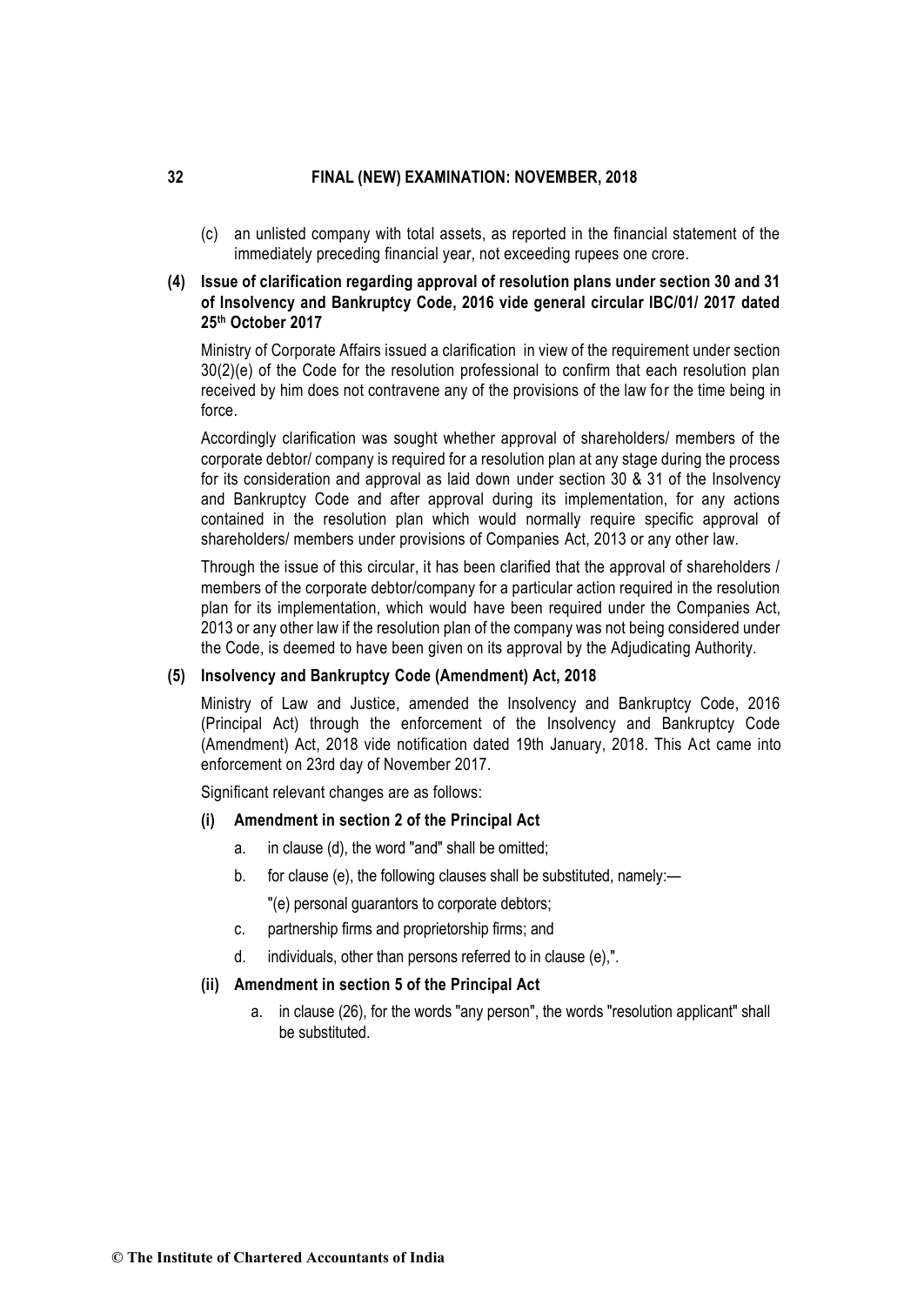# (iii) In section 30 of the principal Act, for sub-section (4), the following sub-section shall be substituted, namely:—

"(4) The committee of creditors may approve a resolution plan by a vote of not less than seventy-five per cent. of voting share of the financial creditors, after considering its feasibility and viability, and such other requirements as may be specified by the Board:

Provided that the committee of creditors shall not approve a resolution plan, submitted before the commencement of the Insolvency and Bankruptcy Code Ord. 7 of (Amendment) Ordinance, 2017, where the resolution applicant is ineligible under 2017. section 29A and may require the resolution professional to invite a fresh resolution plan where no other resolution plan is available with it:

Provided further that where the resolution applicant referred to in the first proviso is ineligible under clause (c) of section 29A, the resolution applicant shall be allowed by the committee of creditors such period, not exceeding thirty days, to make payment of overdue amounts in accordance with the proviso to clause (c) of section 29A:

Provided also that nothing in the second proviso shall be construed as extension of period for the purposes of the proviso to sub-section (3) of section 12, and the corporate insolvency resolution process shall be completed within the period specified in that sub-section."

# **PART – II: QUESTIONS AND ANSWERS**

### **QUESTIONS**

#### **Part I: Corporate Laws**

#### **Section A: Company Law**

### **Appointment and Qualifications of Directors**

- 1. (i) The Promoters of M/s Frontline Limited, a listed public company propose to have the strength of the Board of Directors as eleven. They also propose to make the Managing Director and Whole Time directors as directors not liable to retire by rotation. Advise on the following matters as per the provisions of the Companies Act, 2013:
	- (a) Maximum number of persons, who can be appointed as directors not liable to retire by rotation.
	- (b) How many of the remaining directors will have to retire by rotation every year at the Annual General Meeting (AGM)?
	- (c) For the purpose of increasing the strength, certain nominations were received to nominate candidates for contesting elections. One of the nominations was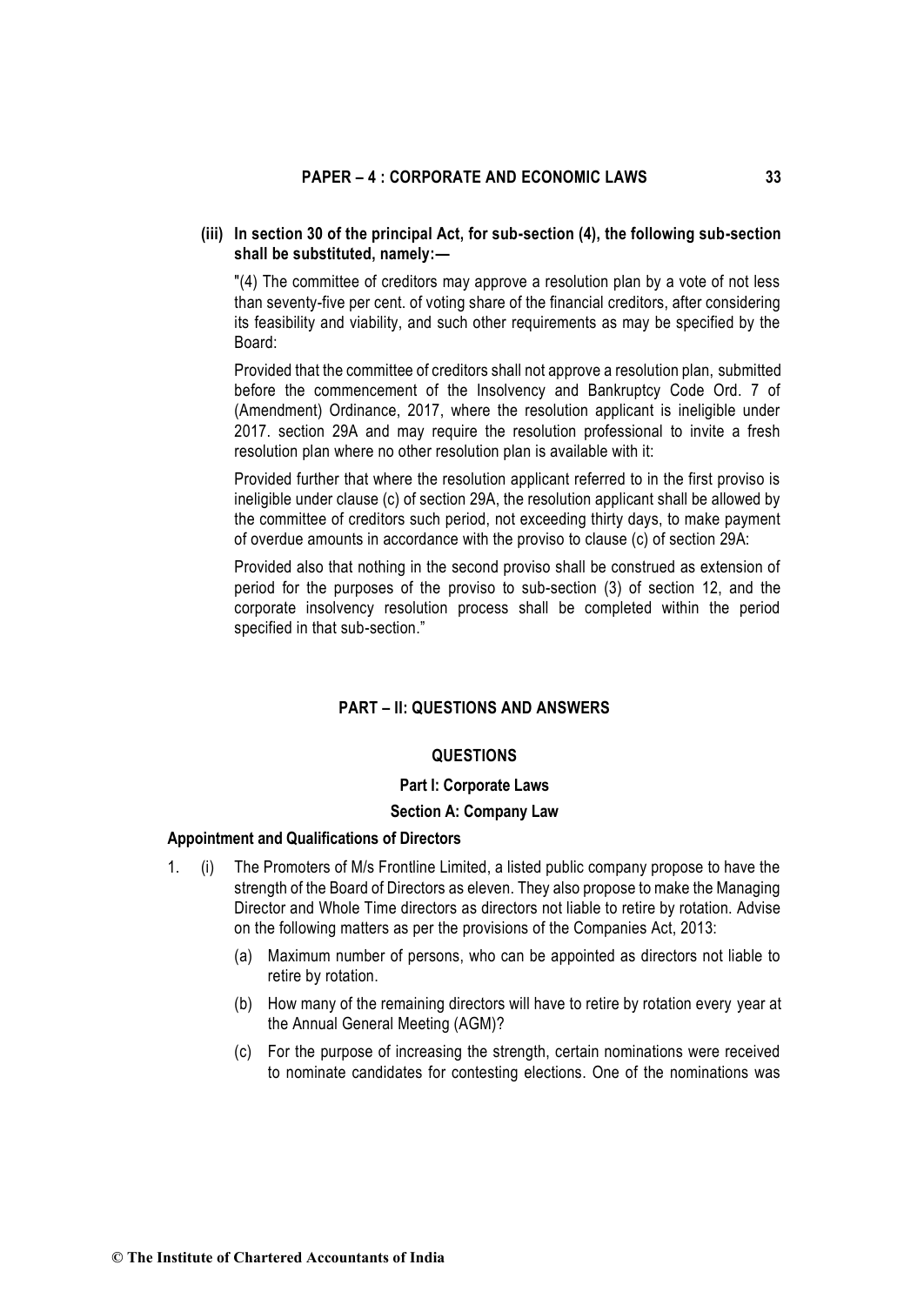rejected by the directors as it was received after sending the notice of AGM and that too after the working hours of the last day on which nomination should have been received.

- (d) Can the Board of Directors increase the strength of companies' directors to 18 from 11 by appointing additional directors through passing single resolution?
- (ii) M/s. Bosch and Lawrence Limited, an unlisted company has a paid up equity share capital of  $\bar{\tau}$  11 crores as on 31<sup>st</sup> March, 2013. Mr. Robert was appointed as an Independent Director at the Annual General Meeting of the company held on 29-09- 2015 for a period of one year. Again, he was appointed in the subsequent Annual General Meeting held on 28-09-2016 for a period of two years as his second consecutive term. Examine under the provisions of the Companies Act, 2013 whether he can be again appointed in the Annual General Meeting to be held in September 2018 for another period of 2 years to complete his total term of 5 years?

### **Appointment and remuneration of Managerial Personnel**

- 2. (i) The Article of Association of a listed company have fixed payment of sitting fee for each meeting of Directors subject to maximum of  $\bar{\tau}$  30,000. In view of the increased responsibilities of independent directors of listed companies, the company proposes to increases the sitting fee to  $\bar{\tau}$  45,000 per meeting. Advise the company about the requirement under the Companies Act, 2013 to give effect to the proposal.
	- (ii) Mr. AMIT is the Managing Director of ANJ Limited, which is a non-government public company. The directors of CHH Limited decided to appoint Mr. AMIT as the Managing Director of the company, even though Mr. AMIT decided not to vacate his place of office of Managing Director of ANJ Limited. A notice for a Board meeting specifying a resolution containing the proposal of appointment of Mr. AMIT was served to all the eligible directors of CHH Limited. Out of eight directors of the company, six directors attended the meeting and out of them four directors gave consent to the resolution, one director voted against the said appointment and another director abstained from voting. The Board of Directors seek your opinion whether Mr. AMIT can be appointed as the Managing Director, of the company in this situation. Referring to the applicable provisions of the Companies Act, 2013, advise them.

### **Meetings of Board and its powers**

- 3. (i) M/s. Multiplex Builders Limited is contemplating to enter into a joint venture agreement with another construction company for the development of landed properties located at Delhi. Since it is not possible to convene the Board Meeting immediately, as the directors are at different place in connection with various works, the Managing Director seeks your advice on the following matters:
	- (a) Whether the resolution pertaining to the joint venture agreement is required to be passed at the Board Meeting convened for this purpose or whether it can be passed by means of a circular resolution?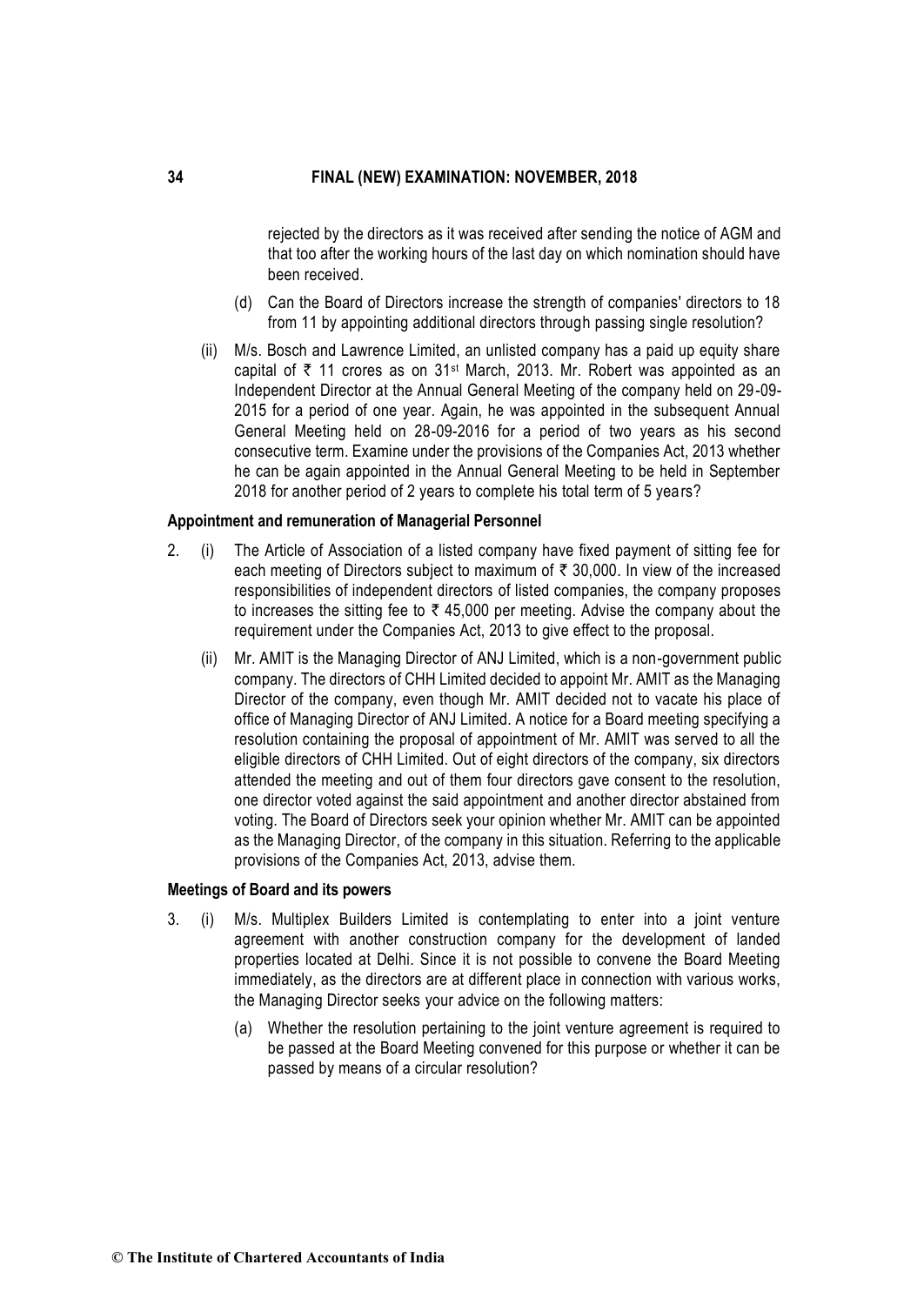- (b) What are the resolutions that are required to be passed only at the meetings of the Board of Directors?
- (c) The steps that are required to be taken to pass the Board resolution by circulation.

Advise the Managing Director in the light of the provisions of the Companies Act, 2013.

(ii) ASK Housing Finance Limited are prepared to give housing loans to the employees of M/s NEWS Pharmacy Limited subject to the condition that the loans are guaranteed by M/s. NEWS Pharmacy Limited. M/s NEWS Pharmacy Limited is not a listed company and the company will be exceeding the limits prescribed under the Companies Act, 2013 by providing the guarantees. Advise the company about this legal requirement under the Companies Act, 2013 to give effect to the above proposal. What would be your advice if the company was required to provide security instead of guarantee?

#### **Inspection, inquiry and Investigation**

- 4. (i) Some creditors of NTY Limited approached you to guide them to apply to the Tribunal for seeking an order for conducting an investigation into the affairs of the company due to the fact that the business of the company is being conducted with intention to defraud its creditors. Referring to the provisions of the Companies Act, 2013, guide them regarding the circumstances under which and how a person, not being a member of the company can apply to the Tribunal to seek an order for conducting an investigation into the affairs of a company.
	- (ii) A group of creditors of MBIND Bronze Limited makes a complaint to the Registrar of Companies, Himachal Pradesh alleging that the management of the company is indulging in destruction and falsification of the accounting records of the company. The complainants request the Registrar to take immediate steps to seize the records of the company so that the management may not be allowed to tamper with the records. The complaint was received at 11 am on 6 January, 2018 and the registrar has attempted to enter the premise of the company but has been denied by the company, due to not having order from the special court.

Is the contention of company being valid in terms of Companies Act, 2013? Discuss.

### **Compromises, Arrangements and Amalgamations**

5. Cotton On Yarn Ltd., and Country Cotton Blossom Ltd., are two listed companies engaged in the Business of Textiles. The companies are not making profits and as such their share's market price have gone down. A substantial portion of their share capital is held by Central Government as well as some Public Financial Corporations. In order to increase the share value, the Central Government wants to amalgamate the aforesaid two companies into a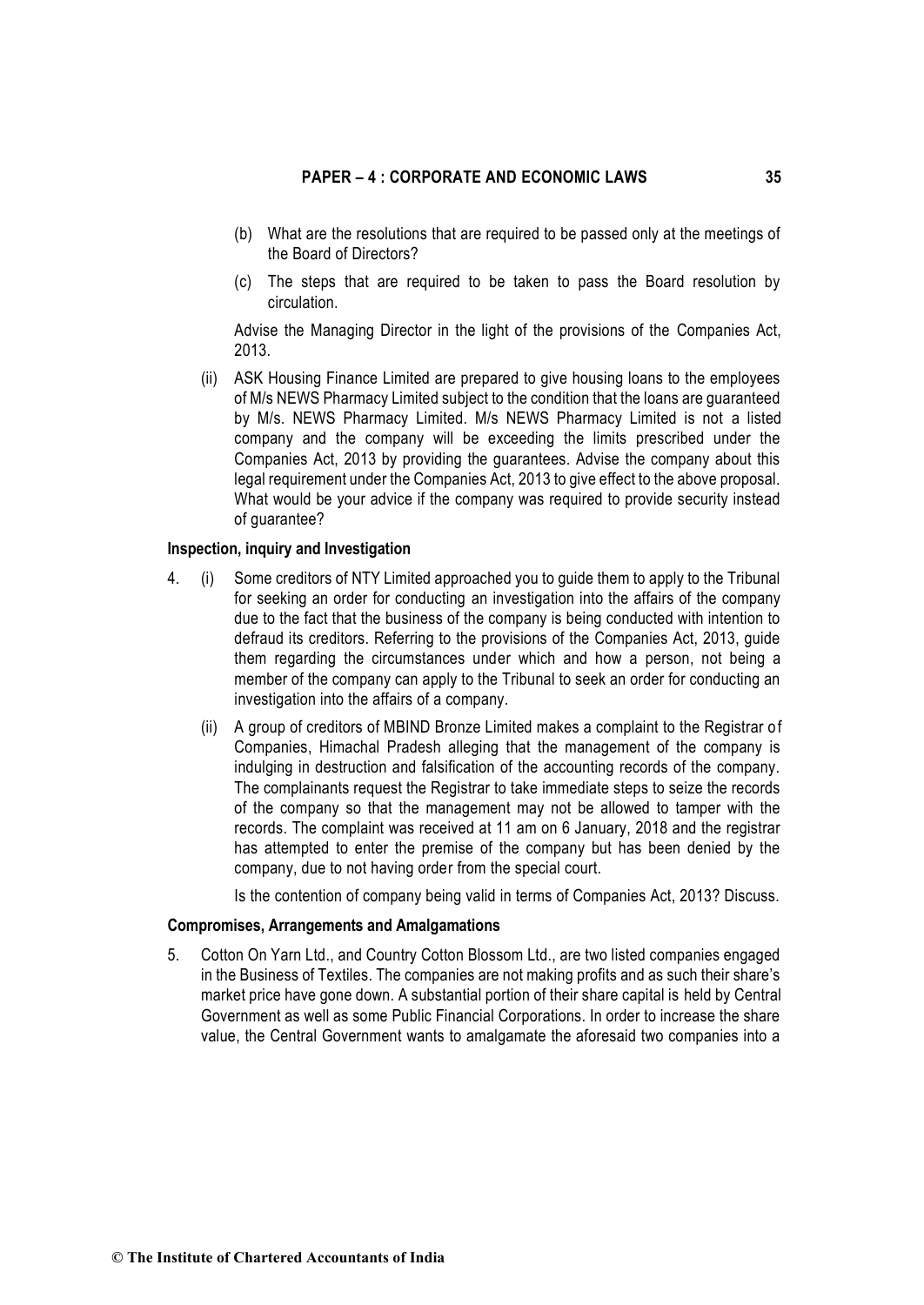single company. Examine the powers of Central Government to amalgamate the two companies in public interest as per the provisions of the Companies Act, 2013.

### **Prevention of Oppression and Mismanagement**

6. A group of depositors in M/s. Bright Limited, a listed company, appointed Mr. Fair, an advocate as a representative to file an application in the National Company Law Tribunal (NCLT) on the behalf of the depositors to bring a Class Action suit against the management of the company as they are of the opinion that the management and conduct of affairs of the company are being conducted in a manner which is prejudicial to the interest of the depositors being oppressive.

Examine in the given situation, whether the appointment of Mr. Fair is valid as regards to the filling of the application before the Tribunal in the light to the provisions of the Companies Act, 2013?

### **Winding up**

7. M/s Sagar Retail Mega Mart Ltd. applied for winding up on  $1<sup>st</sup>$  April, 2018 before the Honourable Tribunal by passing a special resolution as per the provision of section 271(1)(a) of the Companies Act, 2013 on account of fall in business and continued losses but not due to inability to pay debts. The company was in the business of ordinary retail trade of multiple branded goods. A few shareholders of the company have alleged before the Honourable Tribunal that the company had failed to maintain proper books of accounts for over a period of more than three years immediately prior to the date of winding up application and the sole reason cited by them in support of their allegation is that no proper statements of all goods sold and purchased by the company have been kept as such every officer in default must be punished as per the provisions of the Companies Act, 2013. Mr. Ravi the CFO and officer in default do not refute the allegation of non-maintenance but is of the opinion that this act as per the provision of the Companies Act, 2013 is not punishable. Decide whether the opinion of the CFO is correct. Would your answer be different had the business of the company be wholesale trade instead of ordinary retail trade?

### **Producer Companies**

- 8. Raj shree Producer Co. Ltd. was incorporated on 1<sup>st</sup> April 2010. Its paid up capital is  $\bar{\tau}$  10 lacs consists of 1 lac equity shares of  $\bar{\tau}$  10 each held by 100 individuals. There are 6 directors on its Board. Referring to the provisions of the Companies Act, 1956, answer the following:
	- (i) What is the quorum for the Annual General Meeting?
	- (ii) What is the quorum for the Board Meeting?
	- (iii) The Board of Directors wants to co-opt one expert in the field of agronomics, as Director on its Board. Whether is it permissible?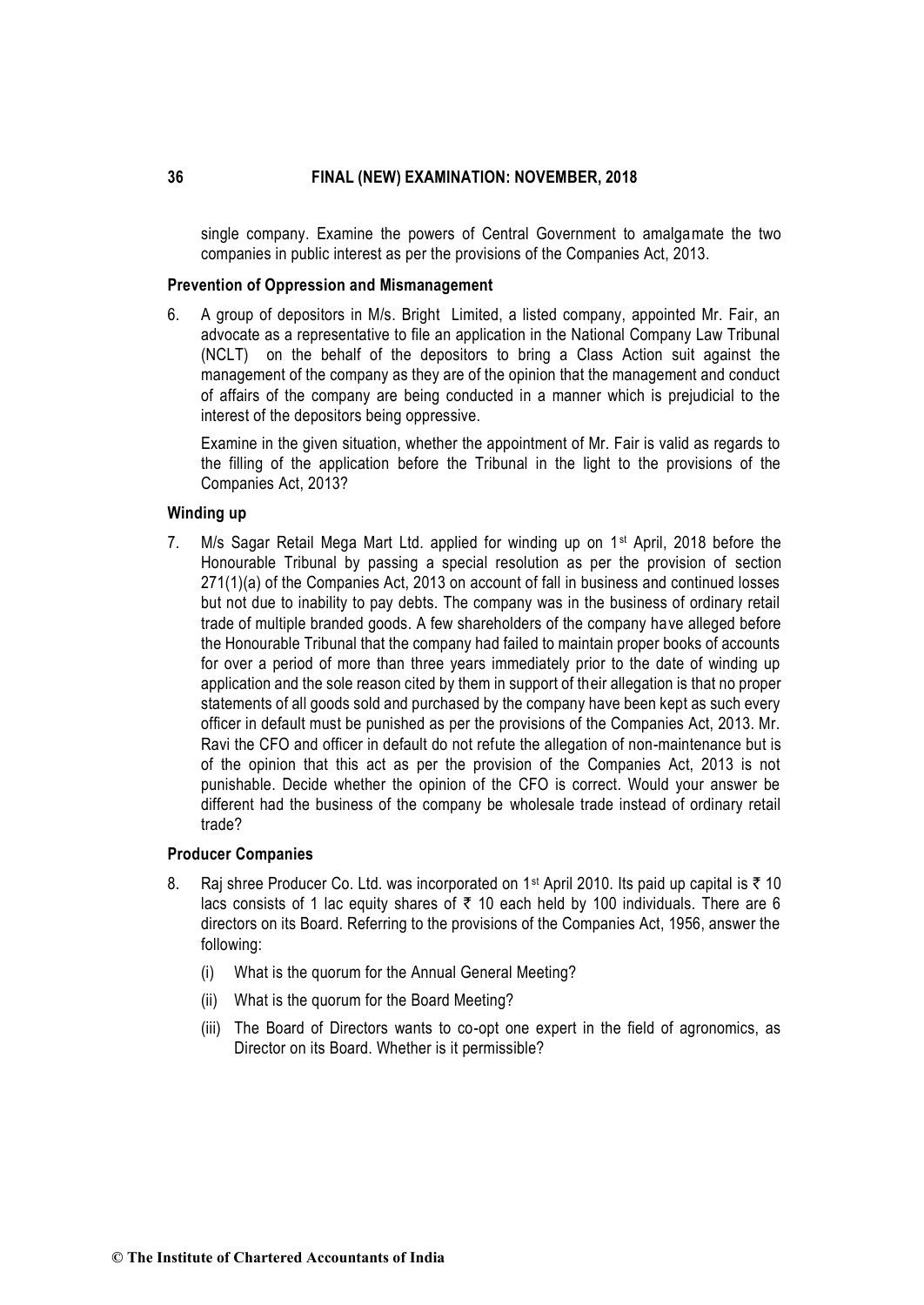(iv) Is it obligatory for this company to have internal audit of its accounts for Financial Year 2018-19?

### **Companies incorporated outside India**

- 9. Examine and state whether the following Companies can be considered as 'Foreign Company' under the Companies Act, 2013:
	- (i) A company which is incorporated outside India employs agents in India but has no place of business in India.
	- (ii) A company incorporated outside India having shareholders who are all Indian citizens.
	- (iii) A company incorporated in India but all the shares are held by foreigners.
	- (iv) A company which has no place of business established in India, yet, is doing online business through telemarketing in India.

### **Miscellaneous Provisions**

- 10. (i) XYZ Ltd. had filed certain documents with Registrar of Companies (RoC). The said documents were authenticated by the RoC and kept on record. In a suit against the company the RoC produced the said documents in the court of law. XYZ Ltd. intends to raise objection on the said documents on the ground that the documents need to be authenticated with further proof or production of the original document as evidence. Advice XYZ Ltd. as per the provisions of the Companies Act, 2013.
	- (ii) JKL Research Development Limited is a registered Public Limited Company. The company has a unique business idea emerging from research and development in a new area. However, it is a future project and the company has no significant accounting transactions and business activities at present. The company desires to obtain the status of a 'Dormant Company'. Advise the company regarding the provisions of the Companies Act, 2013 in this regard and the procedure to be followed in this regard.

# **Compounding of offences, Adjudication, Special Courts and National Company Law Tribunal and Appellate Tribunal**

11. (i) Mr. PRTJ was appointed as a member of the National Company Law Appellate Tribunal. During the month of April, 2018, he was adjudged as an insolvent by a competent authority. The Central Government after consultation with the Chief Justice of India removed Mr. PRTJ from the membership of the National Company Law Appellate Tribunal. Being aggrieved by the decision of the Central Government, Mr. PRTJ approached you to confirm himself whether the decision of the Central Government was appropriate since, he was not given a reasonable opportunity of being heard as a matter of principle of natural justice. Advise him.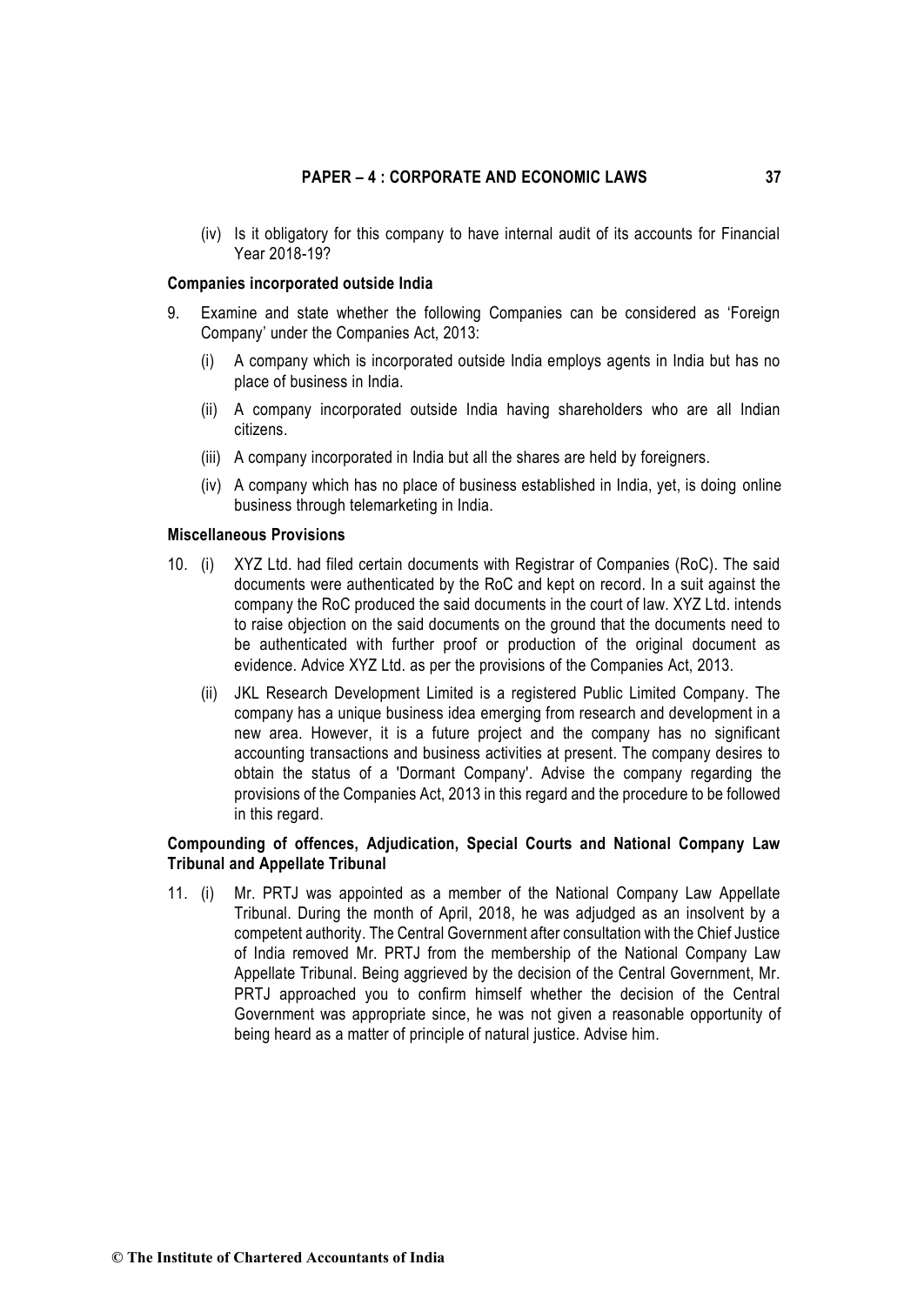Also state the circumstances in which the Central Government after consultation with the Chief Justice of India can remove any person from the office of President, Chairperson or any Member of the National Company Law Appellate Tribunal.

Your answer should refer to the relevant provisions of the Companies Act, 2013.

11. (ii) What is the object of constituting Panel for Mediation and Conciliation under the Companies Act, 2013? Who can file application for mediation and conciliation?

#### **Corporate Secretarial Practice–Drafting of Notices, Resolutions, Minutes and Reports**

12. Draft a resolution proposed to be passed at a General Meeting of M/s. Red Rooster Limited a public company giving consent to the Board of Directors for borrowing upto a specified amount in excess of the limits laid down under section 180(1)(c) of the Companies Act, 2013 and also state the borrowings, which are to be excluded from the said limits.

### **Section B: Securities Laws**

# **The Securities Contract (Regulation) Act, 1956 and the Securities Contract (Regulation) Rules, 1957**

- 13.In public interest, HEM Stock Exchange Limited was issued an order by the Stock Exchange Board of India to produce certain information and explanation relating to its operation in writing. The management of the stock exchange were reluctant to part with such information with SEBI and approached you to seek your advice in the following matters:
	- (a) Duty of HEM Stock Exchange Limited to furnish periodic returns to SEBI;
	- (b) Power of SEBI to ask for the information asked as stated above, over and above the periodic returns;
	- (c) Period for which the Stock Exchange is required to maintain the books of accounts which may be inspected by SEBI.
	- (d) Duty of the Stock Exchange and the persons dealing with the stock exchange with regard to the information sought for by SEBI.

Advise them referring to the relevant provisions of the Securities Contracts (Regulation) Act, 1956.

# **The Securities Exchange Board of India Act, 1992, SEBI (Issue of Capital and Disclosure Requirements) Regulations, 2009 and SEBI (Listing Obligations and Disclosure Requirement) Regulations, 2015**

14. State the types and functions of the various committees constituted under the SEBI(LODR) Regulations, 2015?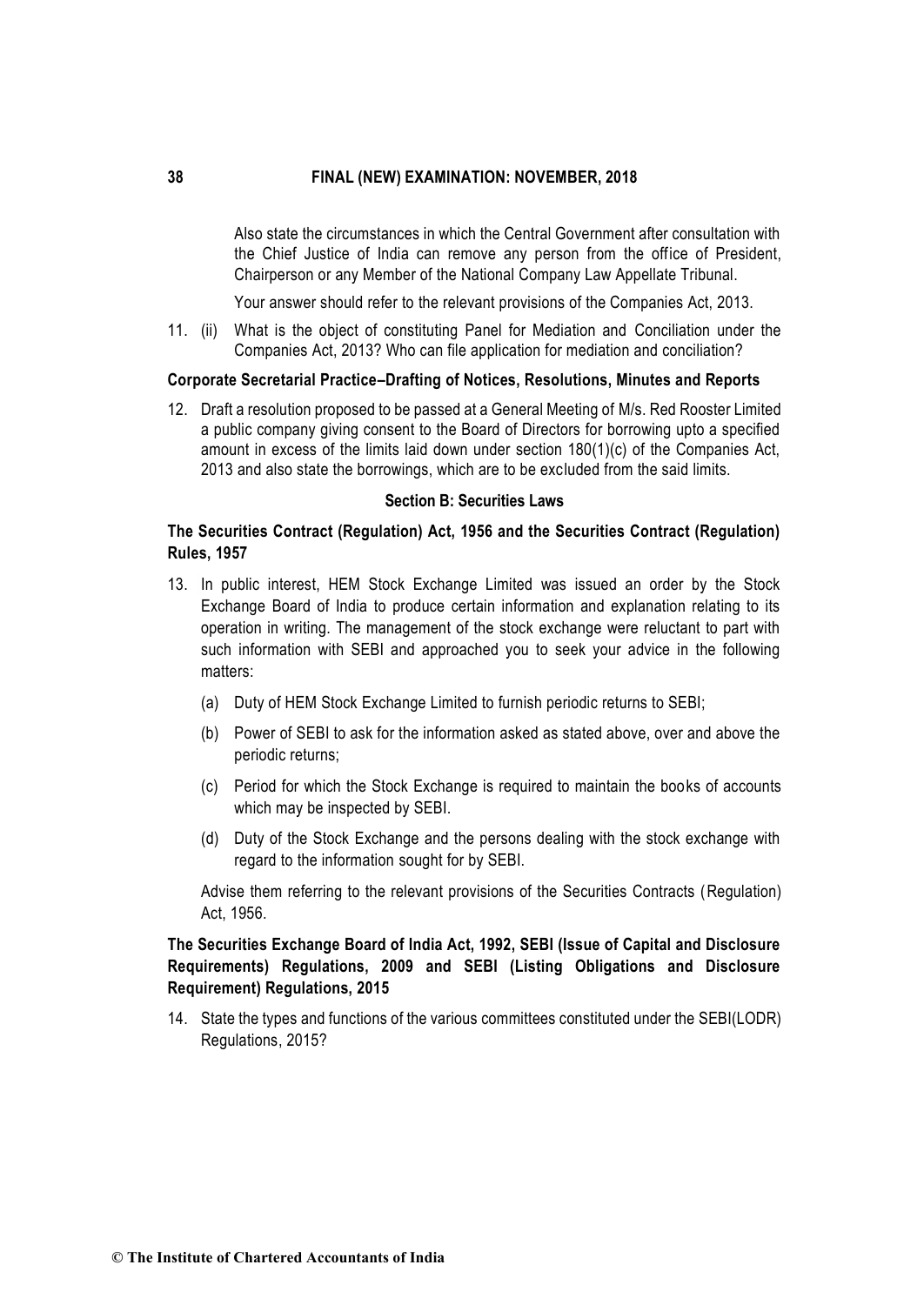#### **PART II: ECONOMIC LAWS**

### **The Foreign Exchange Management Act, 1999**

15. Mr. Hillary Benjamin, a citizen of India, left India for employment in U.S.A. on 1<sup>st</sup> June, 2015. Mr. Hillary Benjamin purchased a flat at New Delhi for `60 lacs in September, 2016. His brother, Mr. Henry Benjamin employed in New Delhi, also purchased a flat in the same building in September 2016 for  $\bar{\tau}$  65 lacs. Mr. Henry Benjamin's flat was financed by a loan from a Housing Finance Company and the loan was guaranteed by Mr. Hillary Benjamin. Examine with reference to the provisions of the Foreign Exchange Management Act, 1999 whether purchase of flat and guarantee by Mr. Hillary Benjamin are Capital Account transactions and whether these transactions are permissible.

# **The Securitisation and Reconstruction of Financial Assets and Enforcement of Security Interest Act, 2002**

16. M/s Solomon Optimum Nutrition Limited had availed credit facilities from Royal Bank Ltd. The company made repayment of loan to some extent and not entirely and accordingly, the bank took recourse under the provisions of Section 13(2) of the SARFAESI Act, 2002. Consequently, possession of the mortgaged property was taken up and was duly advertised by the bank. The company also filed an application under Section 17(1) of SARFAESI Act, 2002 before the debts recovery tribunal which was dismissed by the impugned order. Being aggrieved the company approached the court. Examine in the light of the SARFAESI Act, 2002 whether the company will succeed in the petition filed before the court.

### **The Prevention of Money Laundering Act, 2002**

17.Explain the term "Offence of Money Laundering" within the meaning of the Prevention of Money Laundering Act, 2002. Mr. Alfred, a known smuggler was caught in transfer of funds illegally exporting narcotic drugs from India to some countries in South Africa. State the maximum punishment that can be awarded to him under Prevention of Money Laundering Act, 2002.

### **Foreign Contribution Regulation Act, 2010**

18. Mr. Peter, a Member of the Legislature in India, visited Sydney, Australia to attend World Trade Conference as a representative of Government of India after obtaining due permission of the Central Government as per the provisions of Foreign Contribution (Regulation) Act, 2010. His expenditure on foreign travel was borne by Bret Lee Limited, a foreign company. While attending the conference, Mr. Peter suddenly encountered chest pain and he was immediately admitted in the nearby hospital for medical care and treatment. The medical expenses of  $\bar{\tau}$  2.00,000/- was borne by Bret Lee Limited. Mr. Peter seeks your advice about the procedure to be followed in the above situation under the provisions of Foreign Contribution (Regulation) Act, 2010. Please advise suitably.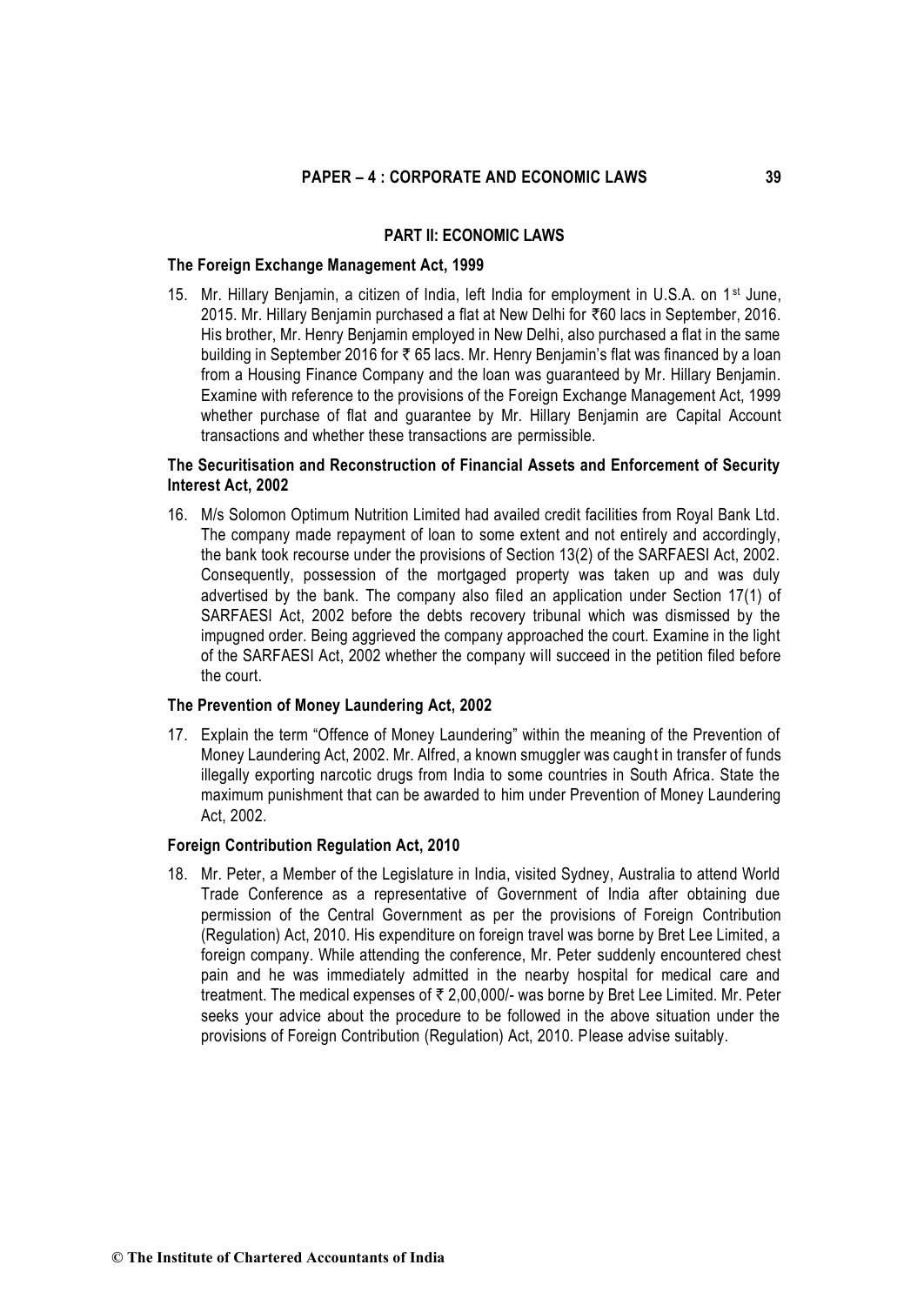# **The Arbitration and Conciliation Act, 1996**

- 19. On 1st day of April, 2016, Arnold Food Processors limited, a company engaged in food processor manufacturing unit entered into a joint venture agreement with Ronnie and Coleman Company Limited, the largest manufacturer of Food processors for supply of parts of mixer and grinder for manufacturing its latest model. Both the companies are registered under the Companies Act, 2013. Agreement carries the term that all disputes shall be arbitrated in Delhi. In the light of The Arbitration and Conciliation Act, 1996, discuss:
	- (i) The type of arbitration agreement made between them.
	- (ii) Examine what will happen if the agreement does not have any clause relating to arbitration where disputes arose between them concerning quality of material supplied in 2017.

#### **The Insolvency and Bankruptcy Code, 2016**

20. What is the Insolvency Resolution Process for financial creditors?

# **SUGGESTED ANSWERS/HINTS**

**1. (i) (a)** According to Section 152(6) of the Companies Act, 2013, unless the articles provide for the retirement of all directors at every annual general meeting, not less than two-thirds of the total number of directors of a public company shall be persons whose period of office is liable to determination by retirement of directors by rotation

Directors liable to retire by rotation: 11 \* 2/3 =7.3 or 8

So, maximum number of persons, who can be appointed as directors not liable to retire by rotation:  $11-8 = 3$ .

**(b)** According to Section 152(6)( c) of the Companies Act, 2013, 1/3rd of such of the Directors for the time being as are liable to retire by rotation, or their number is neither three nor a multiple of three, then, the number nearest to the 1/3<sup>rd</sup> shall retire from office. Therefor the Directors liable to retire by rotation are 11\*2/3 i.e. 7.3 or 8.

No. of directors to retire at AGM: 8  $*$  1/3 i.e. 2.67. Hence nearest to 1/3<sup>rd</sup> is 3.

**(c)** According to Section 160 of the Companies Act, 2013, a person who is not a retiring director in terms of Section 152 shall, subject to the provisions of this Act, be eligible for appointment to the office of a director at any general meeting. if he has, not less than 14 days before the meeting, left at the registered office of the company, a notice in writing under his hand signifying his candidature as a director.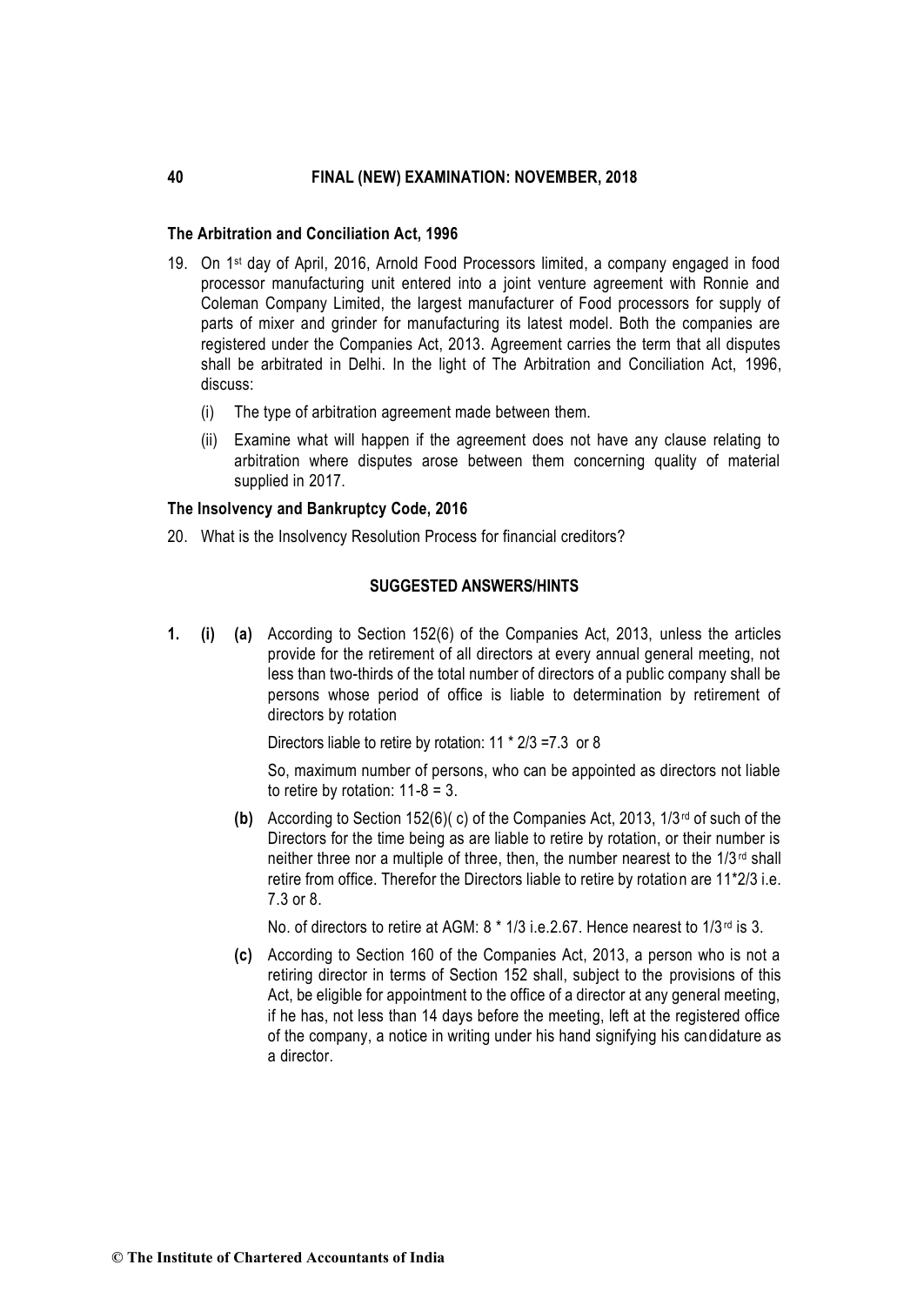In the instant case, one nomination was rejected by the directors as it was received after sending the notice of AGM and that too after the working hours of the last day on which nomination should have been received i.e.  $14<sup>th</sup>$  day. Hence, the contention of the directors are valid.

**(d)** According to Section 149(1) of the Companies Act, 2013, if the company wants to appoint more than 15 directors, it can do so after passing a special resolution. Hence, the Board of directors of Frontline Limited, before increasing the strength of directors from 11 to 18 by appointing additional directors, have to pass a special resolution.

But, these appointments cannot be done through single resolution. Each director shall be appointed by a separate resolution unless the meeting first agreed that the appointment shall be made by a single resolution and no vote has been cast against such agreement. A resolution moved in contravention of this provision shall be void, whether or not objection thereto was raised at the time it was so moved. [Section 162 of the Act].

**(ii)** As per Section 149(10) of the Companies Act 2013, an Independent Director shall hold office for a term up to five consecutive years on the Board of a company. He shall be eligible for re-appointment on passing of a special resolution by the company and disclosure of such appointment in the Board's report. As per section 149(11) no independent director shall hold office for more than two consecutive terms. However, such independent director shall be eligible for appointment after the expiration of three years of ceasing to be an independent director.

The Ministry of Corporate Affairs in its General Circular 14/2014 dated June 09, 2014 clarified that section 149 (10) of the Act provides for a term of "up to five consecutive years" for an independent director. As such while appointment of an independent director for a term of less than five years would be permissible, appointment of any term (whether for five years or less) is to be treated as one term under section 149 (10) of the Act. Further under section 149 (11) of the Act, no person hold office of independent director for more than 'two consecutive terms'. Such a person shall have to demit office after the consecutive terms even if the total number years of his appointment in such two consecutive terms is less than 10 years.

Therefore Mr. Robert cannot be appointed as an Independent Director at the AGM proposed to be held in 2018. In such case the person completing 'consecutive terms of less than 10 years' shall be eligible for appointment only after the expiry of the requisite cooling-off period of three years.

**2. (i)** Section 197(5) of the Companies Act, 2013 provides that a director may receive remuneration by way of fee for attending the Board / Committee meetings or for any other purpose as may be decided by the Board, provided that the amount of such fees shall not exceed the amount as may be prescribed. The Central Government through rules prescribed that the amount of sitting fees payable to a director attending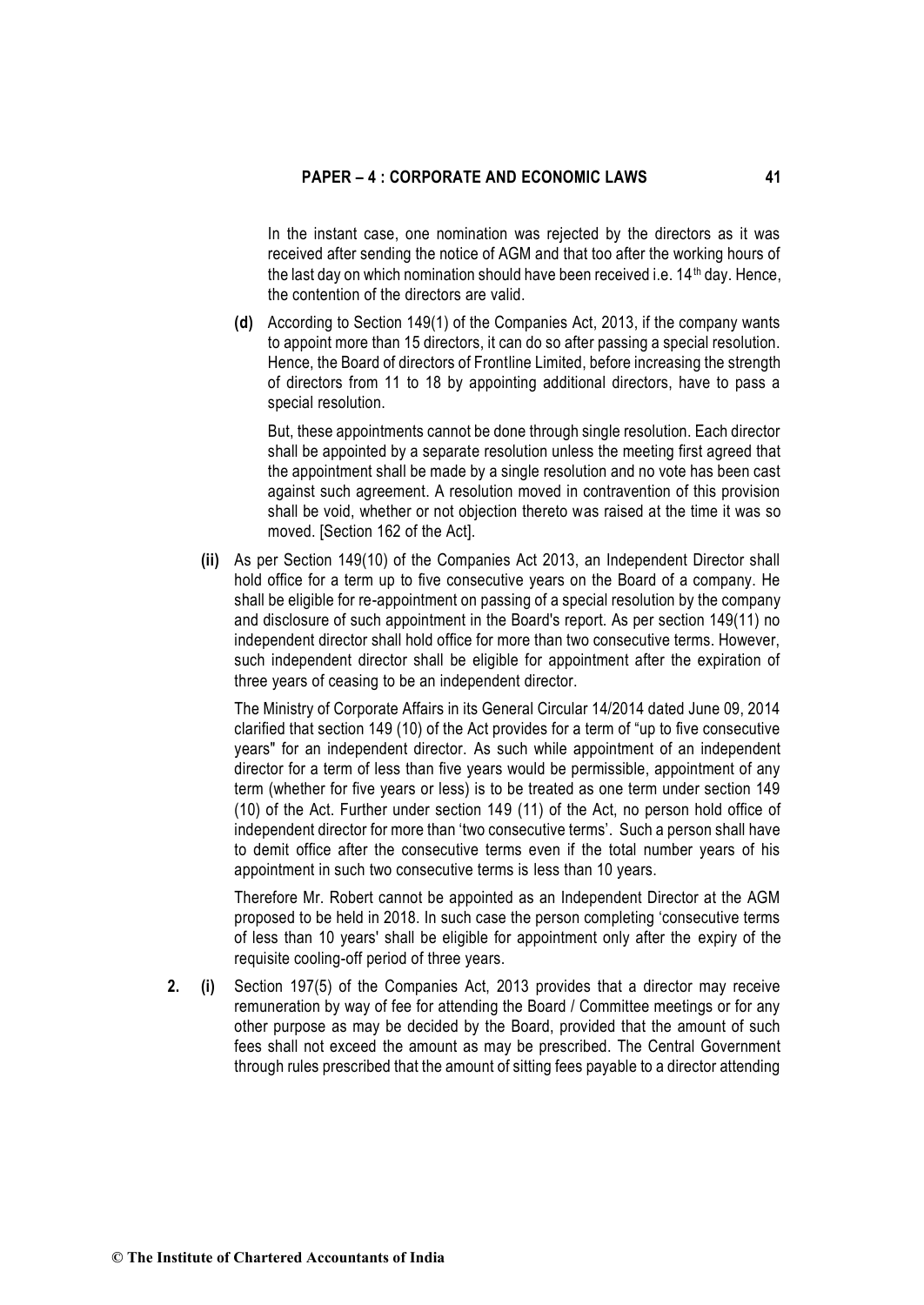meetings of the Board or committees thereof may be decided by the Board of Directors or the Remuneration Committee thereof which shall not exceed the sum of  $\bar{\tau}$  1 lac per meeting of the Board or committee thereof. Further, the Board may decide different sitting fee payable to independent and non-dependent directors other than whole-time directors.

From the above, it is clear that fee to independent directors can be increased from  $\bar{\tau}$ 30000 to  $\bar{\tau}$  45000 per meeting by passing a resolution in board meeting and altering the Articles of Association by passing special resolution.

#### **(ii) Appointment of Key Managerial Personnel**

As per Section 203(3) of the Companies Act, 2013, a whole-time key managerial personnel shall not hold office in more than one company except in its subsidiary company at the same time.

However, the above sub-Section (3), shall not disentitle a key managerial personnel from being a director of any company with the permission of the Board.

Provided also that a company may appoint or employ a person as its managing director, if he is the managing director or manager of one, and of not more than one, other company and such appointment or employment is made or approved by a resolution passed at a meeting of the Board with the consent of all the directors present at the meeting and of which meeting, and of the resolution to be moved thereat, specific notice has been given to all the directors then in India.

In the given case, unanimous consensus of all the directors present at the meeting was lacking. Hence, Mr. Amit cannot be appointed as a Managing Director of CHH Limited.

**3. (i)** The directors of the company act together as a body and generally at the meeting of the Board duly convened, unless special powers are delegated to an individual director or the managing director. Where it is not possible to hold board meetings because the directors are busy elsewhere or the time for convening such a meeting is short, it is possible that the required resolution can be passed by way of circular resolution as provided in section 175 of the Companies Act 2013.

> However, under section 179 of the Companies Act 2013, certain powers can be exercised by the Board of directors by means of a resolution passed at meeting convened for this purpose.

They are:

- (i) to make calls on shareholders in respect of money unpaid on their shares
- (ii) to authorize buy back of securities under section 68
- (iii) to issue securities, including debentures, whether in or outside India
- (iv) to borrow monies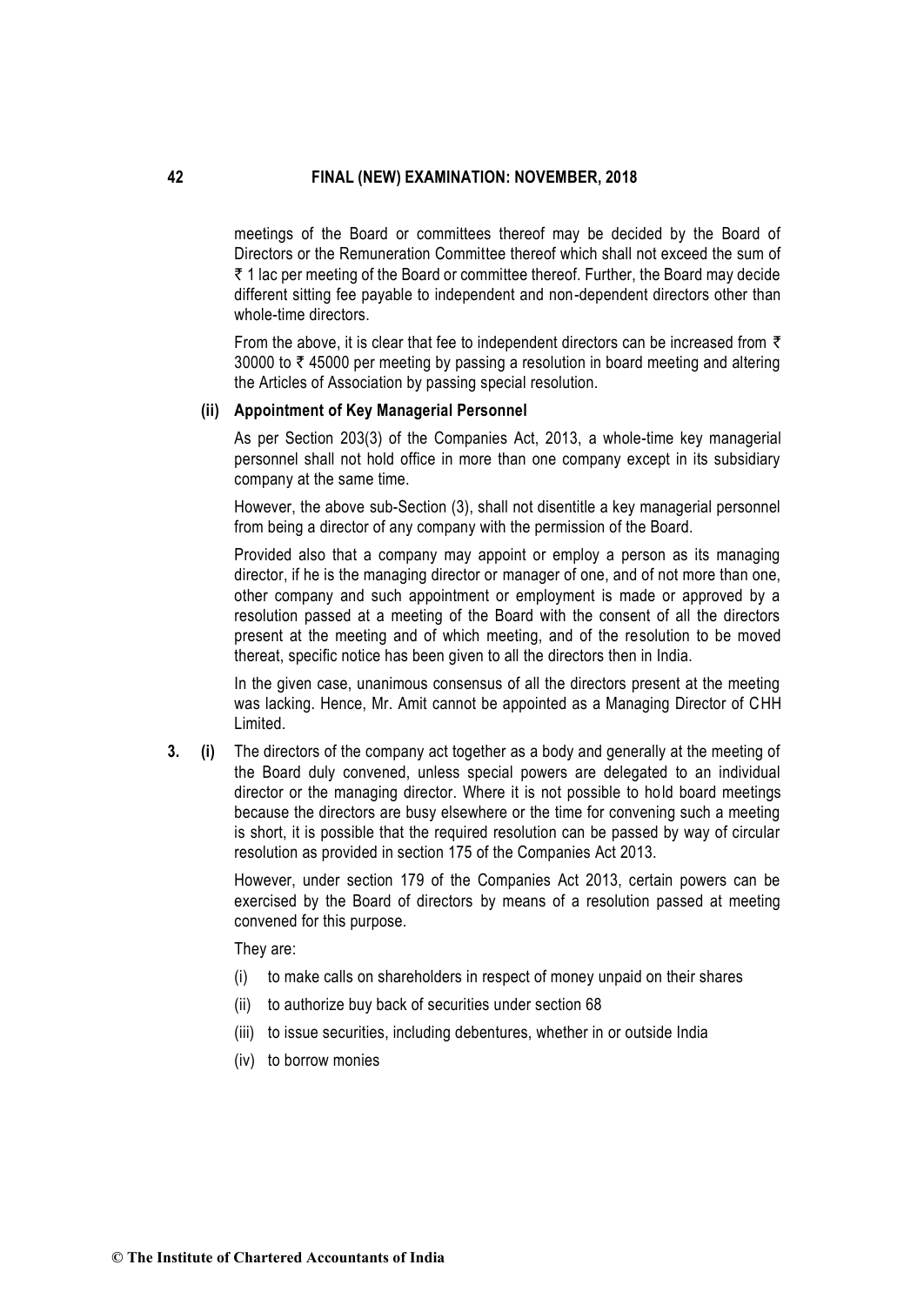- (v) to invest the funds of the company and
- (vi) to grant loans or give guarantee or provide security in respect of loans
- (vii) to approve financial statements and the Board's report
- (viii) to diversify the business of the company
- (ix) to approve amalgamation, merger or reconstruction
- (x) to take over a company or acquire a controlling or substantial stake in another company.
- (xi) Any other matter as prescribed in Rule 8 of the *Companies (Meetings of the Board and its Powers) Rules, 2014.*

In view of the above, the Managing Director can go ahead and complete the joint venture agreement after obtaining the approval of the board by passing a circular resolution.

For this purpose, the proposed resolution has to be circulated in draft along with the other necessary papers, if any, to all the directors in India at their usual residential addresses.

The resolution will become valid if the same is approved by majority of the directors and who are entitled to vote on the resolution. There after the resolution as passed by way of circulation will be entered in the minutes book of the Board of Directors and is enough compliance of the provisions of Companies Act, 2013 in this regard.

- **(ii)** As per Section 186(2) of the Companies Act, 2013, no company shall directly or indirectly
	- (a) give any loan to [any person](http://ebook.mca.gov.in/notificationdetail.aspx?acturl=6CoJDC4uKVUR7C9Fl4rZdatyDbeJTqg3uaDT7Vp4Q4/xVAVHx4znbqGDxENH1Jp3xqnr085Eew/oIMuhks7+9A==) or other body corporate;
	- (b) give any guarantee or provide security in connection with a loan to any other body corporate or person; and
	- (c) acquire by way of subscription, purchase or otherwise, the securities of any other body corporate,

exceeding sixty per cent. of its paid-up share capital, free reserves and securities premium account or one hundred per cent. of its free reserves and securities premium account, whichever is more, except with the prior approval by means of a [special](http://ebook.mca.gov.in/Actpagedisplay.aspx?PAGENAME=28040)  [resolution passed](http://ebook.mca.gov.in/Actpagedisplay.aspx?PAGENAME=28040) at a general meeting.

However, explanation provided in Section 186(2) of the Companies Act, 2013 states that for the purposes of this sub-Section, the word "person" does not include any individual who is in the employment of the Company.

As per the given facts, ASK Housing Finance Company Limited was prepared to give housing loans to the employees of M/s NEWS Pharmacy Limited on the condition that such loans are guaranteed by the M/s NEWS Pharmacy Limited exceeding the limits prescribed in the Companies Act, 2013.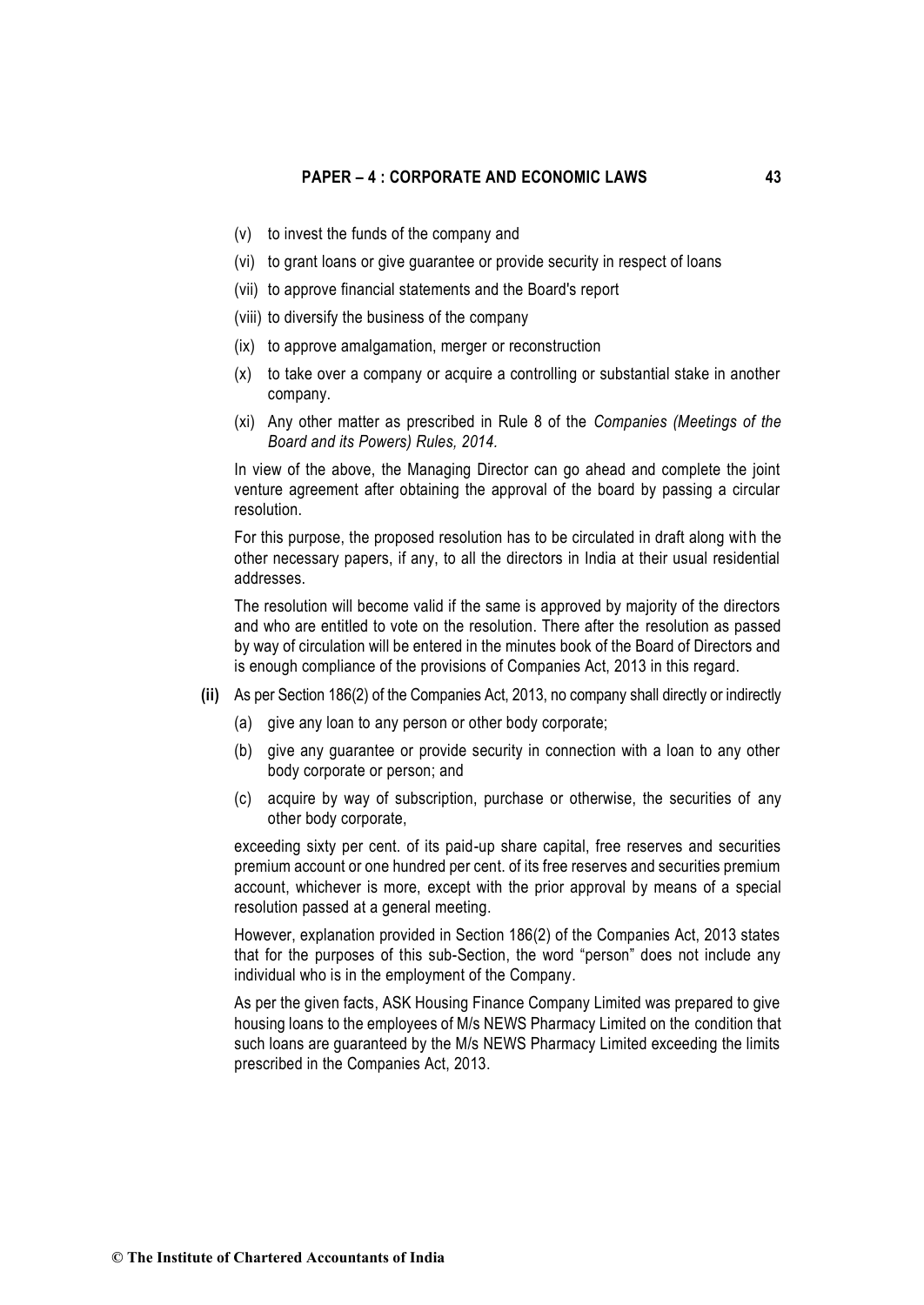Here, the loans are to be guaranteed by M/s. News Pharmacy Limited for its employees which falls within the purview of the explanations which includes guarantees given for the employees. So, Section 186(2) shall not be applicable to it. Hence, it can give the guarantee without any condition on the limits imposed in the Section 186(2). Hence, there are no legal requirements to be fulfilled under the Companies Act, 2013 to give effect to the above proposal.

Answer will remain the same, even if the company provides security instead of guarantee as the provisions of the Section 186(2) are applicable for providing security also.

**4. (i)** According to Section 213(b)(i) of the Companies Act, 2013, the Tribunal may, on filling of an application by any other person (not being a member of company) or otherwise, if the Tribunal is satisfied that there are circumstances suggesting that the business of the company is being conducted with intent to defraud its creditors, members or any other person or otherwise for a fraudulent or unlawful purpose, or in a manner oppressive to any of its members or that the company was formed for any fraudulent or unlawful purpose, may order after giving a reasonable opportunity of being heard to the parties concerned, that the affairs of the company ought to be investigated by an inspector or inspectors appointed by the Central Government and where such an order is passed, the Central Government shall appoint one or more competent persons as inspectors to investigate into the affairs of the company in respect of such matters and to report thereupon to it in such manner as the Central Government may direct.

The creditors of NTY Ltd should be guided in terms of the provisions stated above.

- **(ii)** Section 209 of the Companies Act, 2013 states that, if the Registrar has reasonable ground to believe that the books and papers of:
	- A company or
	- Relating to the key managerial personnel or
	- any director or
	- Auditor or
	- Company secretary in practice if the company has not appointed a company secretary

are likely to be destroyed, mutilated, altered, falsified or secreted he may, after obtaining an order from the special court for the seizure of such books and papers:

- a. enter with such assistance as may be required and search the place where such books or papers are kept, and
- b. Seize such books and papers as he considers necessary after allowing the company to take copies of the order from the Special court.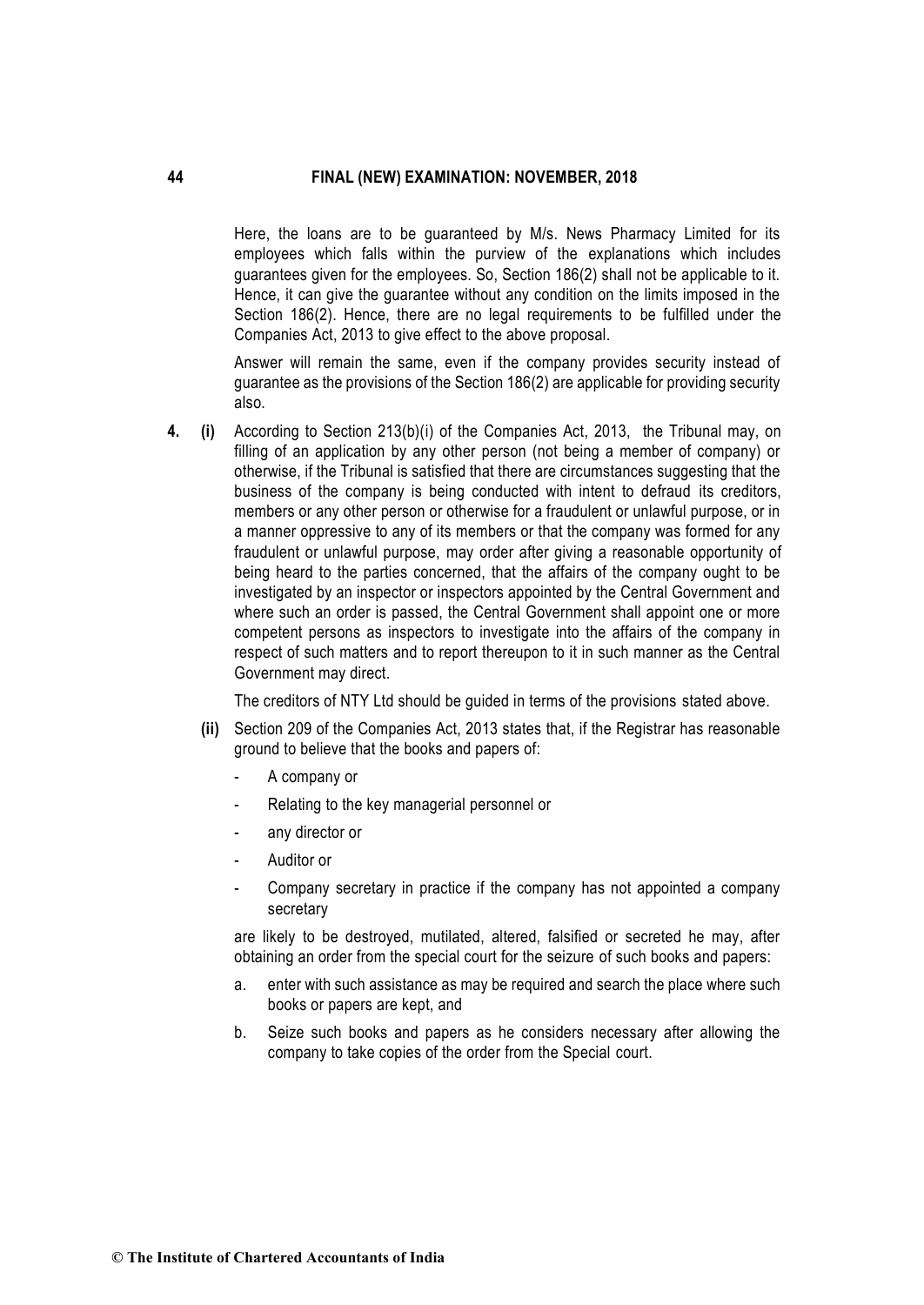In the given scenario, the registrar has failed to obtain possession from special court. So, he is not authorised to enter the premises of the company and seize the books of accounts of MBlND Bronze Limited. Hence, the contention of MBIND Bronze Limited is valid in law.

### **5. Central Government may by order provide for amalgamation in public interest.**

According to Section 237 of the Companies Act, 2013, where the Central Government is satisfied that it is essential in the public interest that two or more companies should amalgamate, the Central Government, may, by order notified in the official gazette, provide for the amalgamation of those companies into a single company with such constitution, with such property, powers, rights, interests, authorities and privileges and with such liabilities, duties and obligations, as may be specified in the order.

#### **Continuation by or against the transferee company of any legal proceedings**

The order may also provide for the continuation by or against the transferee company of any legal proceedings pending by or against any transferor company and such consequential, incidental and supplemental provisions as may, in the opinion of the Central Government, be necessary to give effect to amalgamation.

### **Same interest rights or compensation**

Every member or creditor including a debenture holder of each of the transferor companies before the amalgamation shall have, as nearly as may be, the same interest in or rights against the transferee company as he had in the company of which he was originally a member or creditor and in case the interest or rights of such member or creditor in or against the transferee company are less than the interest in or rights against the original company, he shall be entitled to compensation to that extent, which shall be assessed by such authority as may be prescribed and every such assessment shall be published in the official gazette and the compensation so assessed shall be paid to the member or creditor concerned by the transferee company.

**6.** In the given instance, an appointment of Mr. Fair was made by a group of depositors of M/s. Bright Limited (listed company), as their representative to bring a Class Action Suit against the management of the Company.

The given problem will be dealt with Section 432 read with the 245(10) of the Companies Act, 2013. Section 432 states that a party to any proceeding or appeal before the Tribunal or Appellate Tribunal as the case may be, may appear in person or authorize one or more Chartered Accountant or Company Secretaries or Cost Accountants or legal practioners or any other person to present his case before the Tribunal or Appellate Tribunal as the case may be.

Whereas, Section 245(10) of the Companies Act, 2013, provides that an application may be filed or any other action may be taken under this section by any person, group of persons or any association of persons representing the persons affected by any act or omission, specified in section 245(1) subject to the compliances of this section .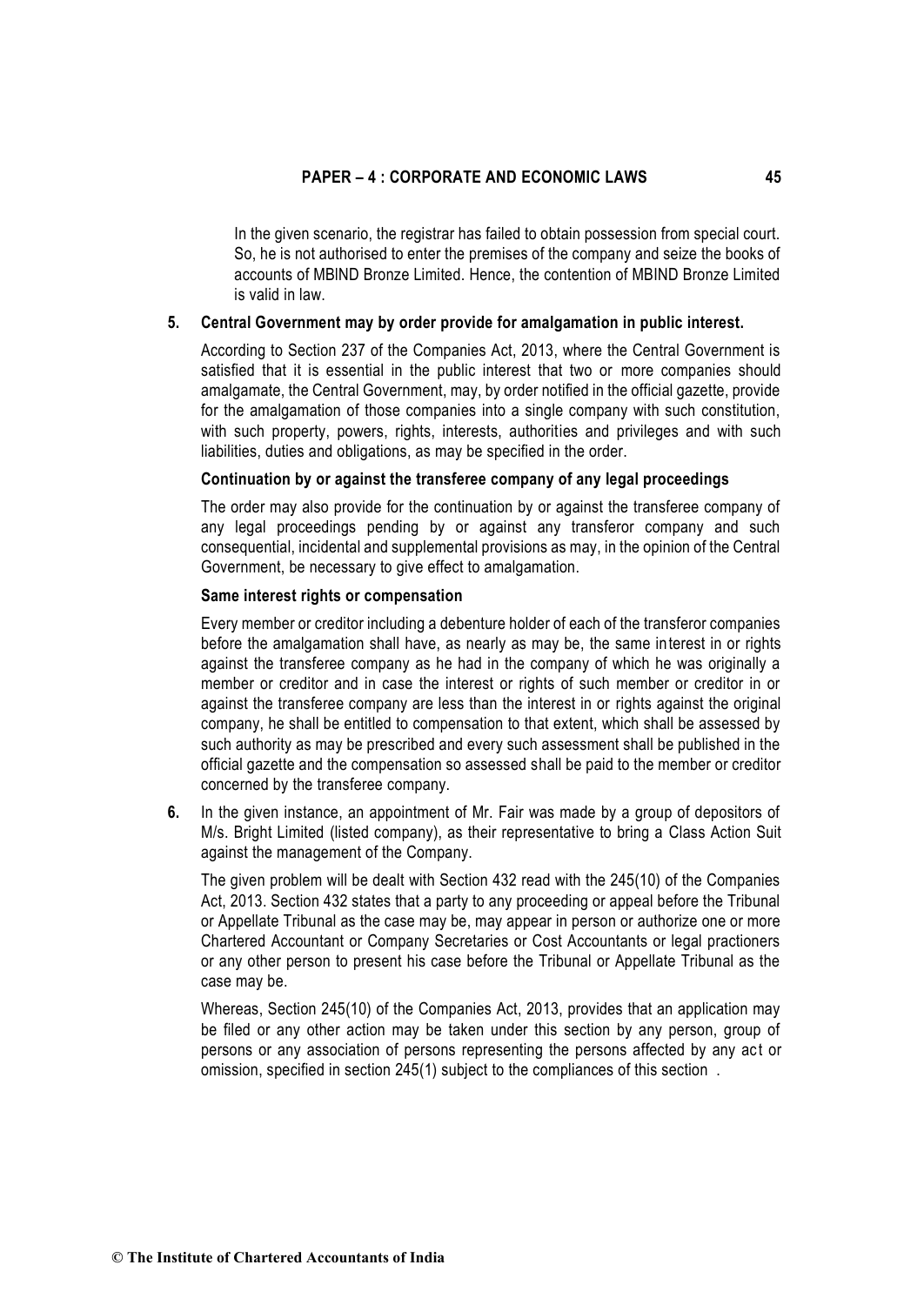In view of the above, the appointment of Mr . Fair is valid and an application of Mr. Fair who is a representative of depositors, will be admitted by the Hon'ble Tribunal, provided, the requirement of minimum number of members filing the application under Section 245(3)(ii) is fulfilled.

# **7. Failure to maintain proper books of accounts [Section 338(1) of the Companies Act, 2013]**

- where a company is being wound up, if it is shown that proper books of account were not kept by the company throughout the period of two years immediately preceding the commencement of the winding up,
- every officer of the company who is in default shall, unless he shows that he acted honestly and that in the circumstances in which the business of the company was carried on, the default was excusable,
- be punishable with imprisonment for a term which shall be not less than one year but which may extend to three years and with fine which shall not be less than I lakh rupees but which may extend to three lakh rupees.

**Conditions when it shall be deemed that proper books of account have not been kept [Section 338(2) of the Act]:** For the purposes of sub-Section (1), it shall be deemed that proper books of account have not been kept in the case of any company,—

• where the business of the company has involved dealings in goods, statements of the annual stock takings and, except in the case of goods sold by way of ordinary retail trade, of all goods sold and purchased, have not been kept.

In the instant case, no proper statements of all goods sold and purchased by the company engaged in ordinary retail trade is kept. It shall be deemed that proper books of account have been kept as ordinary retail trade is an exception under sub-Section (2). Thus, opinion of CFO is correct.

If the company is engaged in wholesale trade instead of ordinary retail trade, then it is deemed that proper statements of all goods sold and purchased by the company engaged in wholesale retail trade is not kept for more than 3 years period immediately prior to the date of winding up application. Hence, in this case, the CFO opinion will not hold good and will be punishable.

- **8. (i)** As per Section 581Y of the Companies Act, 1956, unless the Articles requires a larger number, one fourth of the total number of members of the producer company shall be the quorum at a general meeting. In this case, the company has got 100 members and hence, the quorum is 25.
	- **(ii)** Section 581 V of the Companies Act, 1956 provides that the quorum for a meeting of the Board shall be one third of the total strength of directors, subject to a minimum of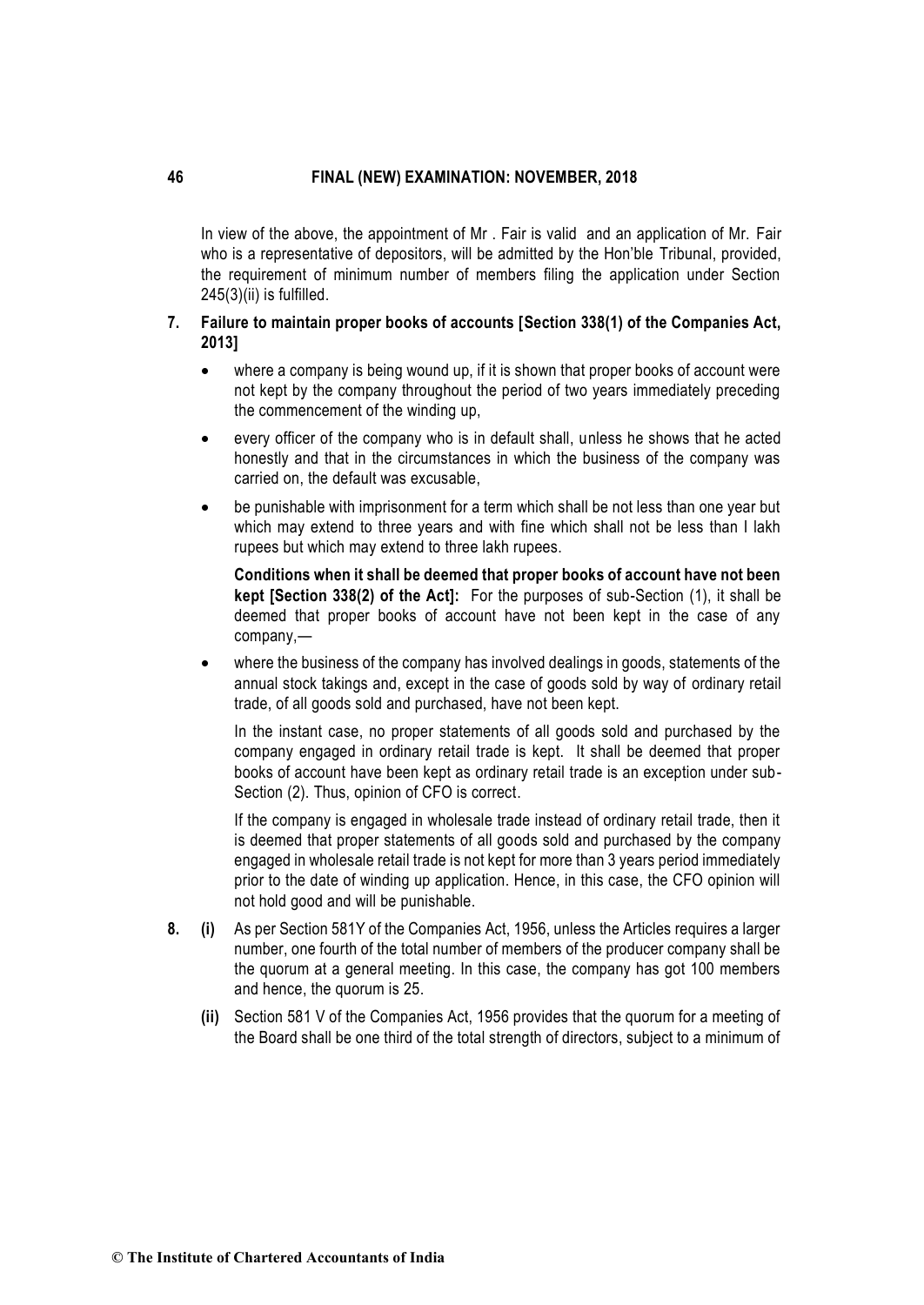three. In the given case, 1/3 of 6 directors comes to 2, but minimum required is 3, hence, the quorum will be 3 directors for a board meeting.

- **(iii)** Section 581 P of the Companies Act, 1956 empowers the Board of Directors of Producer Company to co-opt one or more experts as director, but not exceeding one fifth of the total number of directors. As there are 6 directors in the given case, hence, co-opting one expert on the Board will be in order.
- **(iv)** Yes, as per Section 581ZF of the Companies Act, 1956, every producer company is required to have internal audit of its accounts carried out by a Chartered Accountant at such intervals and in such manner as may be specified in the Articles.
- **9***.* **As per Section 2(42) of the Companies Act, 2013, a foreign company means any company or body corporate incorporated outside India which-**
	- (a) has a place of business in India whether by itself or through an agent, physically or through electronic mode; and
	- (b) conducts any business activity in India in any other manner.
	- (i) A company incorporated outside India and have not established a place of business in India, is not deemed to be a Foreign Company. Thus establishing a place of business is an essential ingredient in the definition. In the given case, the company has not established a place of business in India though employs agents in India. It will not be deemed to be a foreign company.
	- (ii) A company incorporated outside India, will not be deemed to be a Foreign Company even though all the shareholders are Indian citizens, unless it has a place of business in India.
	- (iii) A company incorporated In India but having all foreign shareholders will be deemed to be an Indian Company as it is not incorporated outside India though it has a place of business in India.
	- (iv) According to the *Companies (Registration of Foreign Companies) Rules, 2014*, "electronic mode" means carrying out electronically based, whether main server is installed in India or not, including, but not limited to:
		- (a) Business to business and business to consumer transactions, data inter-change and other digital supply transactions
		- (b) Offering to accept deposits or inviting deposits or accepting deposits or subscriptions in India or from citizens of India
		- (c) Financial settlements, web-based marketing, advisory and transactional services, data based services and products and supply chain management,
		- (d) Online services such as telemarketing, telecommuting, telelmedicine, education and information research.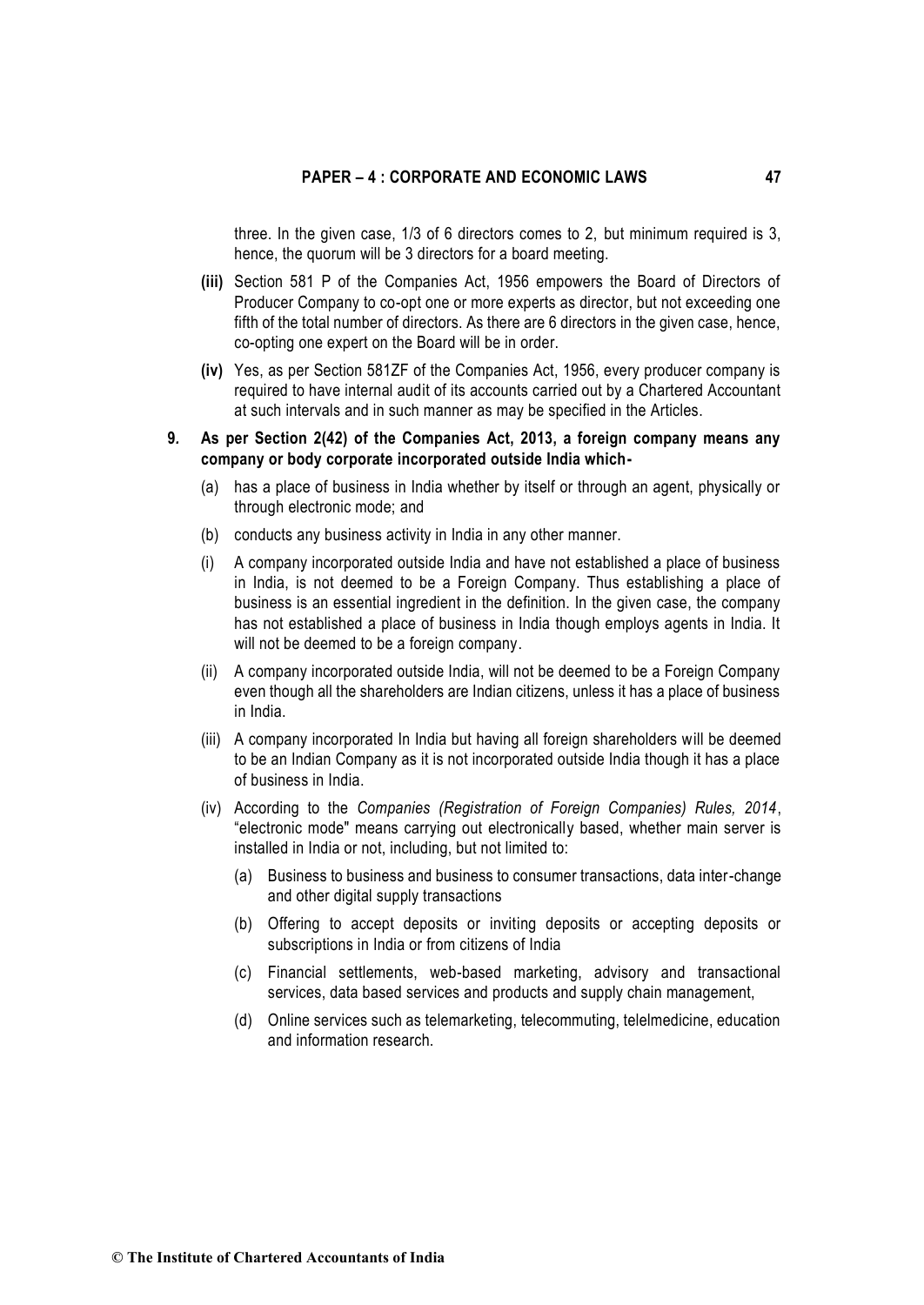(e) All related data communication services whether conducted by e-mail, mobile devices, social media, cloud computing, data management, voice or data transmission or otherwise.

Therefore, looking to the above description, a company which has no place of business established in India, yet doing online business through telemarketing in India will be treated as a foreign company.

### **10. (i) Admissibility of certain documents as evidence:**

Section 397 of the Companies Act, 2013 provides for admissibility of certain documents as evidence. According to the provisions of that section, any document reproducing or derived from returns and documents filed by a company with the Registrar on paper or in electronic form or stored on any electronic data storage device or computer readable media by the Registrar, and authenticated by the Registrar or any other officer empowered by the Central Government in such manner as may be prescribed, shall be deemed to be a document for the purpose of this Act and the rules made thereunder and shall be admissible in any proceedings thereunder without further proof of production of the original as evidence of any contents of the original of or any fact stated therein of which direct evidence is admissible.

On the ground stated above, XYZ Ltd. cannot validly raise any objection on the documents already filed by it with the Registrar.

- **(ii)** The provisions related to the Dormant companies is covered under section 455 of the Companies Act, 2013. According to provisions-
	- 1. a company is formed and registered under this Act for the purpose of a future project or to hold an asset or intellectual property and has no significant accounting transaction.
	- 2. Such company or an inactive company may make an application to the Registrar in such manner as may be prescribed for obtaining the status of a dormant company.
	- 3. The Registrar shall allow the status of a dormant company to the applicant and issue a certificate after consideration of the application.
	- 4. The Registrar shall maintain a register of dormant companies in such form as may be prescribed.

In case of a company which has not filed financial statements or annual returns for two financial years consecutively, the Register shall issue a notice to that company and enter the name of such company in the register maintained for dormant companies.

A dormant company shall have such minimum number of directors, file such documents and pay such annual fee as may be prescribed to the Registrar to retain its dormant status in the register and may become an active company on an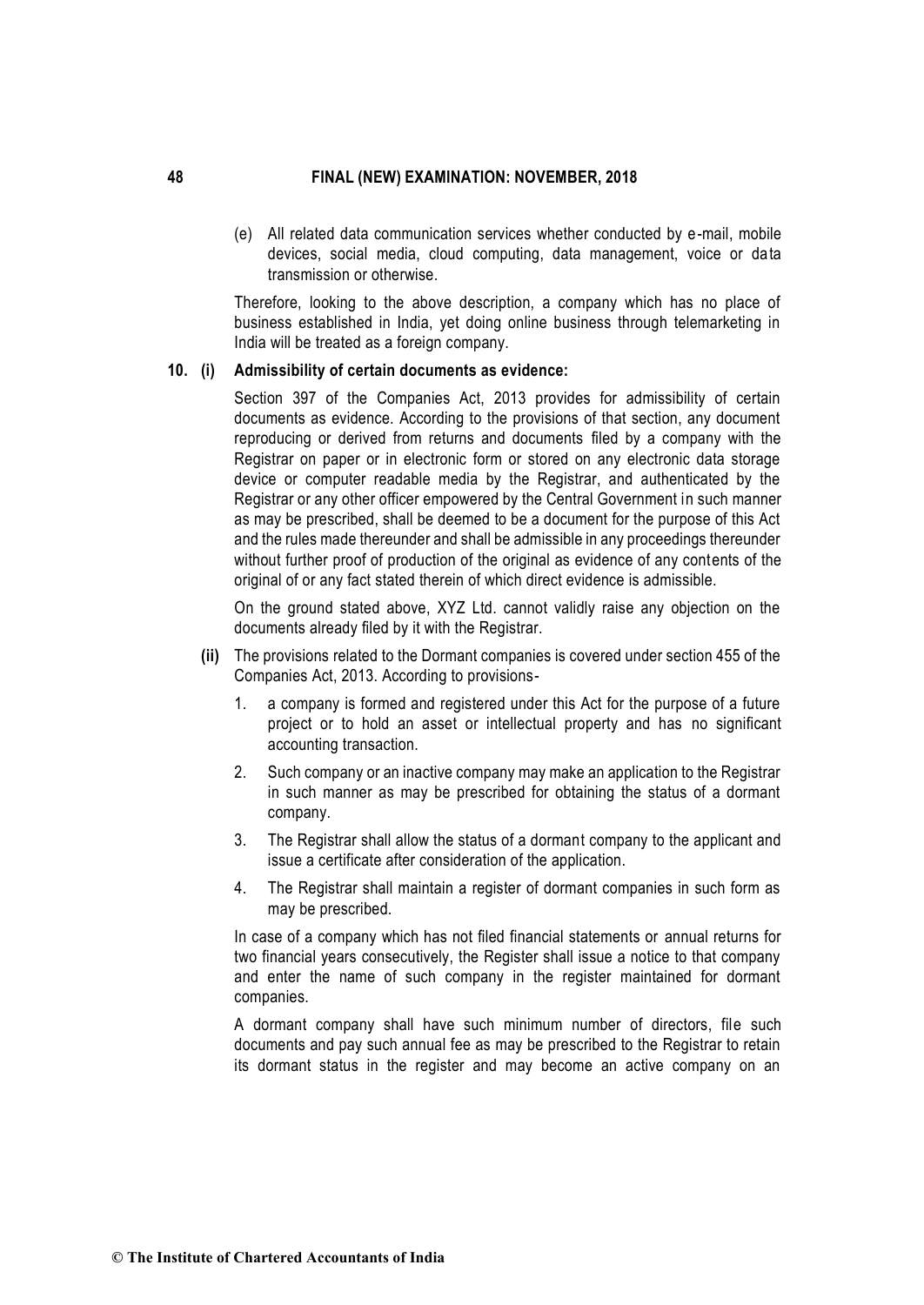application made in this behalf accompanied by such documents and fee as may be prescribed. However, the Registrar shall strike off the name of a dormant company from the register of dormant companies, which has failed to comply with the requirements of this section.

Thus, JKL Research Development Limited may follow the above procedure to obtain the status of a 'Dormant Company'.

- **11. (i)** According to Section 417(1) of the Companies Act, 2013, the Central Government may, after consultation with the Chief Justice of India, remove from office the President, Chairperson or any Member, who—
	- (a) has been adjudged an insolvent; or
	- (b) has been convicted of an offence which, in the opinion of the Central Government, involves moral turpitude; or
	- (c) has become physically or mentally incapable of acting as such President, the Chairperson, or Member; or
	- (d) has acquired such financial or other interest as is likely to affect prejudicially his functions as such President, the Chairperson or Member; or
	- (e) has so abused his position as to render his continuance in office prejudicial to the public interest:

Provided that the President, the Chairperson or the Member shall not be removed on any of the grounds specified in clauses (b) to (e) without giving him a reasonable opportunity of being heard.

As per the proviso stated above, in case of sub-clause (a), i.e. where there is a case of insolvency, there is no requirement of giving an opportunity of being heard by the member of the NCLAT. Hence, the action taken by the Central Government against PRTJ is valid.

## **Circumstances under which the Central government can remove the President, the Chairperson etc.,**

According to Section 417(2) of the Companies Act, 2013, the President, the Chairperson or the Member shall not be removed from his office except by an order made by the Central Government on the ground of proved misbehaviour or incapacity after an inquiry made by a Judge of the Supreme Court nominated by the Chief Justice of India on a reference made to him by the Central Government in which such President, the Chairperson or Member had been informed of the charges against him and given a reasonable opportunity of being heard.

In the instant case, it is advised that the decision of the Central Government to remove (without giving reasonable opportunity of being heard) Mr. PRTJ, member of NCLAT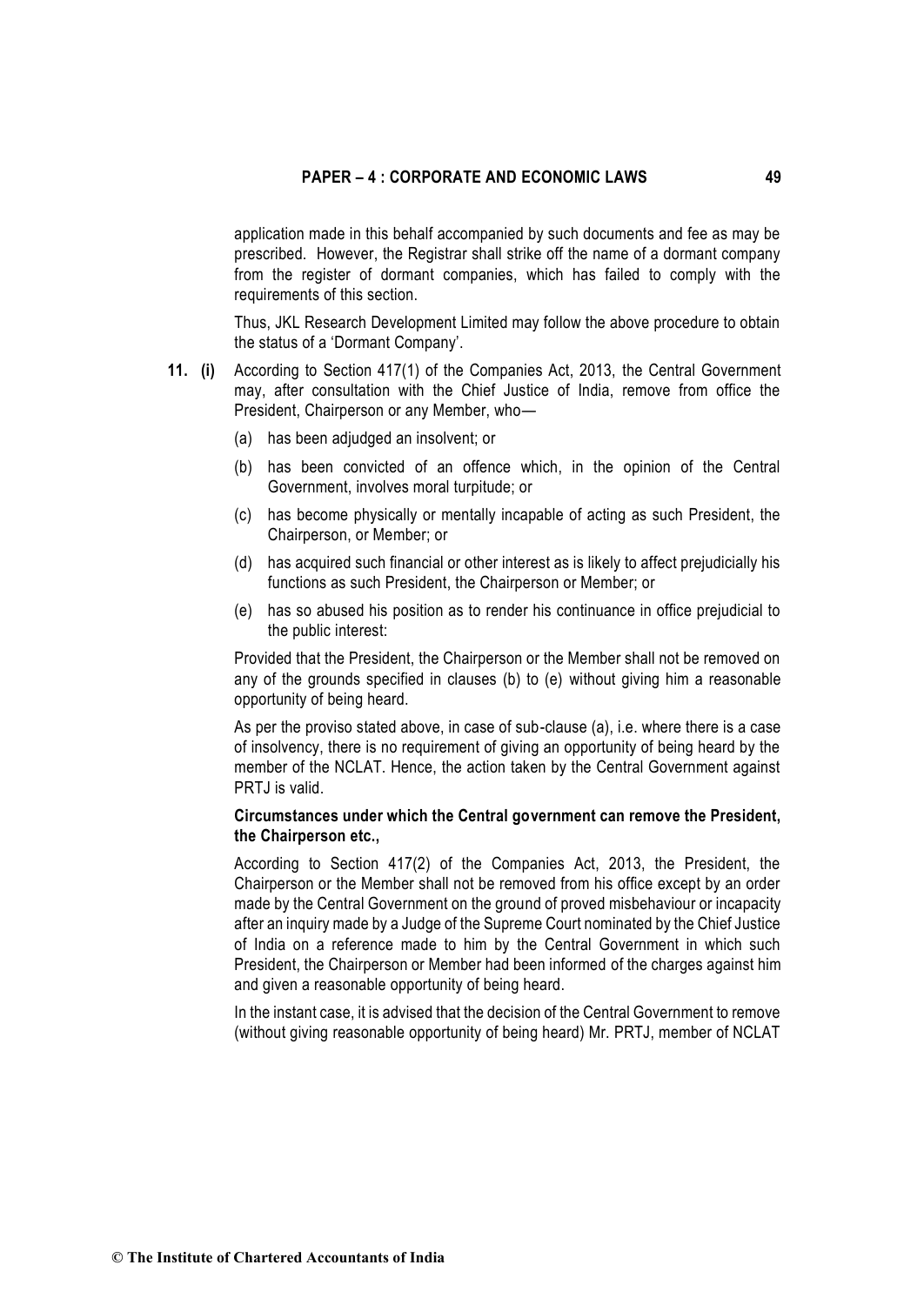who was adjudged as an insolvent by a competent authority is appropriate as per the clause (a) of Section 417(1) of the Companies Act, 2013.

**(ii)** Under section 442 of the Companies Act, 2013, it is provided that the Central Government shall maintain a panel of experts for mediation between the parties during pendency of any proceedings before the Central Government or the Tribunal or the Appellate Tribunal under the Act. In common parlance, mediation means intervention of some third party in a dispute with the intention to resolve the dispute. Similarly, conciliation means the powers of adjusting or settling disputes in a friendly manner through extra judicial means. The object behind the panel is to dispose the matter pending before the Government / Tribunal as mentioned above.

**Filing of application**: Application for mediation and conciliation can be made by:

- (a) any parties to the proceedings (It shall be accompanied with such fees and in such form as may be prescribed)
- (b) The Central Government or the Tribunal or the Appellate Tribunal before which any proceeding is pending any, suo moto refer any matter pertaining to such proceeding to such number of experts as it may deem fit.

# **12. Draft of ordinary resolution under Section 180(1)(c) of the Companies Act, 2013**

"Resolved that the company hereby consents to the Board of Directors borrowing monies not exceeding ` …………… (Rupees ………………………….) in excess of the aggregate of the \*paid-up capital of the company, its free reserves and securities Premium, that is to say reserves not set apart for any specific purpose, as provided in Section 180(1)(c) of the Companies. Act, 2013, and in addition to any temporary loans obtained from the company's bankers in the ordinary course of business".

#### **Borrowings**

Section 180(1)(c) does not apply to the borrowing by a company by way of temporary loans obtained from the company's bankers in the ordinary course of business. Therefore, in calculating the limits stipulated in this provision, temporary loans obtained from the company's bankers in the ordinary course of business shall be excluded.

The expression 'temporary loans' means loans repayable on demand or within six months from the date of the loan such as short term cash credit arrangements, the discounting of bills and the issue of other short terms loans of a seasonal character, but does not include loans raised for the purpose of financing expenditure of capital nature [Explanation to Section 180 (1)(c)].

**\*Through the enforcement of the Companies (Amendment) Act, 2017 w.e.f 9 th February, 2018, in section 180 in sub-section (1), in clause (c), for the words "paid-up share capital and free reserves" the word "paid-up share capital, free reserves and securities premium" is substituted.**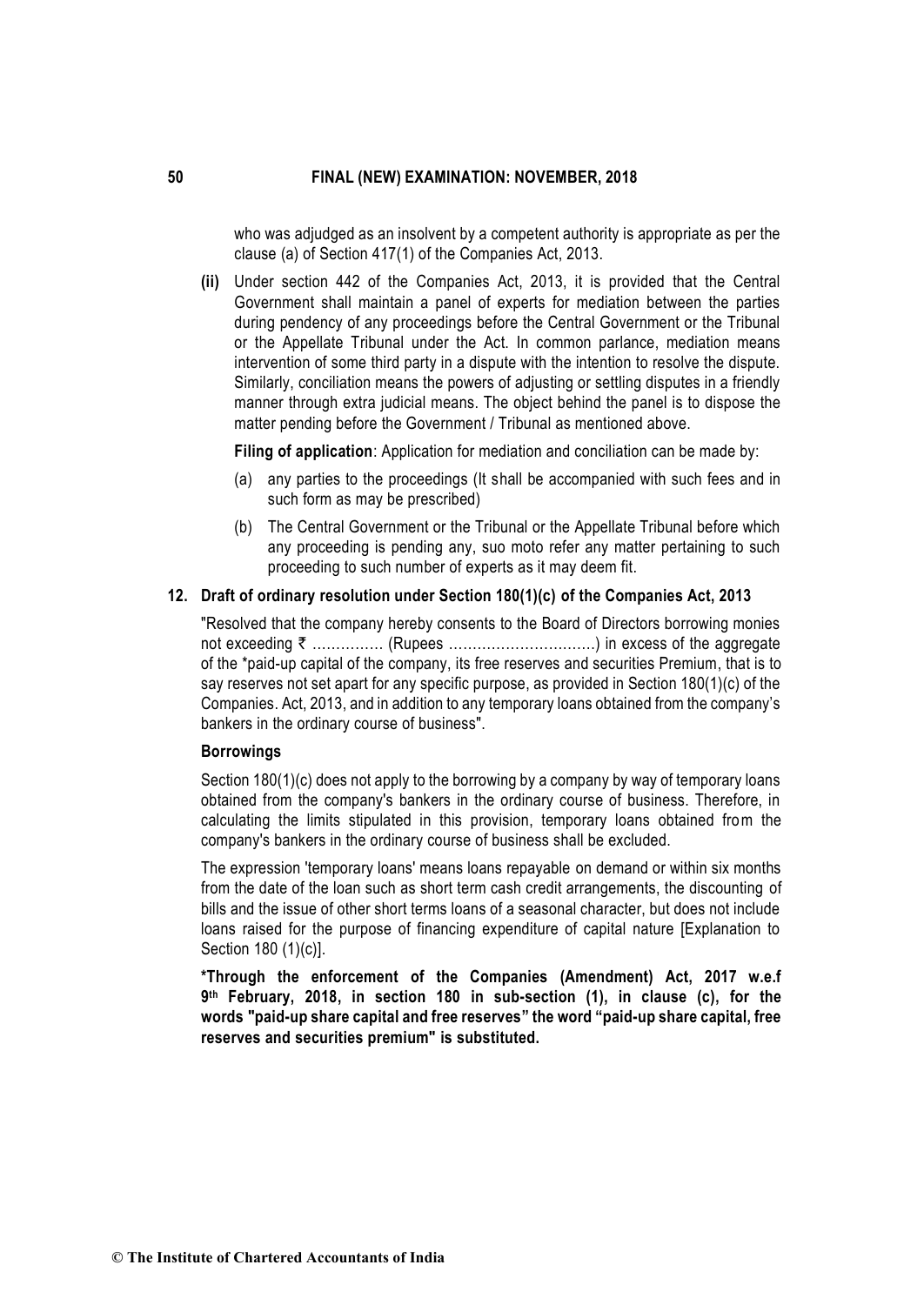- **13.** The question can be answered with reference to Section 6 of the Securities Contract (Regulations) Act, 1956 which empowers the Central Government to call for information. Accordingly:
	- **(a) Duty of HEM Stock Exchange Limited to furnish periodic returns to SEBI:** Every recognized stock exchange should furnish periodical returns to SEBI in the prescribed format. These Returns contain information on current affairs of the Exchange including volume and value of transactions, short deliveries, important decisions taken by Board etc. [Section 6(1) of the Securities Contracts (Regulation) Act, 1956].
	- **(b) Power of SEBI to ask for the information asked as stated above, over and above the periodic returns:** SEBI may by order in writing call for information or explanation relating to affairs of an Exchange or its member. [Section 6(3)(a) of the Act]
	- **(c) Period for which the Stock Exchange is required to maintain the books of accounts which may be inspected by SEBI:** Every Stock Exchange has to maintain books of accounts for a period of 5 years and these books may be inspected by SEBI at any point of time. [Section 6(2) of the Act]
	- **(d) Duty of the Stock Exchange and the persons dealing with the stock exchange with regard to the information sought for by SEBI:** Every Director, Manager, Secretary or officer of the Exchange; every member of such stock exchange; if the member of the stock exchange is a firm, every partner, manager, secretary or other officer of the firm and every other person or body of persons who has had dealings in the course of business with any of the persons mentioned above whether directly or indirectly, is bound to provide information to Enquiry officer or SEBI representative who are looking into the affairs of the Exchange. [Section 6(4) of the Act]

### **14. Types of Committees under SEBI (LODR) Regulations, 2015**

# **A. Audit Committee:**

Every listed entity shall constitute a qualified and independent audit committee which shall have:

- (a) The audit committee shall have minimum three directors as members.
- (b) Two-thirds of the members of audit committee shall be independent directors.
- (c) All members of audit committee shall be financially literate and at least one member shall have accounting or related financial management expertise.
- (d) The chairperson of the audit committee shall be an Independent Director and he shall be present at Annual general meeting to answer shareholder queries.
- (e) The Company Secretary shall act as the secretary to the audit committee.
- (f) The audit committee at its discretion shall invite the finance director or head of the finance function, head of internal audit and a representative of the statutory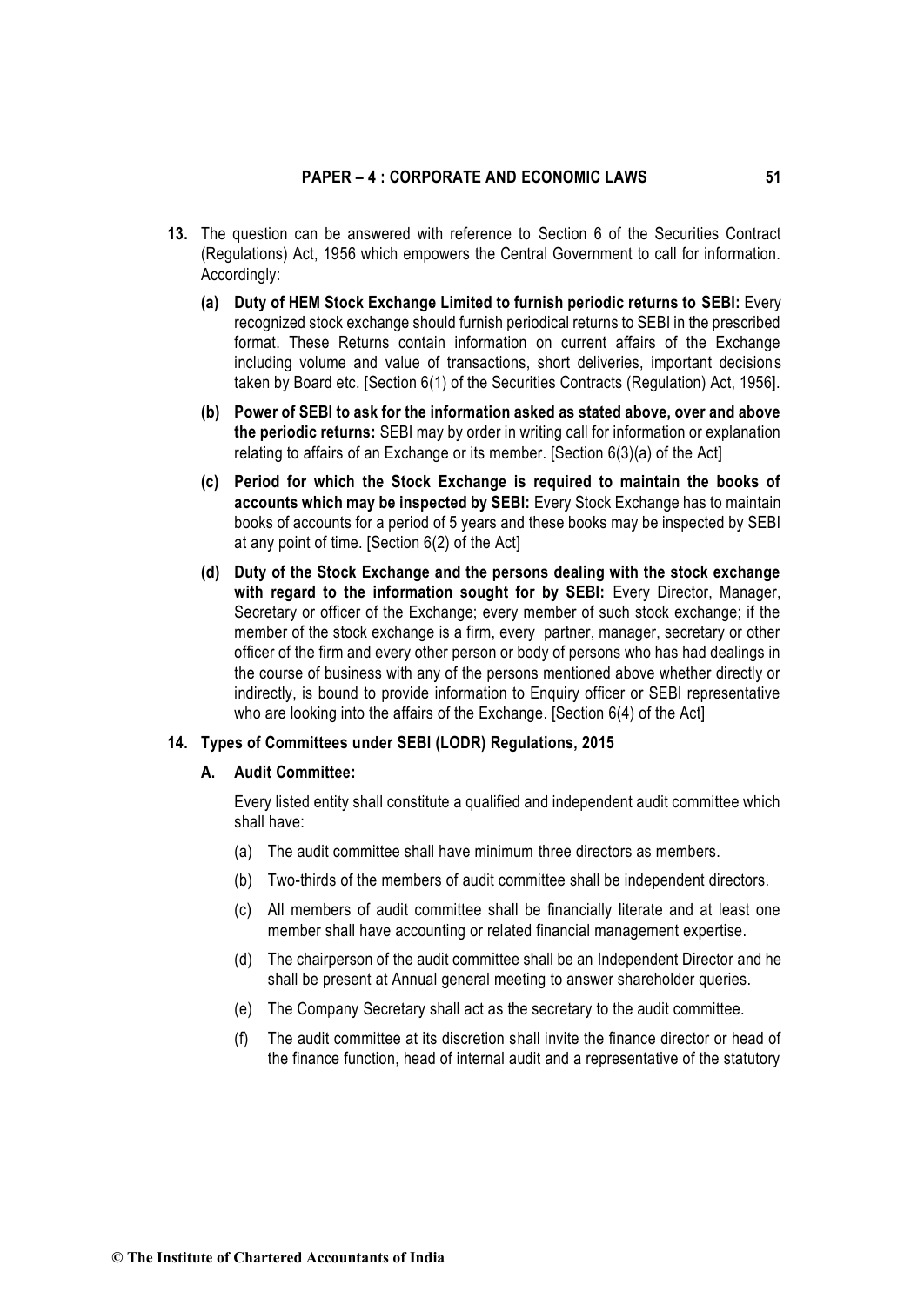auditor and any other such executives to be present at the meetings of the committee.

### **Meetings of Audit Committee:**

- (a) The audit committee shall meet at least four times in a year and not more than 120 days shall elapse between two meetings.
- (b) The Quorum for audit committee meeting shall either be two members or one third of the members of the audit committee, whichever is greater, with at least 2 Independent directors.
- (c) The audit committee shall have powers to investigate any activity within its terms of reference, seek information from any employee, obtain outside legal or other professional advice and secure attendance of outsiders with relevant expertise, if it considers necessary.

### **B. Nomination and Remuneration Committee:**

The Board of directors shall constitute the nomination and remuneration committee as follows:

- The committee shall comprise of at least 3 directors;
- All directors of the committee shall be Non-Executive Directors; and
- At least 50 percent of the directors shall be independent directors.

The Chairperson of the nomination and remuneration committee shall be an independent director. The chairperson of the listed entity, whether executive or nonexecutive, may be appointed as a member of the Nomination and Remuneration Committee and shall not chair such Committee.

### **C. Stakeholders Relationship Committee:**

The listed entity shall constitute a Stakeholders Relationship Committee to specifically look into the mechanism of redressal of grievances of shareholders, debenture holders and other security holders.

- The Chairperson of this committee shall be a Non-Executive director.
- The Board of Directors shall decide other members of this committee.

# **D. Risk Management Committee**

- The Board of directors shall constitute a Risk Management Committee.
- The majority of members of Risk Management Committee shall consist of members of the board of directors.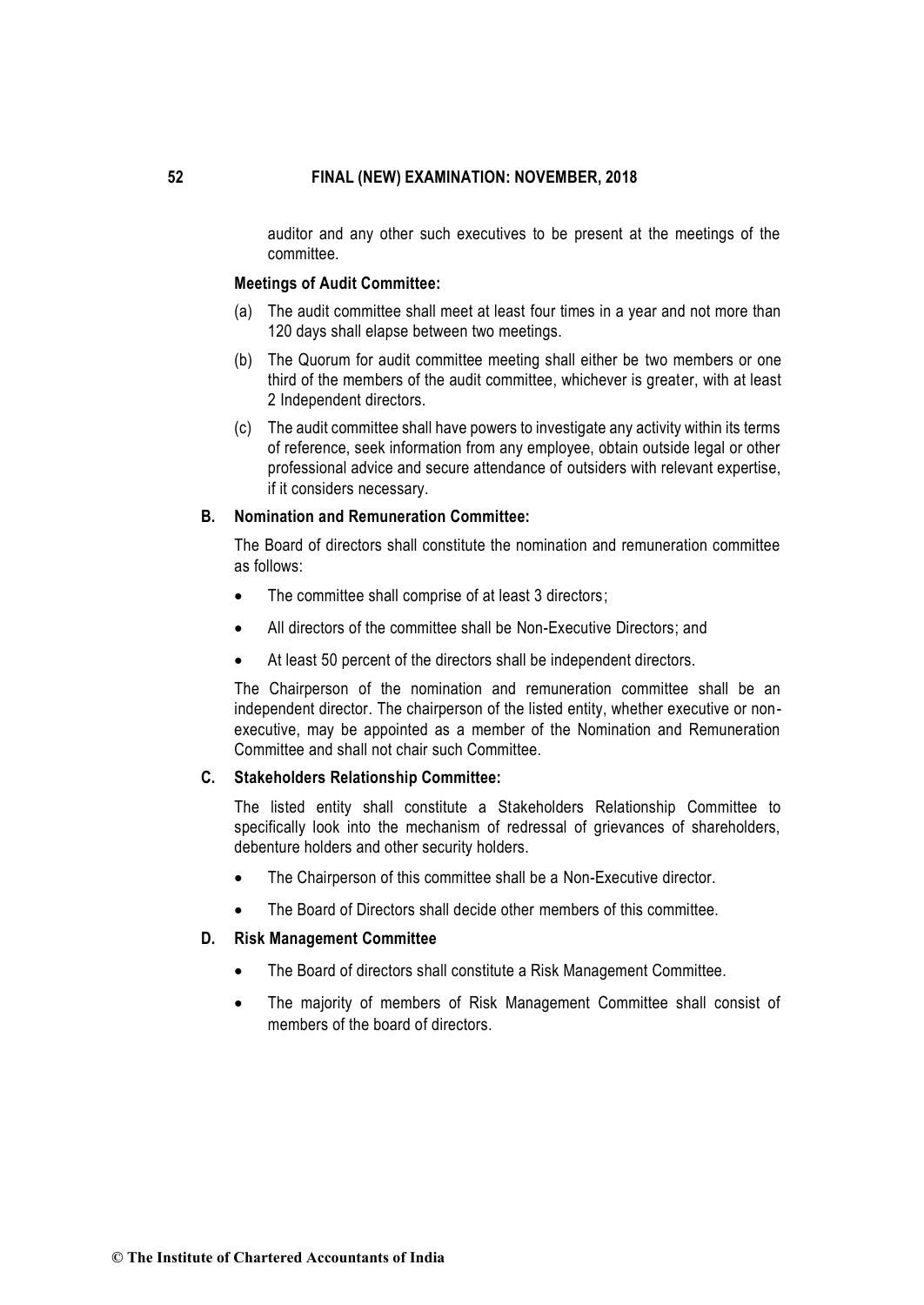- The Chairperson of the Risk management committee shall be a member of the board of directors and senior executives of the listed entity may be members of the committee.
- The Board of directors shall define the role and responsibility of the Risk Management Committee and may delegate monitoring and reviewing of the risk management plan to the committee and such other functions as it may deem fit.
- **The provisions of this regulation regarding risk management committee shall be applicable to top 100 listed entities, determined on the basis of market capitalization, as at the end of the immediate previous financial year.**
- **15.** Section 2(e) of Foreign Exchange Management Act, 1999 states that 'capital account transactions' means:
	- (a) a transaction which alters the assets or liabilities, including contingent liabilities, outside India of person's resident in India
	- (b) a transaction which alters assets or liabilities in India of persons resident outside India and includes transactions referred to in section 6(3).

According to the said definition, a transaction which alters the contingent liability will be considered as capital account transaction in the case of person resident in India, but it is not so in the case of person resident outside India.

Purchase of immovable property by Mr. Hillary Benjamin in India is a capital account transaction. It has also been specifically provided in section 6(3)(i) as a capital account transaction.

Guarantee will be considered as a capital account transaction in the following cases:

- (1) Guarantee in respect of any debt, obligation or other liability incurred by a person resident in India and owed to a person resident outside India.
- (2) Guarantee in respect of any liability, debt or other obligation incurred by a person resident outside India.

In this case, Mr. Hillary Benjamin, a resident outside India gives a guarantee in respect of a debt incurred by a person resident in India and owed to a person resident in India. Hence, it would appear that guarantee by Mr. Hillary Benjamin cannot be considered as a capital account transaction within the meaning of Section 2(e), particularly because it is a contingent liability.

All capital account transactions are prohibited unless specifically permitted. RBI is empowered to issue regulations in this regard [Section 6(3)]. Permissible capital account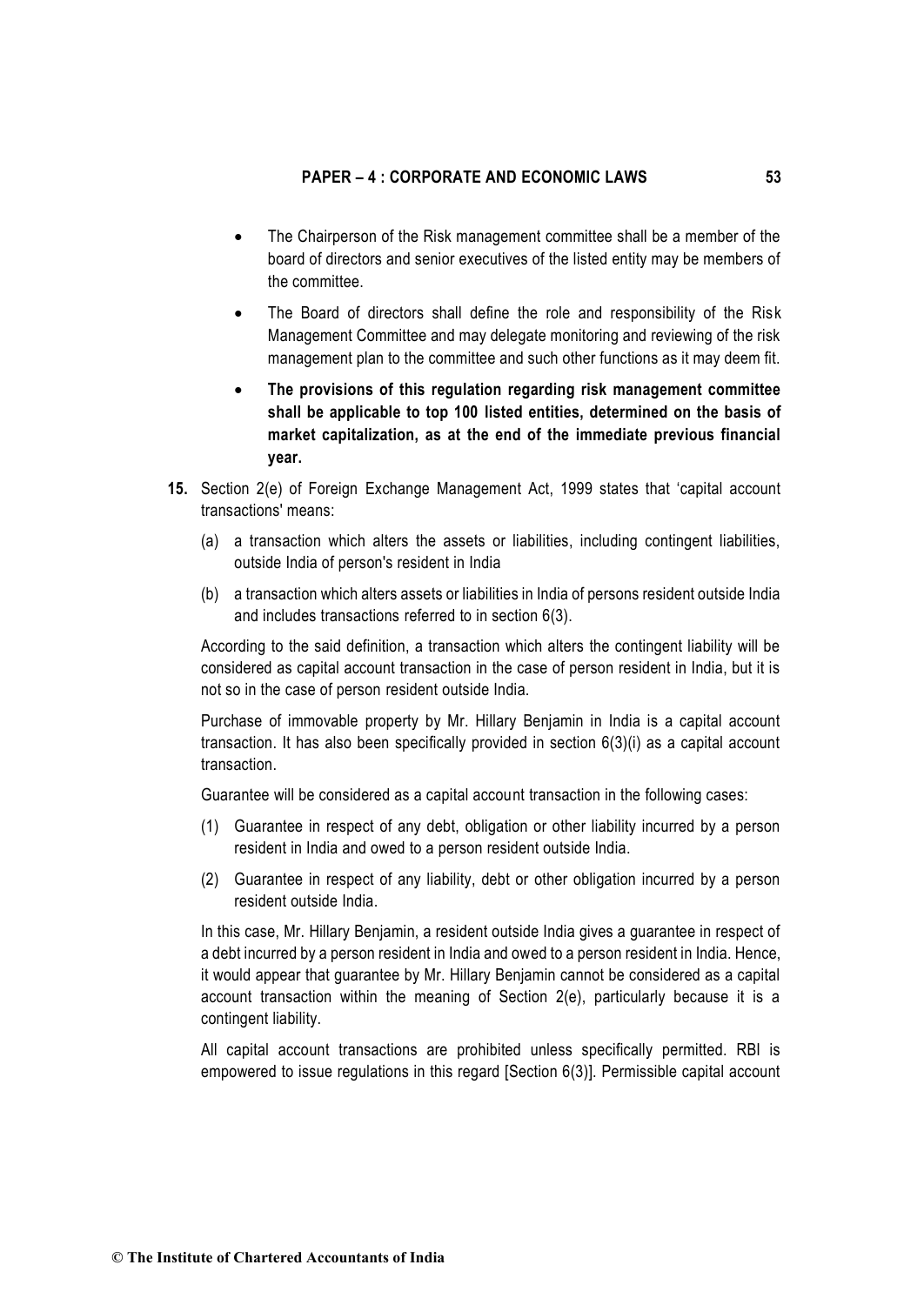transactions by persons resident outside India are given in Schedule II to the *Foreign Exchange Management (Permissible Capital Account Transactions) Regulations, 2000.* According to the said regulations both the purchase of immovable property by Mr. Hillary Benjamin and guarantee by Mr. Hillary Benjamin are permissible.

**16.** According to section 18(1) of the Securitization and Reconstruction of Financial Assets and Enforcement of Security Interest Act, 2002, any person aggrieved, by any order made by the Debts Recovery Tribunal under section 17, may prefer an appeal along with prescribed fees to the Appellate Tribunal within 30 days from the date of receipt of the order of Debts Recovery Tribunal.

Further, no appeal shall be entertained unless the borrower has deposited with the Appellate Tribunal 50% of the amount of debt due from him, as claimed by the secured creditors or determined by the Debts Recovery Tribunal, whichever is less. However, the Appellate Tribunal may, for the reasons to be recorded in writing, reduce the amount to not less than 25% of debt.

Thus, in the given situation Solomon Optimum Nutrition Limited can appeal to the Appellate Tribunal (now to NCLAT) by following the above provisions.

- *17***. Offence of Money Laundering:** Section 2(i)(y) of the prevention of Money Laundering Act, 2002 defines the term "scheduled offence", which accordingly means -
	- (i) the offences specified under Part A of the Schedule; or
	- (ii) the offences specified under Part B of the Schedule if the total value involved in such offences is one crore rupees or more
	- (iii) The offences specified under Part C of the Schedule.

This Schedule to the Act gives a list of all the above offences.

Paragraph 2 of Part A of the Schedule to the Prevention of Money Laundering Act, 2002, covers Offences under the Narcotic Drugs and Psychotropic Substances Act, 1985. Whereby, illegal import into India, export from India or transshipment of narcotic drugs and psychotropic substances (section 23) is covered under paragraph 2 of Part A.

#### **Punishment:**

Section 4 of the said Act provides for the punishment for Money- Laundering. Whoever commits the offence of money-laundering shall be punishable with rigorous imprisonment for a term which shall not be less than 3 years but which may extend to 7 years and shall also be liable to fine. But where the proceeds of crime involved in money-laundering relate to any offence specified under paragraph 2 of Part A of the Schedule, the maximum punishment may extend to 10 years instead of 7 years.

**18.** Section 6 of the Foreign Contribution (Regulation) Act, 2010 prescribes that no member of a Legislature shall while visiting any country accept, except with the prior permission of the Central Government for any foreign hospitality. Foreign Hospitality [as per section 2(m)]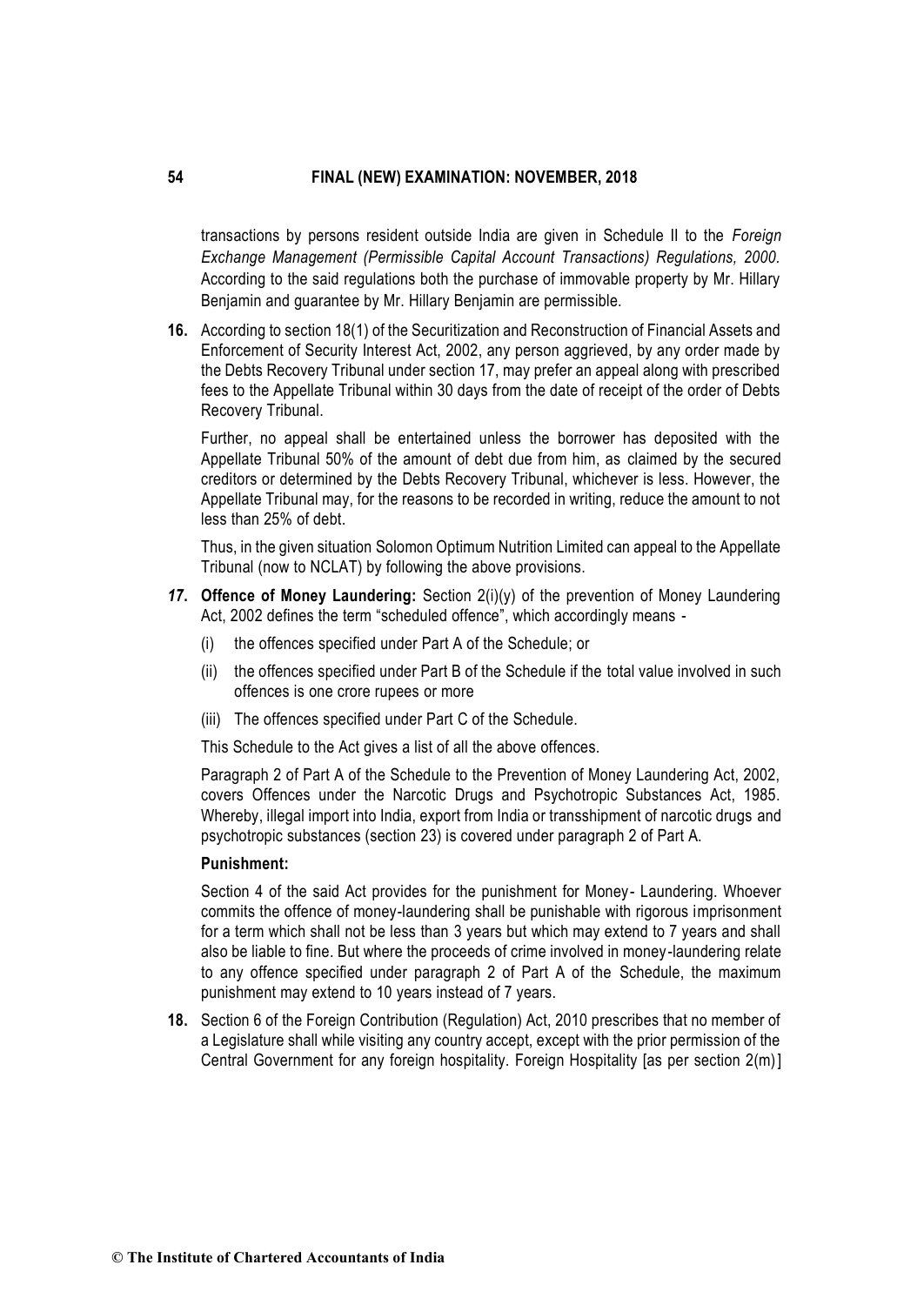means any offer not being a purely casual one, made in cash or kind by a foreign source for providing a person with the costs of travel to any foreign country with free boarding lodging or medical treatment. Therefore, prior approval is required from Central Government for the medical expenses. Provided that it shall not be necessary to obtain any such permission for an emergent medical aid needed on account of sudden illness contracted during a visit outside India, but where such foreign hospitality has been received, the person receiving such hospitality shall give, within one month from the date of receipt of such hospitality an intimation to the Central Government as to the receipt of such hospitality, and the source from which and the manner in which such hospitality was received by him.

As per Rule 7 of *Foreign Contribution (Regulation) 2011*, foreign hospitality may be received by member of Legislature in the following manner.

In case of emergent medical aid needed on account of sudden illness during a visit abroad, the acceptance of foreign hospitality shall be required to be intimated to the Central Government within sixty days of such receipt giving full details including the source, approximate value in Indian Rupees, and the purpose for which and the manner in which it was utilized.

Hence, Mr. Peter has to follow the above procedure.

- **19.** There are two basic types of arbitration agreement:
	- **(i) Arbitration clause -** a clause contained within a principal contract. The parties undertake to submit disputes in relation to or in connection with the principal contract that may arise in future to arbitration.
	- **(ii) Submission agreement -** an agreement to refer disputes that already exist to arbitration. Such an agreement is entered into after the disputes have arisen.

In first case, the agreement already carries the term that all disputes shall be arbitrated in Delhi at the time of entering into joint venture agreement. This would be an arbitration clause as it is contained in the principal contract (JVA) and no disputes have arisen till yet. It concerns future disputes that may arise.

In the second case, the Principal contract (JVA) does not have any term relating to arbitration. Disputes arose between the parties concerning quality of supplied goods in 2017. To resolve this dispute, parties later entered into an agreement "That all disputes including quality of goods supplied by Ronnie and Coleman Company Limited to Arnold Food Processors Limited shall be submitted to arbitration. The parties hereby agree to abide by the decision of the arbitrator". Such an agreement that is made after the disputes have arisen would be called a submission agreement.

**20.** A financial creditor either itself or along with other financial creditors may lodge an application before the Adjudicating Authority (National Company Law Tribunal) for initiating corporate insolvency resolution process against a corporate debtor who commits a default in payment of